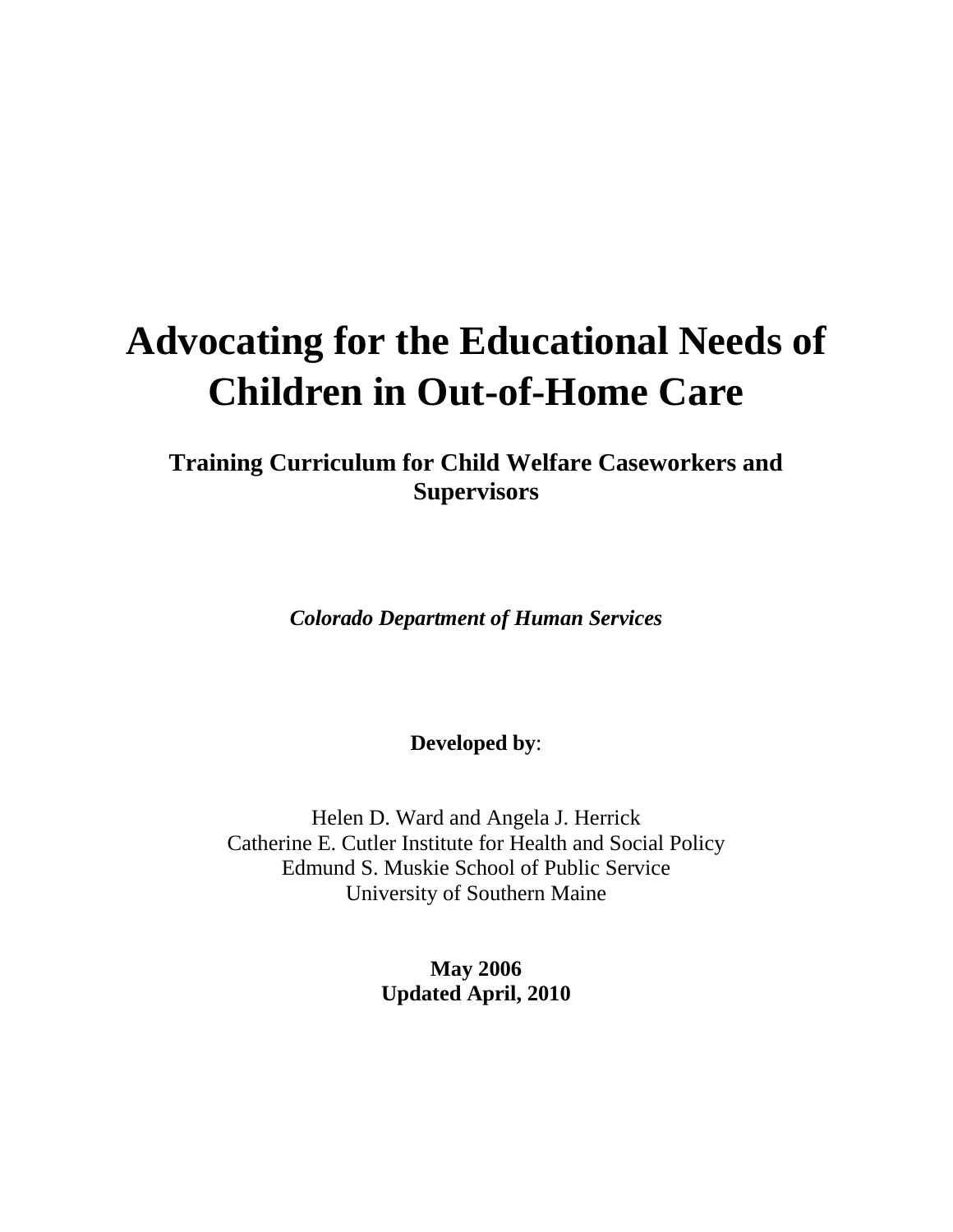## **Advocating for the Educational Needs of Children in Out-of-Home Care**

## **Introduction**

In order to improve the educational outcomes for children in the child welfare system, greater coordination needs to occur between the child welfare and education systems. The Colorado Department of Human Services, Office of Children, Youth and Families contracted with the Cutler Institute for Health and Social Policy, Edmund S. Muskie School of Public Service at the University of Southern Maine to help the state make that goal a reality.

A major component of this work was to develop a manual and curriculum for child welfare supervisors and caseworkers in Colorado to increase their understanding of the various laws affecting their coordination with the education system on behalf of children in the child welfare system and to provide suggestions and resources for including the educational issues of children as a part of regular casework practice. In addition to the development of the curriculum and manual, issues which were perceived as barriers to coordination between the child welfare and education systems were identified and two statewide forums were held by the Colorado Department of Human Services in 2005 and 2006 to discuss those issues and share strategies.

This curriculum, and the Manual that goes with it, were completed in 2006. In January, 2009, and again in April, 2010, both were updated to reflect new state legislation in Colorado addressing the educational needs of this population as well as changes brought about at the federal level by the reauthorization in 2004 of the *Individuals with Disabilities Education Act*  (IDEA) and in 2008, by passage of the *Fostering Connections to Success and Increasing Adoptions Act .*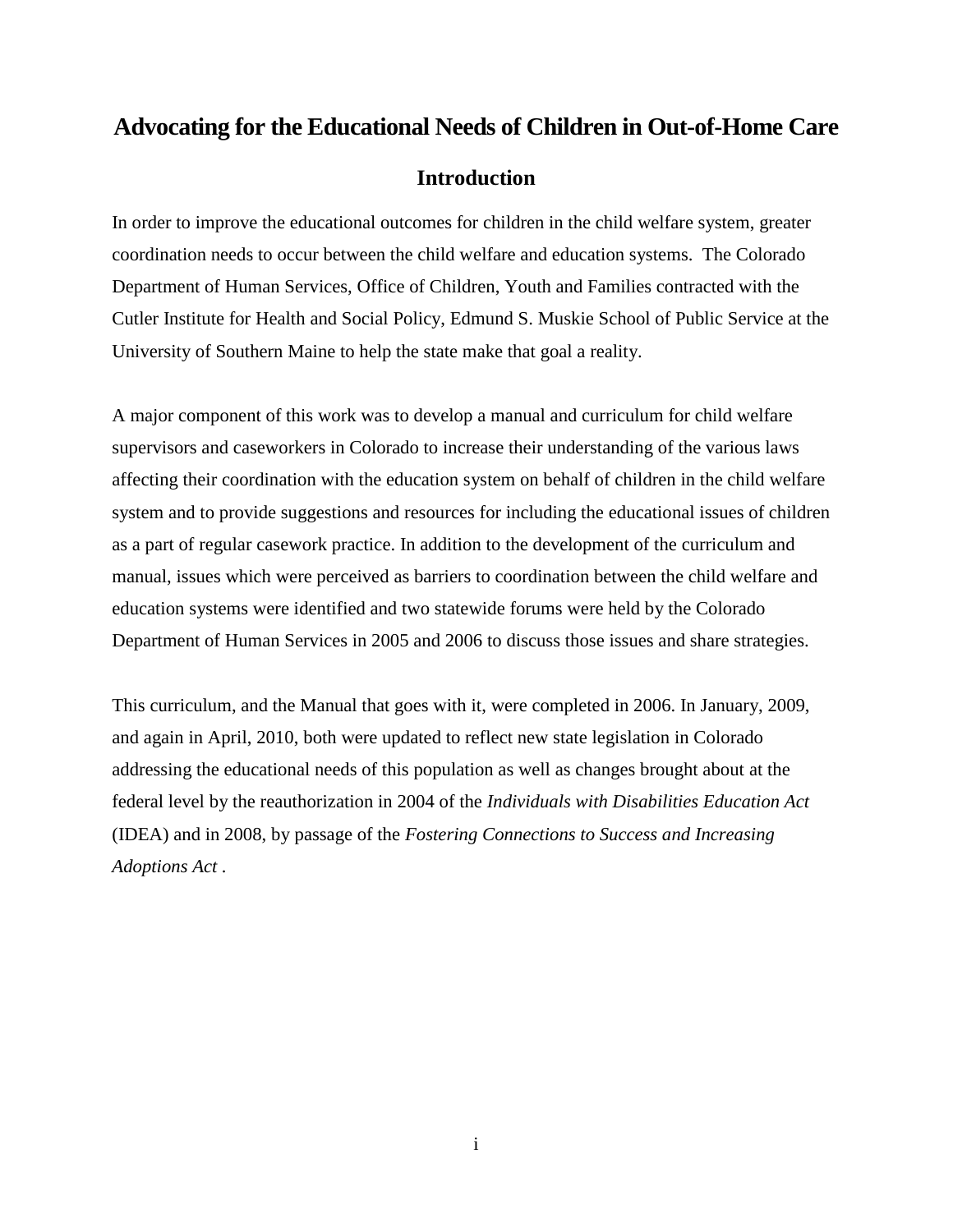## **Acknowledgements**

We feel fortunate to have been given the opportunity to create this curriculum and wish to thank the many people who gave us advice and support along the way. We are grateful to the child welfare caseworkers, supervisors and administrators, foster parents, advocates, and school social workers who took the time to speak with us and provide us with their perspectives.

We also wish to express our deepest appreciation to the individuals we spoke to from the Adams County After Care Group—a group of dynamic young people transitioning out of the foster care system. They provided us with stories and experiences that helped us create many of the activities and materials for this curriculum.

We would especially like to thank Arthur Atwell, Director of Children and Family Training and Mary Griffin, Program Administrator, Foster Care and Kinship Foster Care at the Colorado Department of Human Services for providing the impetus and vision for this effort and guiding and supporting us throughout this project.

Many thanks also go to our Advisory Committee members listed below who provided us with their thoughtful feedback and encouragement. (With the exception of Arthur Atwell and Mary Griffin, titles are those held at the time of the original development of the curriculum and manual.)

| <b>Arthur Atwell</b>   | Director, Children and Family Training, Office of Children, Youth and             |
|------------------------|-----------------------------------------------------------------------------------|
|                        | Families, Colorado Department of Human Services                                   |
| <b>Mary Griffin</b>    | Program Administrator, Foster Care and Kinship Foster Care, Colorado              |
|                        | Department of Human Services                                                      |
| Peg Long               | <i>Executive Director</i> , Colorado Association of Family and Children's         |
|                        | Agencies/CAFCA, Inc.                                                              |
| <b>Monica Sorenson</b> | Permanency Manager, Adams County Social Services Department                       |
| <b>Shirley Rhodus</b>  | Division Manager, Child Welfare Intake, El Paso County Department of              |
|                        | <b>Human Services</b>                                                             |
| <b>Susan Kanak</b>     | <i>Policy Associate II</i> , Cutler Institute for Child and Family Policy, Muskie |
|                        | School of Public Service, University of Southern Maine                            |
| <b>Maureen Wirth</b>   | Senior Consultant, Colorado Department of Education                               |
| <b>Barbara Taylor</b>  | <b>ESSU Consultant, Colorado Department of Education</b>                          |
| <b>Leon Oltmann</b>    | Director, Yuma County Department of Social Services                               |
| <b>Laura Writebol</b>  | <i>Education Liaison</i> , Denver County Department of Human Services             |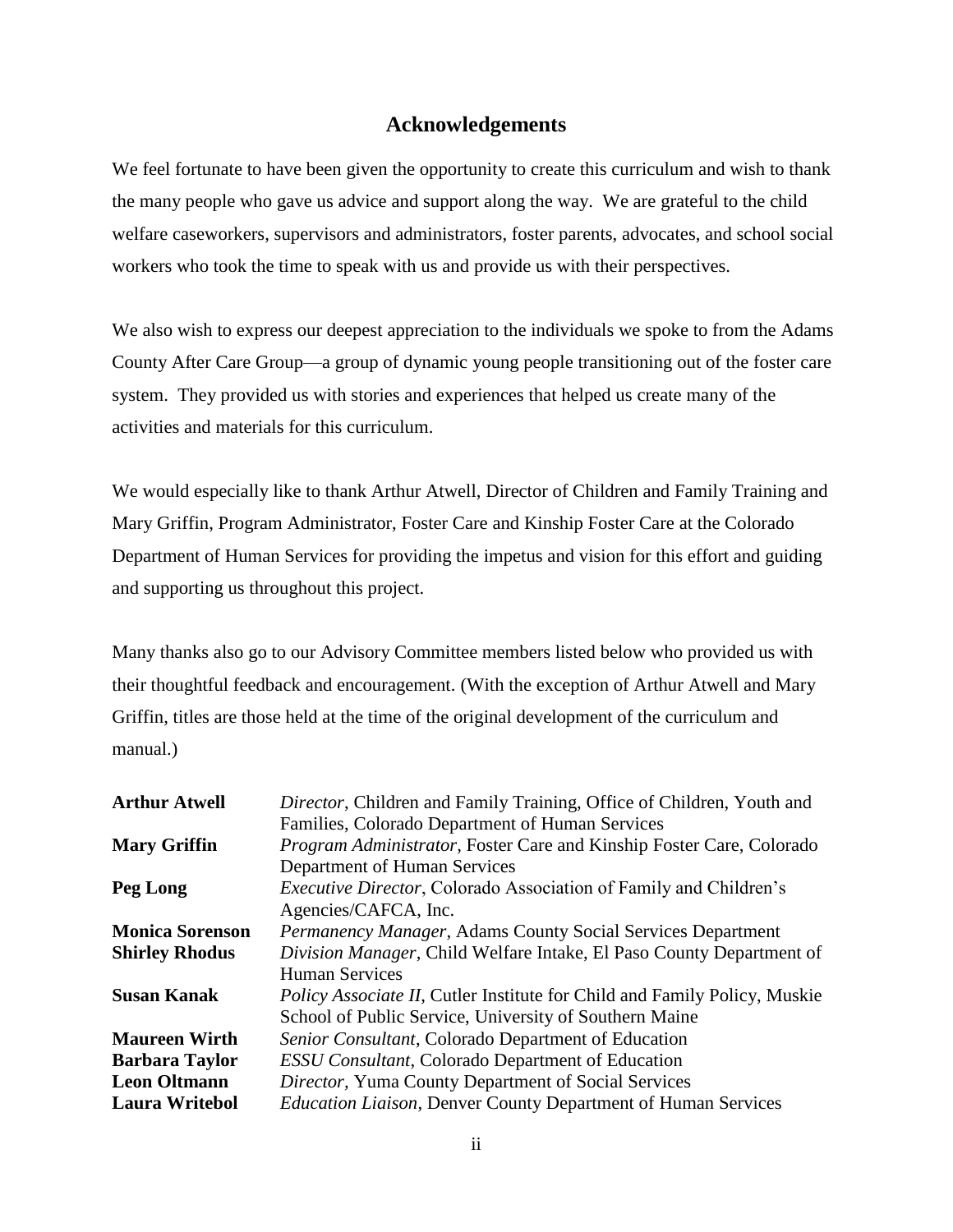## **A Brief Review of the Curriculum**

The goal of this curriculum is to broaden the knowledge and enhance the skills of caseworkers and supervisors so that they can advocate more effectively for the educational needs of the children they serve. Divided into modules, this curriculum is flexible and can be used in a way that is appropriate for individual training audiences and trainers. The training is to be delivered at the county level by two trainers, one from child welfare and one from education. It is intended to occur over a one-and-a-half day training session.

A manual, *Advocating for the Educational Needs of Children in Out-of-Home Care*, is the companion to this curriculum (referred to as "the Manual" throughout). The Manual is the basis for all of the information this training covers. Therefore, trainers should be very familiar with its contents and layout. Trainers should be prepared to refer training participants to the Manual for additional information and guidance.

Module 1, *Overview of the Training*, allows trainers to welcome participants, introduce the goals of the training, and discuss the handouts, activity materials and companion Manual.

Module 2, *Why We Care*, is a basic overview of the factors that contribute to the educational success of children in the child welfare system. More importantly, it provides opportunities for discussions about the role caseworkers can play in helping children to be successful at school.

Module 3, *First Steps—Addressing Educational Issues When Children First Enter the Child Welfare System*, provides information on the initial steps caseworkers can take when a child enters the child welfare system to address the child's educational needs and create a system of communication and information sharing with the school. Issues of confidentiality will also be covered.

Module 4, *School Stability, Easing Transitions, and Enrollment Issues*, gives caseworkers a chance to learn about and practice skills involving the importance of school stability and the need for smooth transitions for children.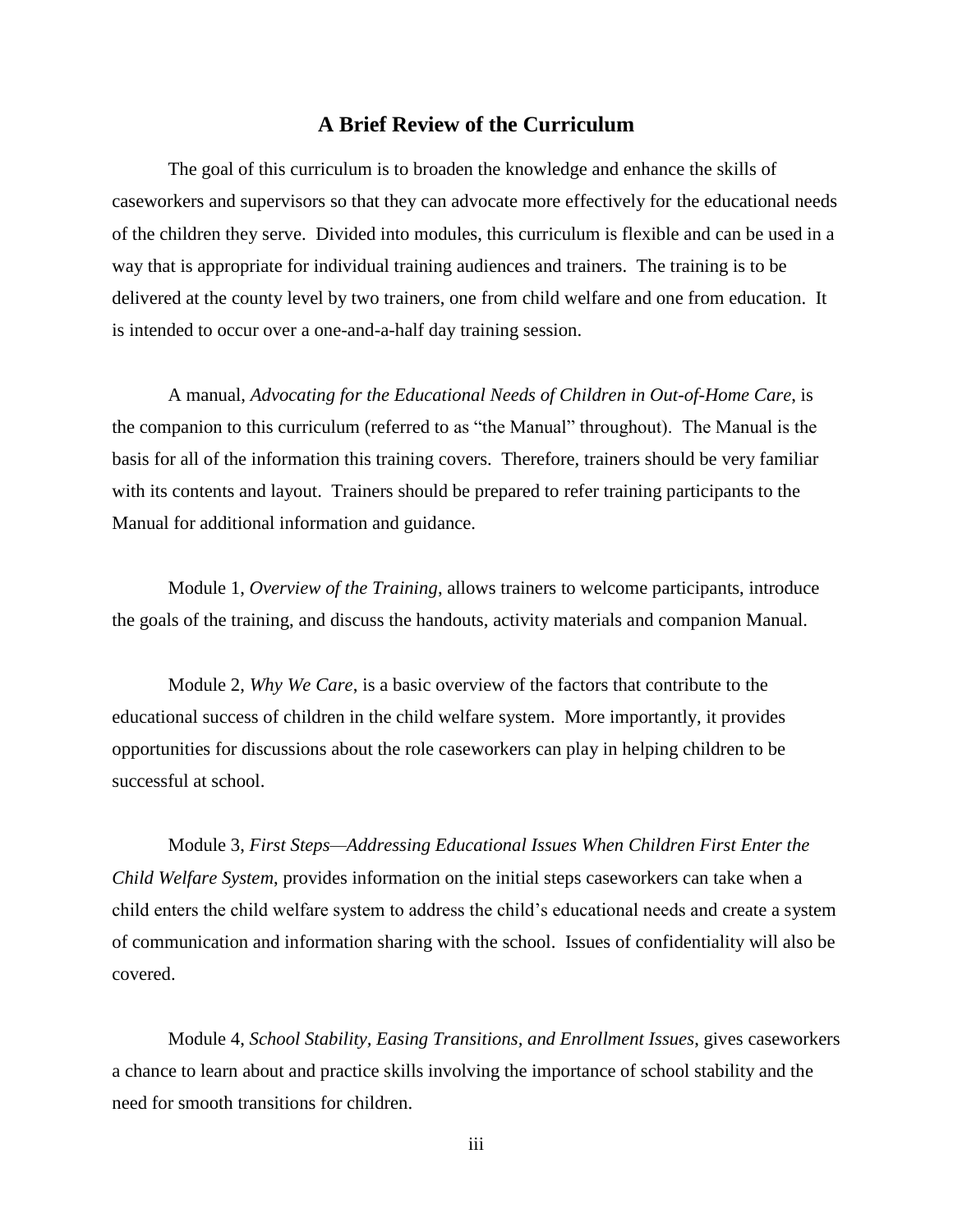Module 5, *Insuring Daily Educational Success*, allows participants to discuss and work on issues of sensitivity and stigma faced by children in the child welfare system in the school setting. Further, it gives caseworkers suggestions on how to involve foster parents in the educational lives of their foster children.

Module 6, *Special Education*, examines the various laws, regulations, and timelines caseworkers will need to understand in order to advocate for the educational needs of children with disabilities.

Module 7, *Special Populations*, provides information on the youngest and oldest children in the child welfare system. Participants will learn about the unique educational needs of children from birth through age five, and those older youth transitioning out of the system, and how best to address them.

Module 8, *Wrap-up*, allows participants to discuss what they have learned in the training and how they will apply what they have learned in their practice as caseworkers.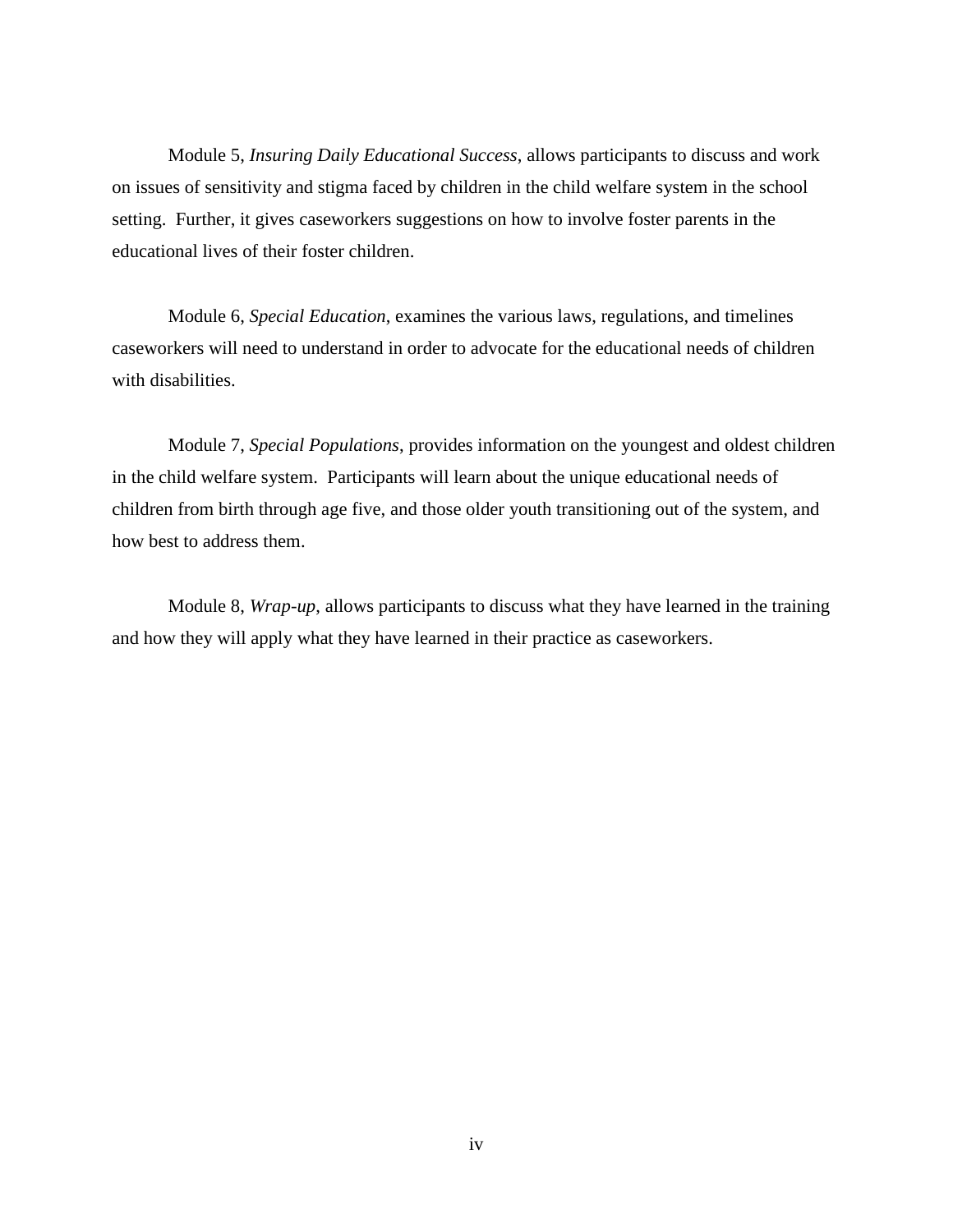| <b>Time</b>                            | <b>Content</b>                                             | <b>Activities</b>                                        | <b>Manual</b><br><b>Chapter(s)</b> |
|----------------------------------------|------------------------------------------------------------|----------------------------------------------------------|------------------------------------|
| <b>Total:</b><br>40 minutes            | <b>Module 1:</b> Overview of<br>the Training               | Introductions                                            |                                    |
| Introductions:                         | Introduce participants to                                  | Review agenda/training<br>packet                         | <b>Entire Manual</b>               |
| 15 minutes<br><b>Review Materials:</b> | each other                                                 | Review contents of                                       |                                    |
| 15 minutes                             | Orient the participants to<br>the training                 | <b>Manual and Appendices</b><br>Review key themes in the |                                    |
| Review key themes<br>and ground rules  | Review the contents of the<br><b>Manual and Appendices</b> | training                                                 |                                    |
| 10 minutes                             | Set ground rules                                           | Review ground rules                                      |                                    |
|                                        |                                                            |                                                          |                                    |
|                                        |                                                            |                                                          |                                    |
|                                        |                                                            |                                                          |                                    |

## **Module 1: Summary**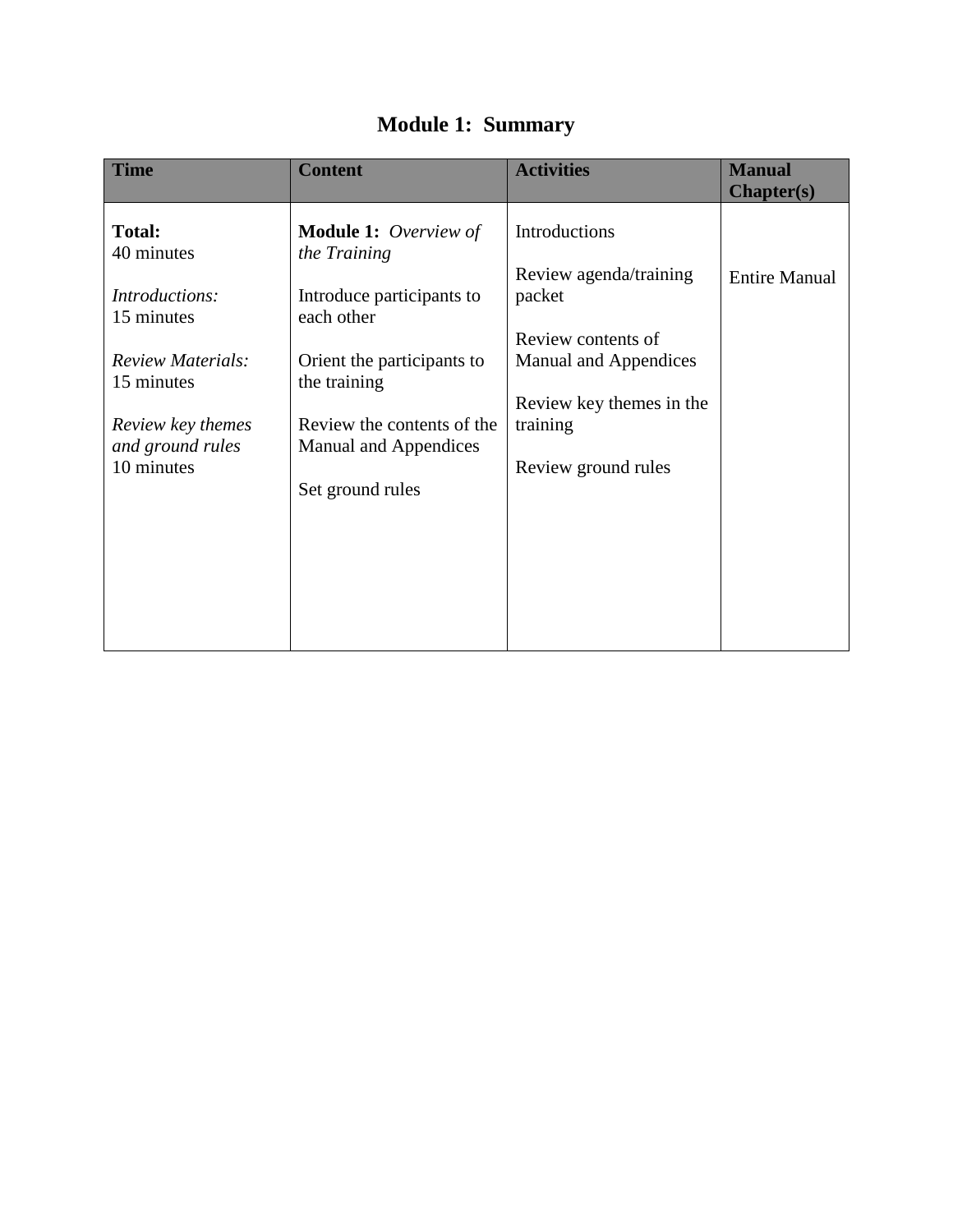## **Module 1: Overview of the Training**

## **Time**

Approximately 40 minutes

## **Rationale**

In order to engage participants and enable them to fully understand the benefits of the training, participants should be introduced to each other and the trainer and become familiar with the goals and purpose of the training and its primary materials.

## **Learning Objectives**

When this module is complete, participants should be able to:

- Understand the goals and agenda for the training
- List the major themes of the training
- Understand what the Manual is and how it should be used

## **Activities**

- Welcome and introductions
- Review training agenda, learning objectives, goals of the training and major themes.
- Introduce the Manual, how it is organized and how it will be used.

## **Materials Needed for this Module**

- $\checkmark$  Training packets
- $\checkmark$  Manuals

**T**he trainer may want to use PowerPoint slides to list the goals of the training and the learning objectives for each module.

## **Advanced Preparation:**

The curriculum itself does not contain all of the information you will need to convey to the participants. It will list topics and important points to emphasize but the detailed information for each topic is only found in the Manual. Make sure to review the chapters of the Manual that are listed under "Advanced Preparation" within each module before the training session!

## **Handouts for the training**:

The curriculum itself only includes the handouts outlining the activities in the training (e.g. the case study used in Module 4). Since one of the objects of this curriculum is to permit participants to become familiar with the contents of the Manual, we have left in the Appendices of the Manual the relevant checklists, tools, etc. that might be used to assist participants in doing the exercises. We have referenced these materials under the section, "Advanced Preparation" within each module of the curriculum. During the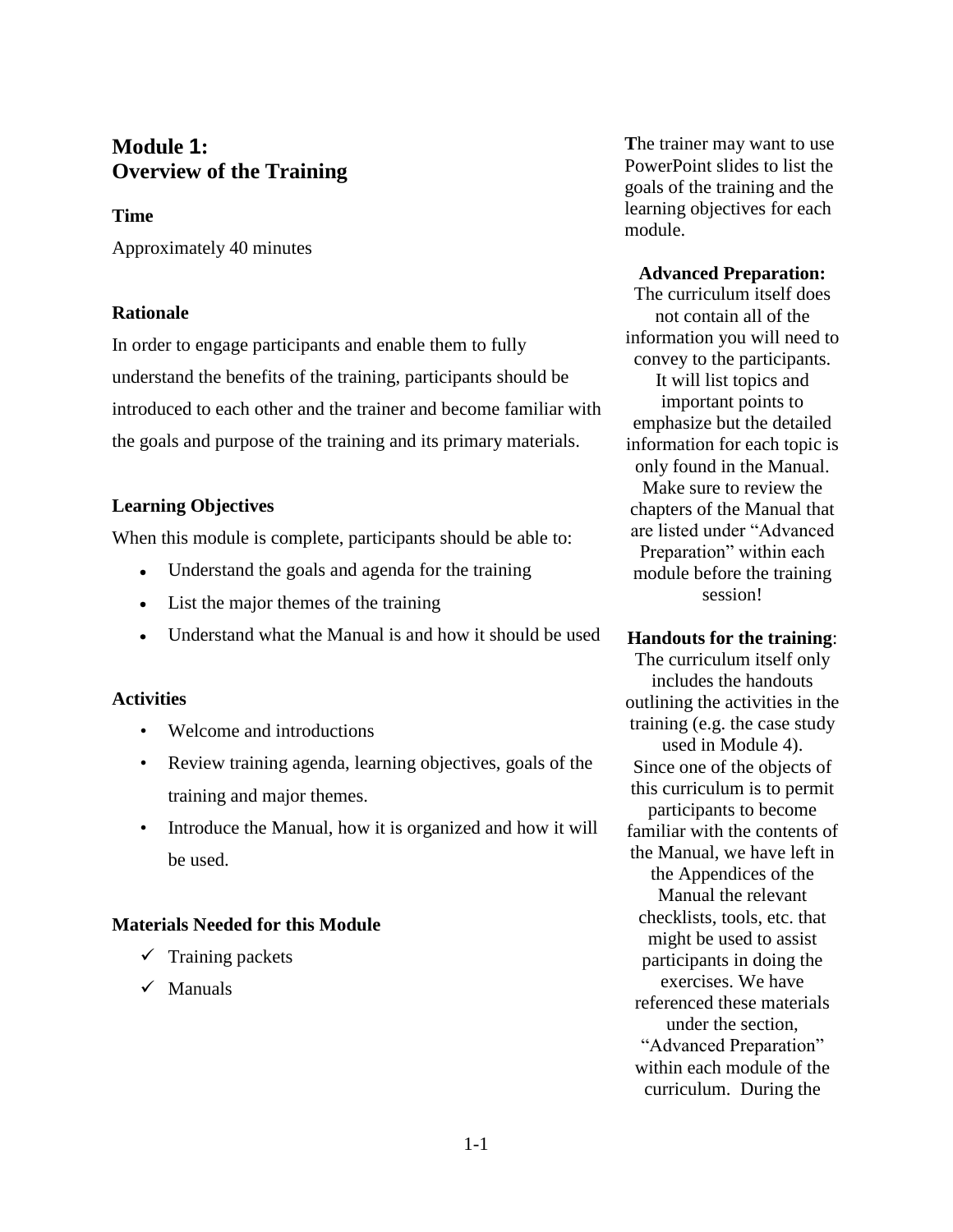## **Advanced Preparation**

- Review contents of Manual and Appendices
- Make up an agenda for the training using the lesson plans at the beginning of each module as a guide and reflecting the time schedules for the trainees at that particular site.
- Prepare training packets for each participant containing the training agenda, exercise materials, the Manual and any supplemental information.
- Make sure that flip charts, markers, TV/DVD player, and any additional audio/visual equipment are set up in the training room.
- Prepare a "Parking Lot" list on a flip chart in the training room.

## **Trainer's Instructions**

- Begin the session by welcoming the group and  $\bullet$ introducing yourself.
- Highlight the goals of the training which are:
	- o To understand the educational challenges many children in care face and what factors help these children succeed educationally.
	- o To understand what it means to be an advocate for children and collaborate effectively with the education system.
	- o To learn how to use the Manual and apply what's learned in everyday practice.

training, you can refer participants to the Appendices for those documents or, if you prefer, you can copy them from the Manual and hand them out.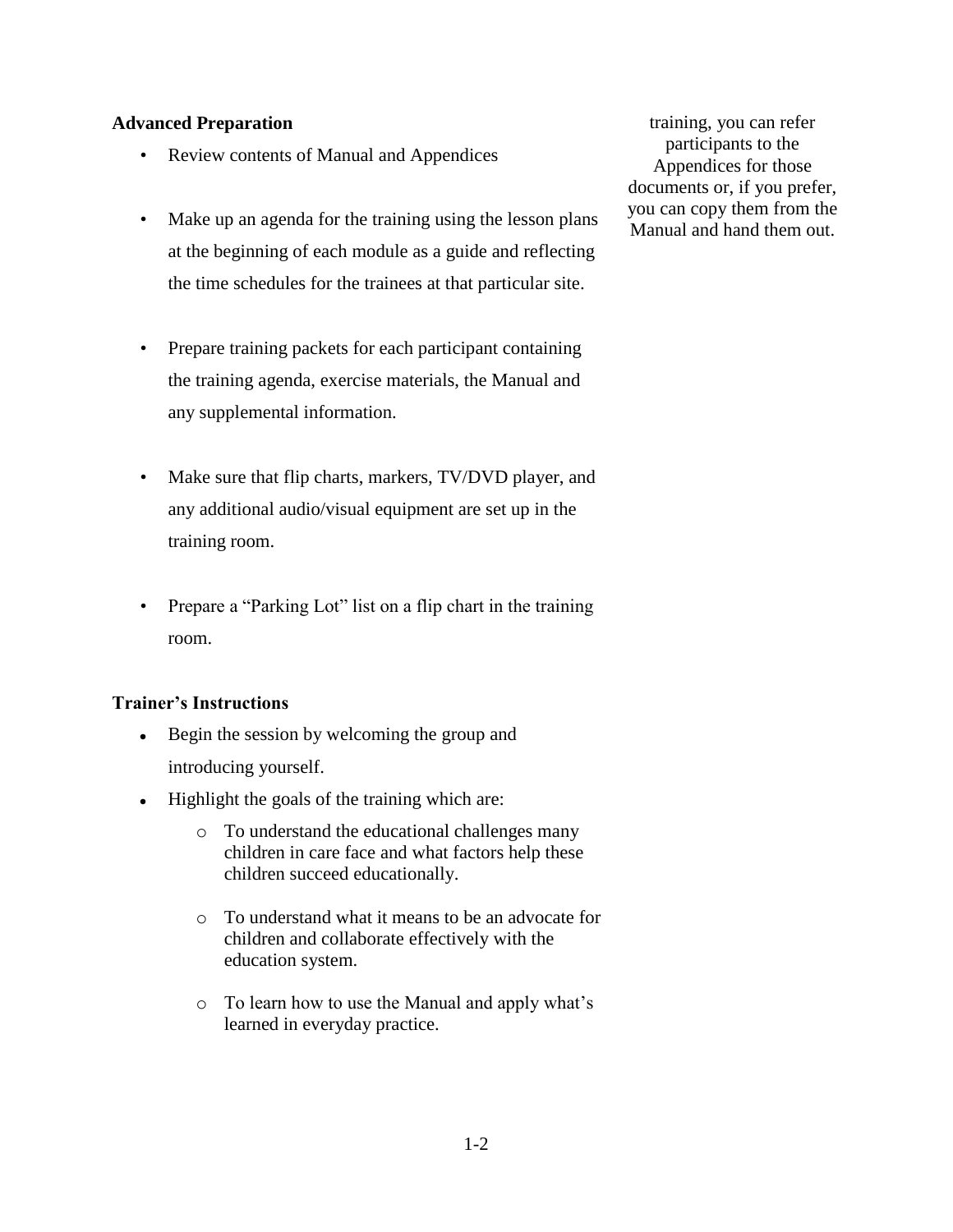- Go around the room, asking participants to introduce themselves by stating their name, title and where they work. In addition, an effective icebreaker, given the topic of this training, is to ask participants to relate a favorite memory they have of school.
- Walk quickly through the training packet, starting with the agenda for the training and briefly describe the packet's contents.
- Introduce the Manual, review its contents (especially the  $\bullet$ Table of Contents, use of section numbers in the text, the Index and the Appendices) and how it will be used.
- Go over the following key themes of the training:  $\bullet$ 
	- o Stress that the focus of child welfare caseworkers is "safety, permanency and child well being" and that education is a critical component of "child" well being."
	- o Emphasize that we're not going into a great deal of detail about all of the laws and policies involved in collaboration with the education system. Instead, we will learn how to use the Manual to resolve issues and monitor children's education.
	- o Acknowledge challenges of collaboration but say they will learn strategies they can use in their everyday practice to support the educational needs of children.
	- o Explain that collaboration is enhanced when each system has a better understanding of the other.

These themes are points you will want to return to throughout the training!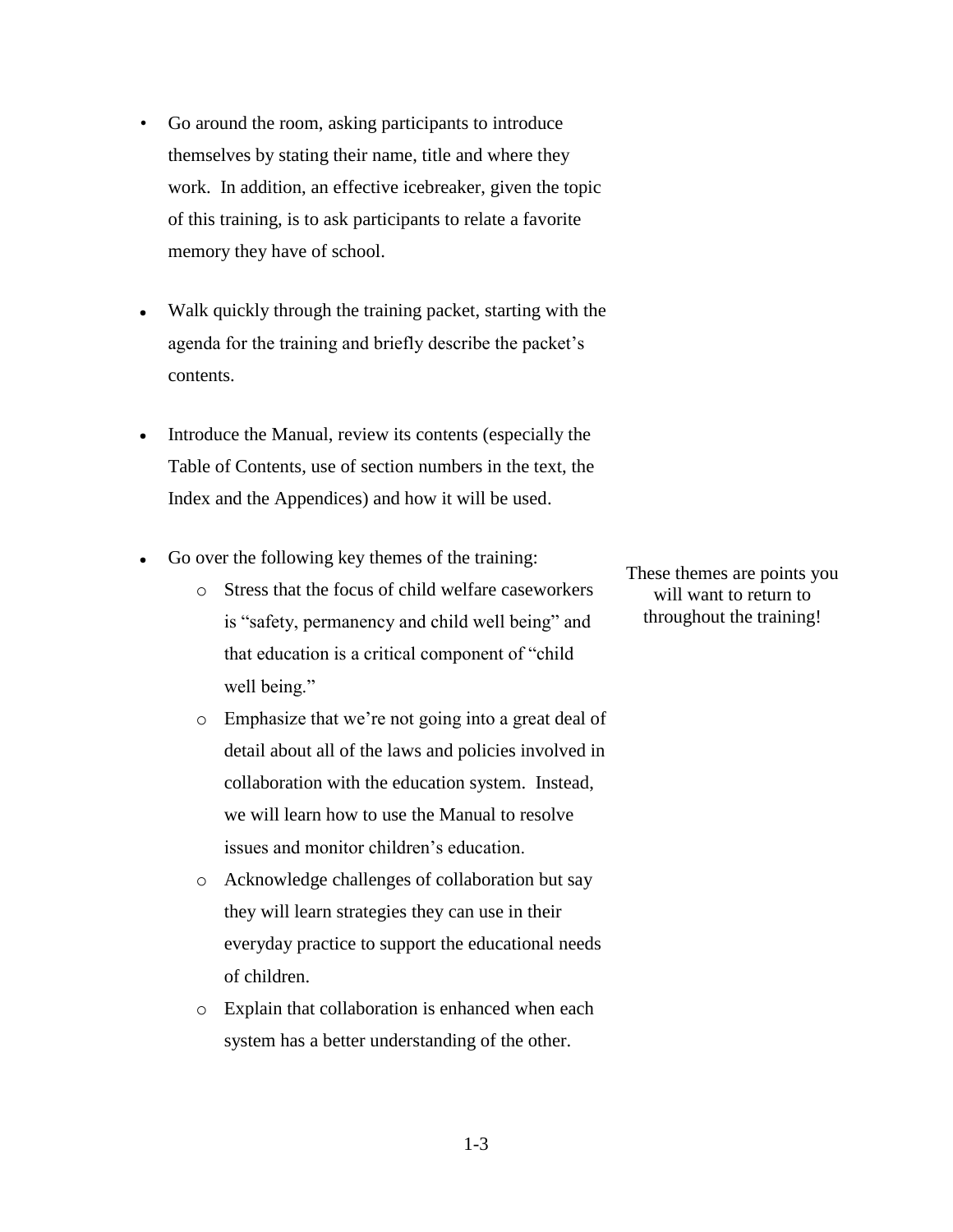- o Emphasize that the most important aspect of being a good advocate for children is to monitor the child's educational progress, to make sure the child's education is supported by all of the adults involved, including the foster parent, and to know who to contact when issues of concern arise.
- o Acknowledge that caseworkers will be involved in the education of the children on their caseload to varying degrees depending on the capacity/availability of the biological parent and/or foster parent and the complexity of the educational needs of the child.
- o For all children, however, encourage "simple" strategies that make a difference" – small gestures they and others can use to encourage children in the school setting to do well and stay engaged. Tell them the DVD they will see in Module 2 will provide examples of these gestures.
- Go over the ground rules for the training:  $\bullet$ 
	- o All participants should use language that promotes collaboration between systems.
	- o Systemic issues won't be discussed (those will be addressed in other forums and should be listed in the "parking lot.") Instead, we will concentrate on what everyone can do within the system as it exists now.
- Ask for and address questions. Mention that questions and comments are welcome at any time.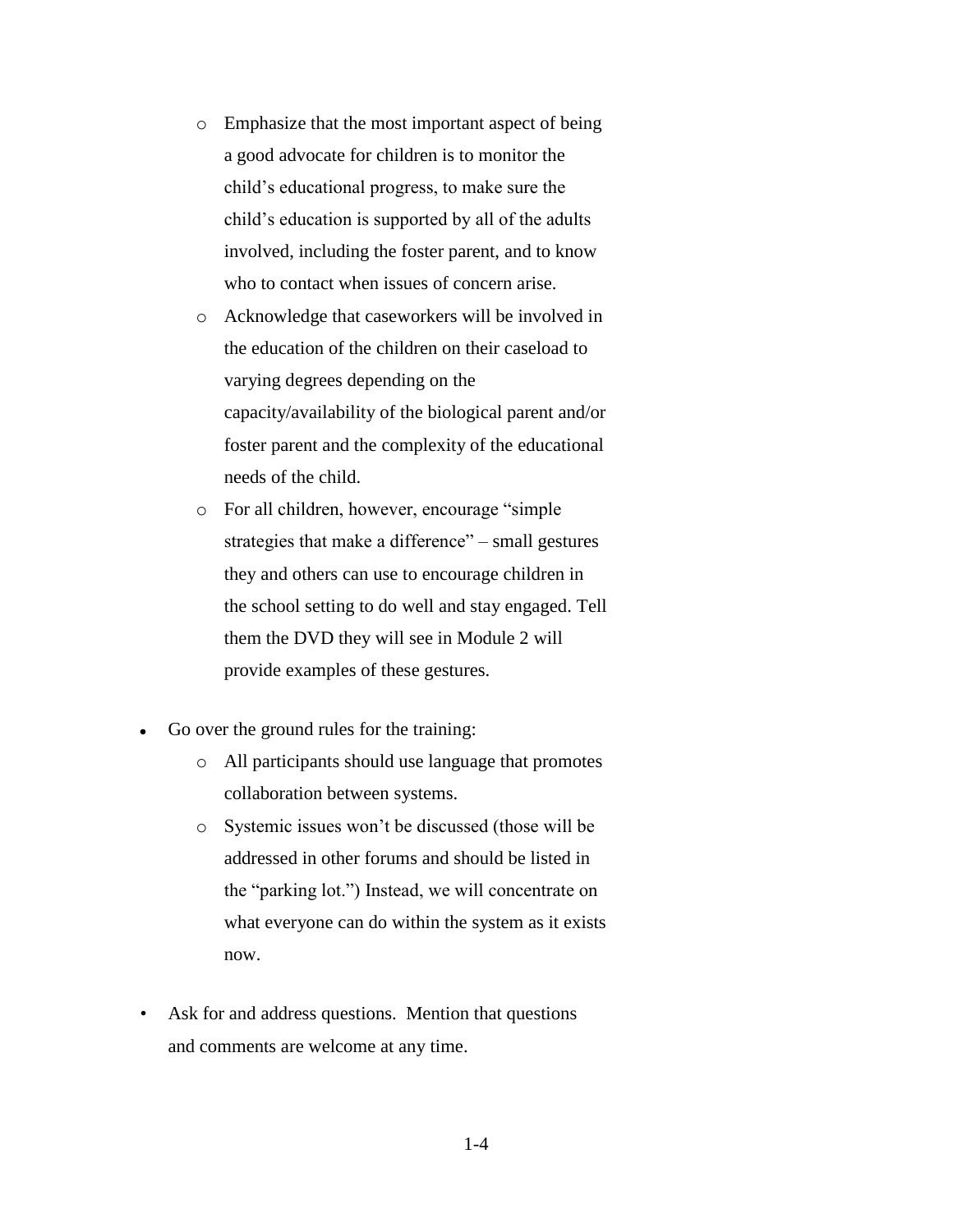- Encourage participation! Throughout the discussions encourage participants to talk about issues they have encountered in coordinating with the education system as well as positive experiences and successful strategies they have used.
- Introduce the next module, *Why We Care*.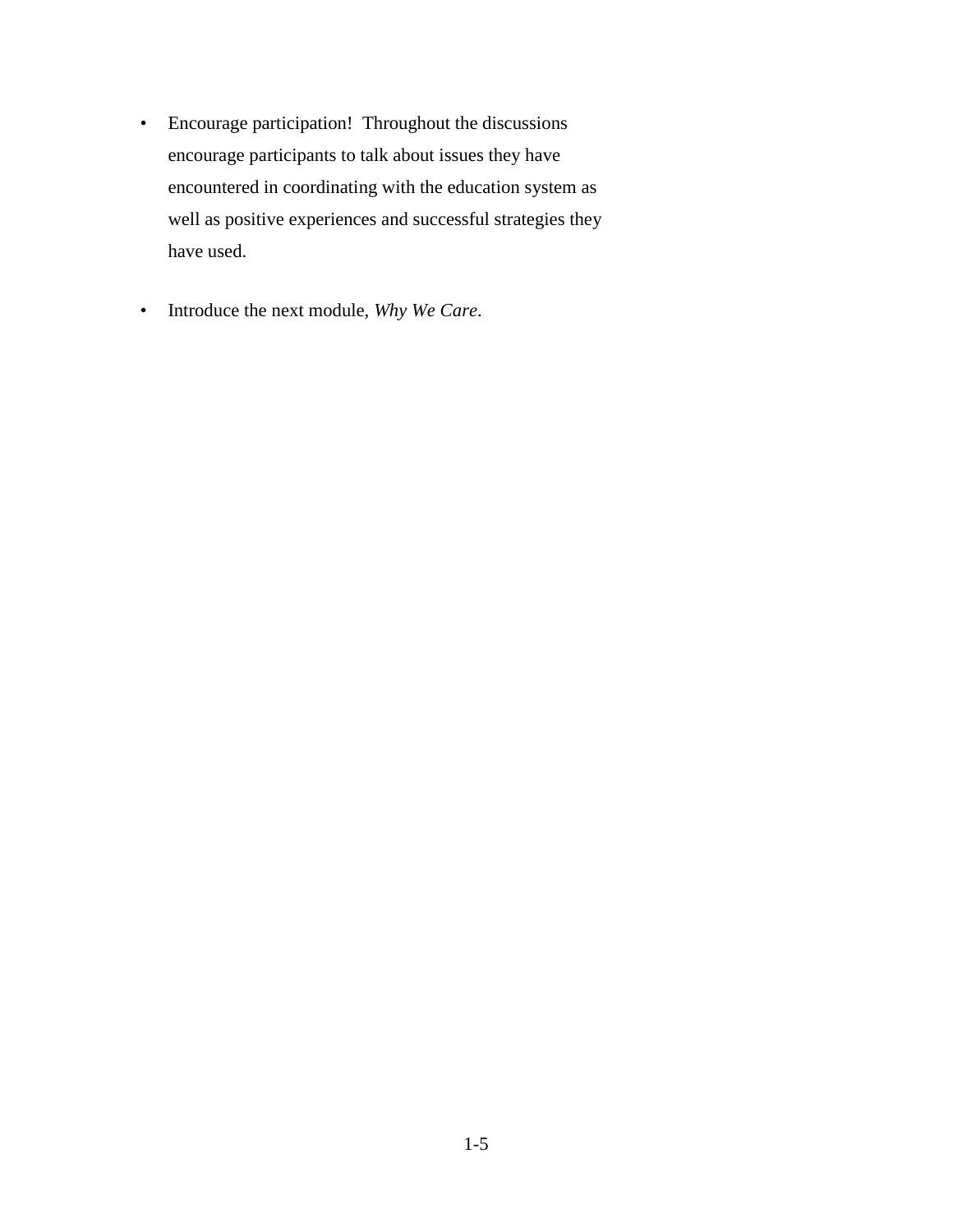| <b>Time</b>                                                            | <b>Content</b>                                                                 | <b>Activities</b>                                                                                          | <b>Manual</b><br><b>Chapter(s)</b> |
|------------------------------------------------------------------------|--------------------------------------------------------------------------------|------------------------------------------------------------------------------------------------------------|------------------------------------|
| <b>Total:</b><br>90 minutes                                            | <b>Module 2:</b><br>Why We Care                                                | Show first half of<br>DVD: Speaking Out                                                                    | Chapter 1                          |
| DVD:<br>20 minutes<br>Overview: Educational                            | Educational outcomes of<br>children in child welfare<br>system                 | Discuss educational<br>outcomes, factors for<br>success.                                                   |                                    |
| outcomes, factors for<br>success, role of<br>caseworkers<br>30 minutes | Factors that make a<br>difference in helping<br>children succeed in<br>school. | Ask participants what<br>they see as their role in<br>supporting education<br><b>Small Group Activity:</b> |                                    |
| Scavenger Hunt:<br>30 minutes                                          | Role of caseworkers in<br>making a difference                                  | Scavenger Hunt-<br>finding answers in<br>Manual                                                            |                                    |
| Debrief:<br>10 minutes                                                 | Practice using the Manual                                                      | Debrief about using the<br>Manual                                                                          |                                    |
|                                                                        |                                                                                |                                                                                                            |                                    |
|                                                                        |                                                                                |                                                                                                            |                                    |

## **Module 2: Summary**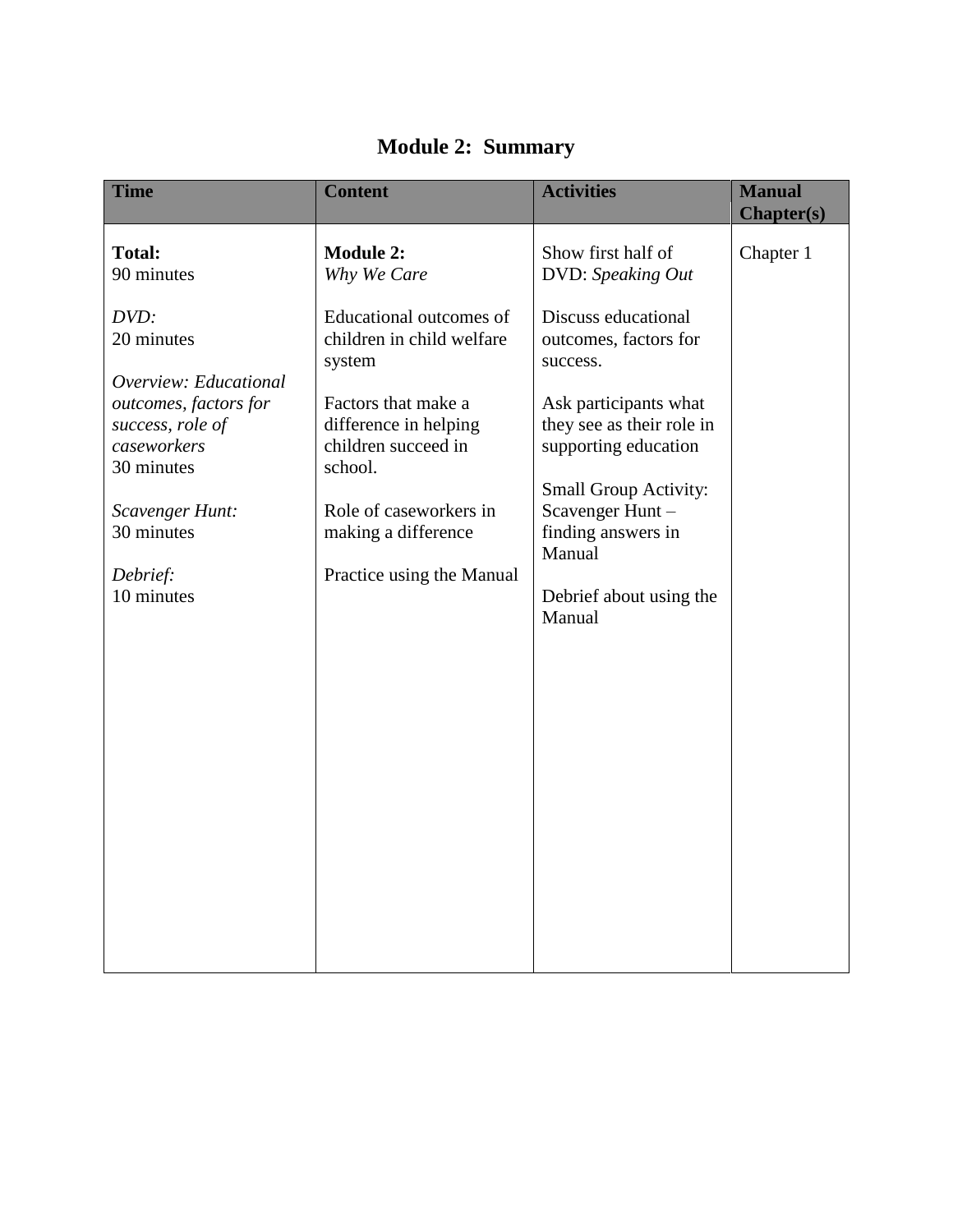## **Module 2: Why We Care**

#### **Time**

Approximately 90 minutes

## **Rationale**

For a variety of reasons, children in care face special challenges in the school setting and often lack the support and individual attention from caring adults that other children enjoy. Many enter the child welfare system already behind in school. They experience the trauma of being removed from their homes and their worries about parents and siblings make it difficult for them to focus on their school work. They immediately become "foster" children"—a label which, despite the best intentions of caring adults, can carry with it the baggage of stereotyping, lowered expectations and social isolation. For many children, this initial upheaval is then compounded by frequent changes in placement that mean changes in schools. They can fall further behind academically and become more alienated socially.

Yet the need for a good education is especially critical for these children. Youth in the child welfare system enter adulthood with fewer resources to fall back on than most other children whose families are available to provide support. Because of their unique circumstances, however, most need more help than other children in order to achieve that success. Many youth in care view school as their saving grace. By throwing themselves into their school work, signing up for every extracurricular activity, creating special bonds with certain teachers, school becomes a home away from home at a time when everything else feels like it is falling apart.

2-1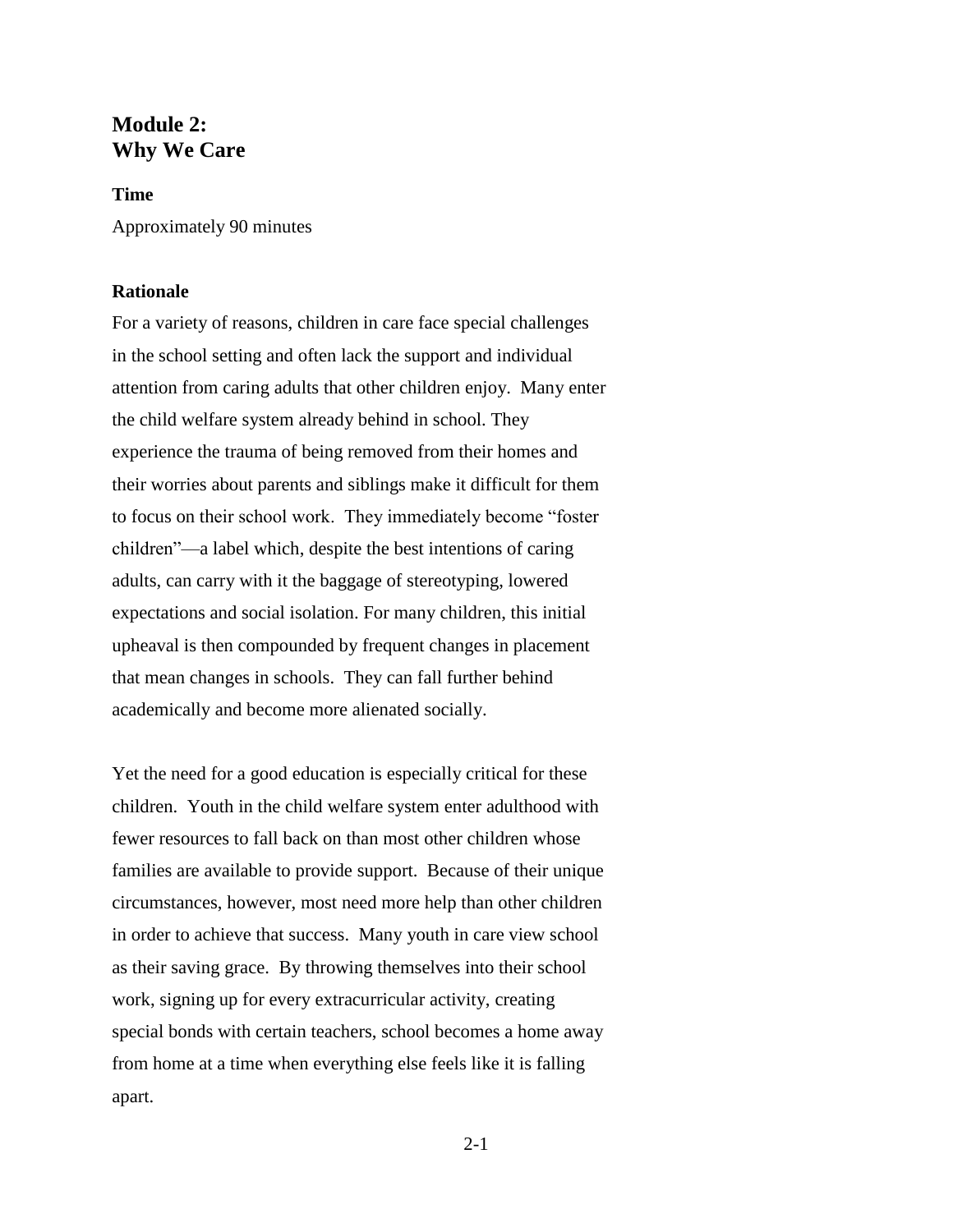Learning strategies to incorporate educational considerations into the procedures and practices caseworkers are currently following can make a big difference to a child's educational success. These strategies were gathered from the research and from the experiences of staff operating model programs to improve coordination between child welfare and education in Colorado and in other states.

#### **Learning Objectives**

When this module is complete, participants should be able to:

- Discuss factors that contribute to educational success of children in care.
- Identify what the research says about the outcomes of children in care when education is not a priority.
- Explain how caseworkers, acting as educational advocates, can make a difference.
- Become familiar with the resources in the Manual.

## **Activities**

- View first half of the DVD of youth in care discussing their educational experiences ("Speaking Out").
- Small Group Activity: "Scavenger Hunt"
- Debrief as a large group.

#### **Materials Needed for this Module**

- $\checkmark$  TV with a DVD player
- $\checkmark$  "Speaking Out" DVD
- $\checkmark$  Manuals
- $\checkmark$  Flip charts and markers
- $\checkmark$  Small group activity handout: "Scavenger Hunt"
- $\checkmark$  Prizes for "Scavenger Hunt"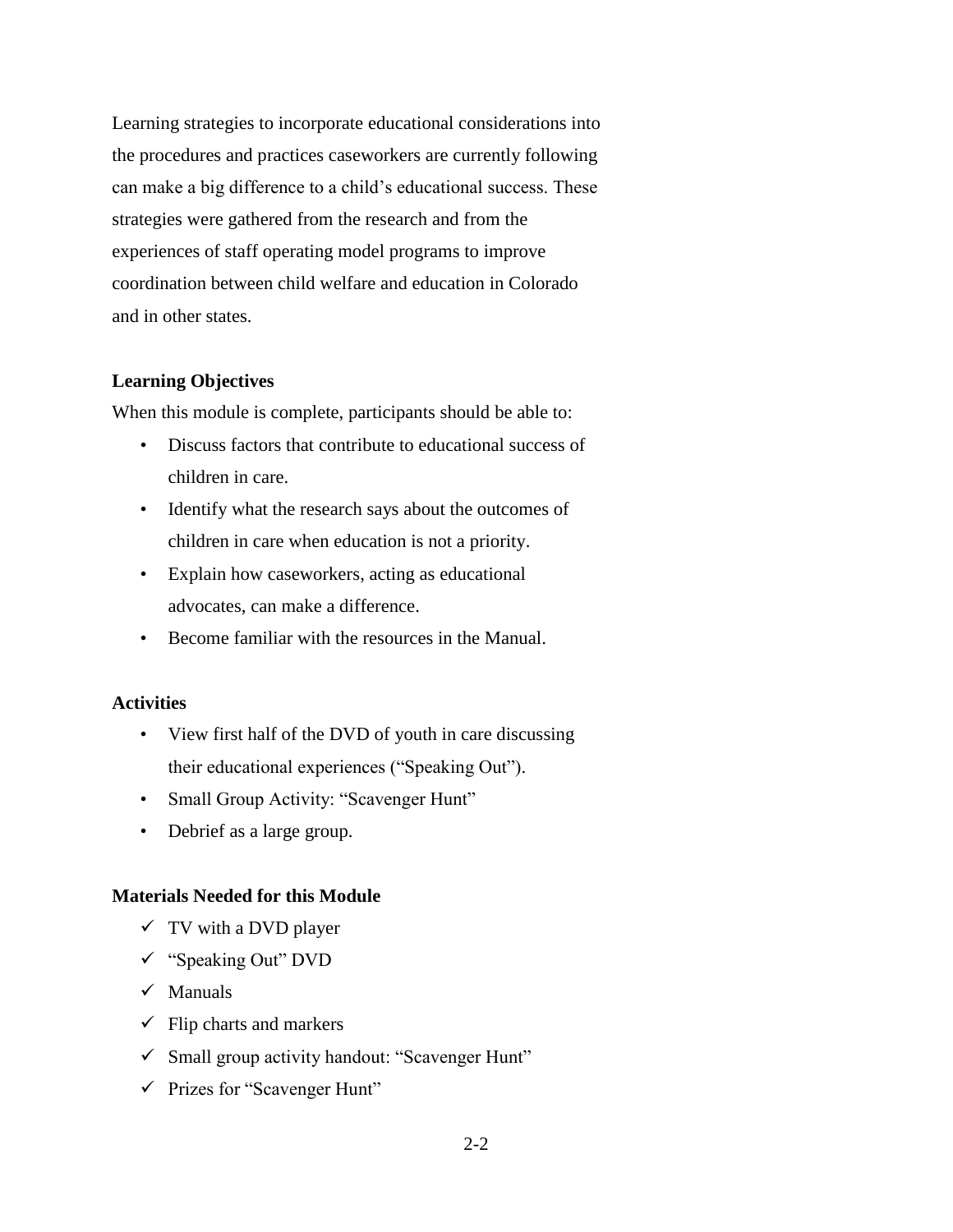#### **Advanced Preparation**

- View and become familiar with the "Speaking Out" DVD of the youth discussing their educational experiences while in the child welfare system.
- Read Chapter 1 of the Manual.
- Review Appendix A.
- Make sure the TV and DVD player are set up.
- Prepare a flipchart for each small group.
- Prepare a flipchart for the large group debrief

## **Trainer's Instructions**

- Introduce the module by presenting the rationale and objectives.
- Begin the module by introducing, then showing, the first half of the DVD, "Speaking Out." Explain that:
	- o The youth in the DVD may not be typical of the youth on their caseloads. These are kids who succeeded against all the odds and who are unusually articulate in discussing their experiences.
	- o Explain also that their experiences may or may not be typical of the majority of children in the child welfare system.
- Ask participants to write down particularly memorable quotes as they watch the DVD.
- After viewing the DVD, solicit feedback from participants about what they saw and heard and discuss some of the choices of quotes participants made.
- Point out that what the youth say in the DVD closely parallels what the research has found are the key factors

*Speaking Out* really gives faces and voices to the issues discussed in this training. Use examples from it and encourage participants to refer back to the DVD in discussions throughout the day.

The first half of the DVD is about experiences in school. You might want to show the second half about transition issues in Module 7.

This is a good place in the training to reinforce that simple strategies such as attending a child's band concert can make a big difference! Again, key this into what was said in the DVD.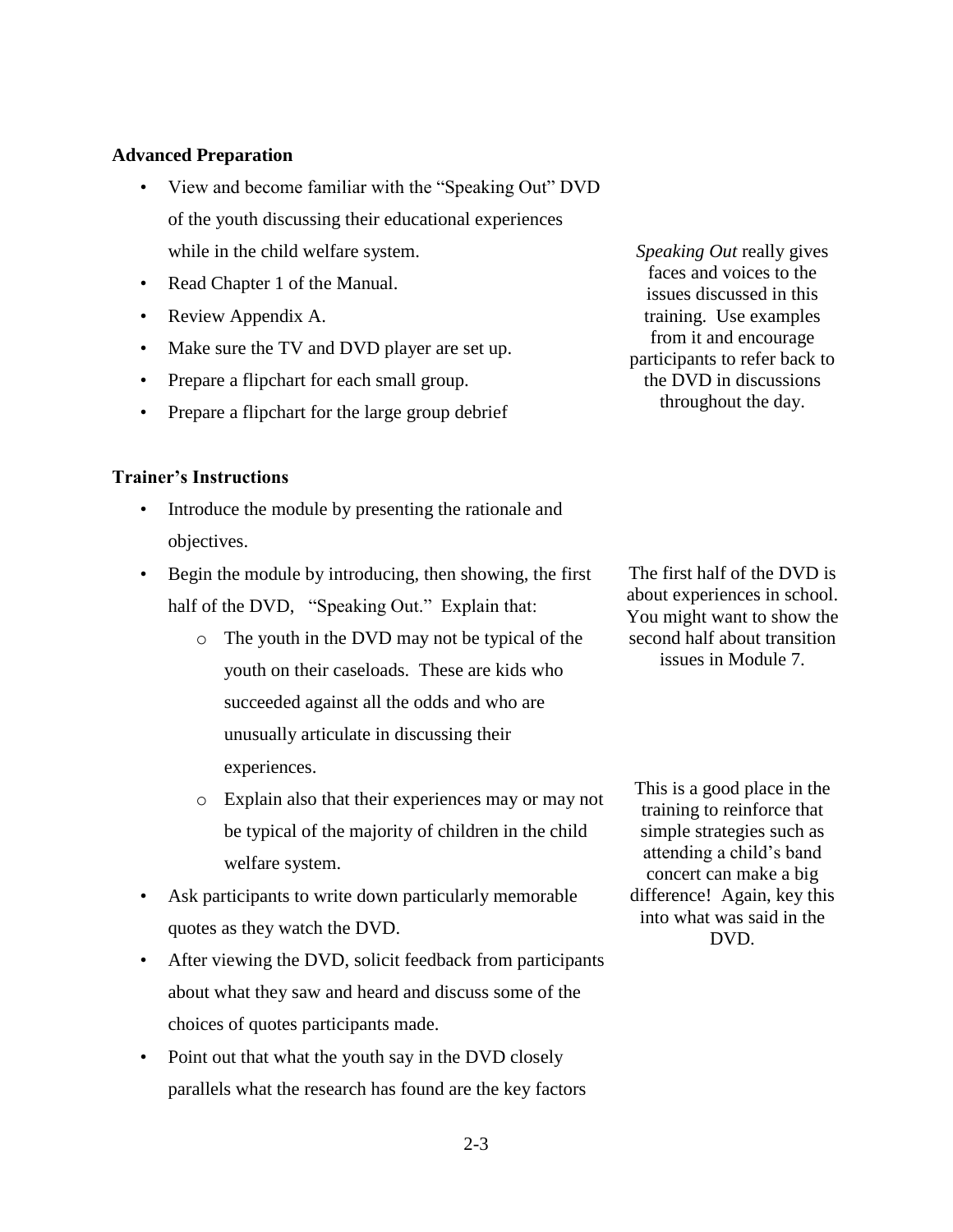that make a difference in the educational outcomes of children and youth in the child welfare system. Refer participants to Appendix A, "Factors that Make a *Difference…"* to illustrate this and point out the bibliography at the end of that document if they want to read more about this research. Use this as a way to introduce an overview of why it is so important to address the educational needs of children in the child welfare system:

- o Point out the major role school plays in a child's life and refer participants to the pie chart in Chapter 1 of the Manual, illustrating a typical day in the life of a sixth grader, to make this point.
- o Discuss the research about the outcomes of kids in care:
	- In a study in Washington State, twice as many youth in foster care at both the elementary and secondary levels repeated a grade compared to youth not in care (Burley & Halpern, 2001). In a study conducted in three states of youth aging out of care (the Midwest Study), 37% of the youth (compared with 22% of a comparable national sample) reported repeating a grade (Courtney, et al., 2004).
	- Youth in foster care in the Midwest Study, interviewed primarily after completing  $10^{th}$  or  $11<sup>th</sup>$  grade, on average read at only the seventh grade level (Courtney, et al., 2004).
	- Almost 50% of third to eighth grade students in out-of-home care in Chicago scored in the bottom quartile on reading tests (Smithgall, et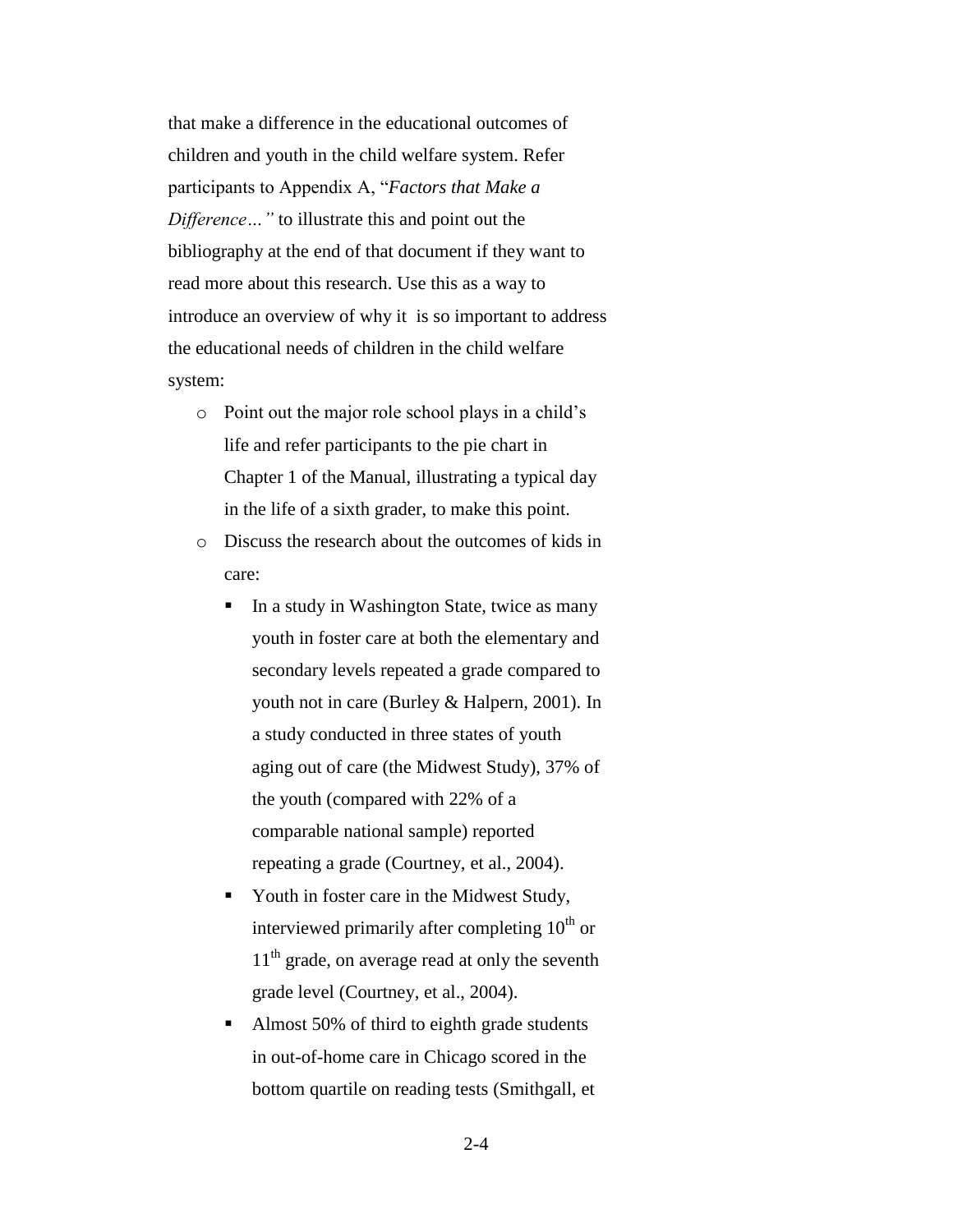al., 2004).

- Almost half of foster youth in the Midwest Study had been placed in special education at least once during their school careers. (Courtney, et al.., 2004)
- In the Midwest Study, approximately 58% of youth in foster care had a high school degree at age nineteen compared with 87% of their same-age peers in a comparable national sample (Courtney, et al., 2005).
- According to a study of alumni of foster care, more than one in five reported experiencing homelessness since being discharged from foster care. One-third lived at or below the poverty level (three times the national rate) (Pecora, et al., 2005).
- Go over the factors that research has shown lead to success in school. These are listed in Appendix A.
- Ask participants how caseworkers, acting as educational advocates, can make a difference in helping children achieve educational success. Be sure to tie in some of what was discussed in the DVD through the use of examples.
- Move into the small group activity: "Scavenger Hunt" by breaking the large group into two smaller groups called Group 1 and Group 2 and give them the following instructions:

*In your training packets, you will find a handout called "Scavenger Hunt." The purpose of this activity is to give you some time to practice using the Manual. Within your smaller*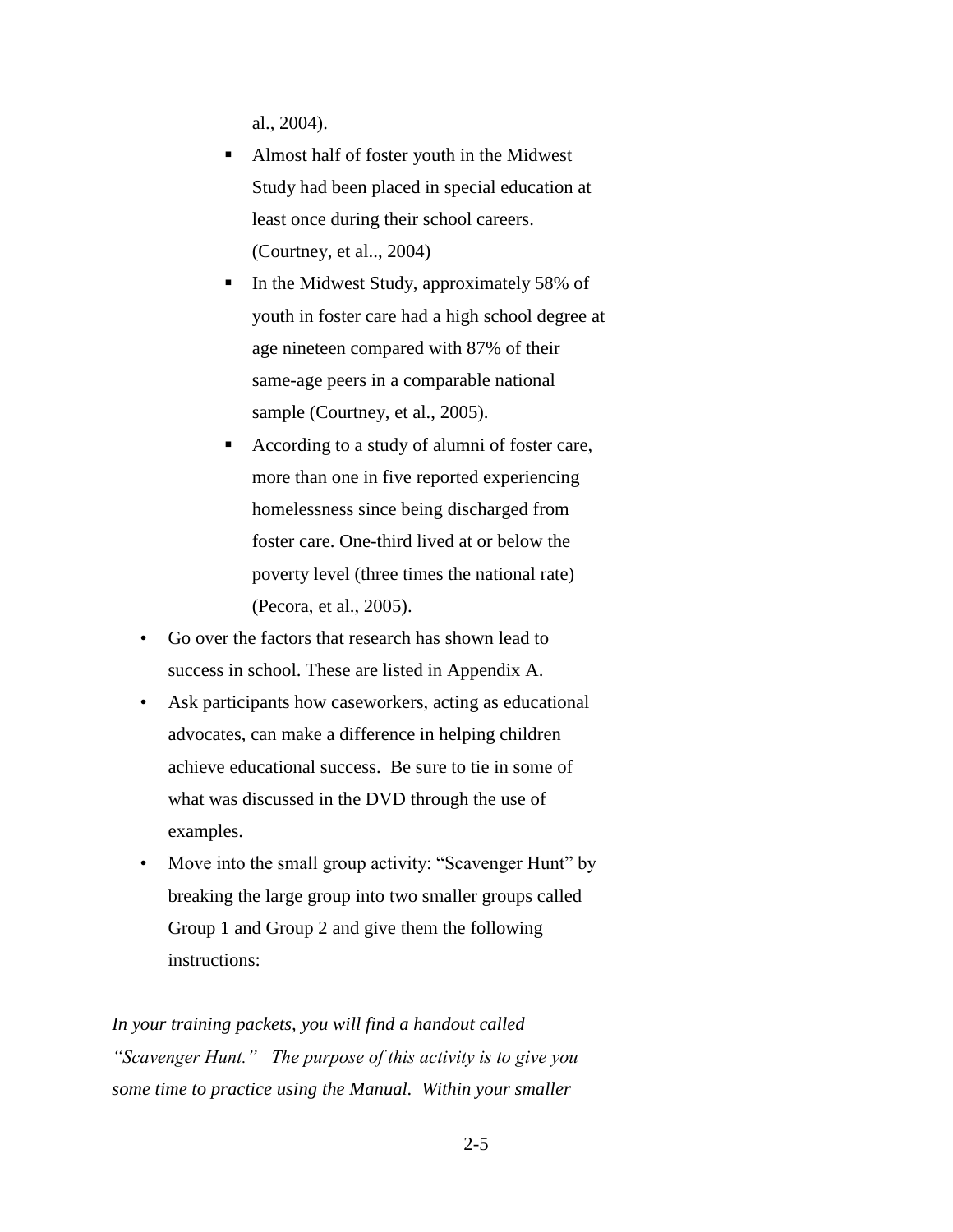*group, please locate the answers to the questions on the "Scavenger Hunt" handout by using the Manual for the questions listed under your group number. The Manual and its Table of Contents and Index are organized by page numbers and section numbers. The section numbers are keyed to the chapter numbers (e.g. Section 400.0 is in Chapter 4). Remember to record the specific section of the Manual where you found the answer. We'll come back together as a large group to discuss what the groups found, and we'll talk about your experiences with using the Manual.*

Take and respond to any questions, then have the group work on the activity for about 30 minutes.

- After time is up, ask each group to share their experiences in using the Manual and what they came up with for answers to the questions provided on the activity handout. Have them cite the section of the Manual where they found the answer. Process each group's answers. Be sure to discuss any answers in the Manual that the groups may have missed by referring to the "Instructor's Copy" of the handout. Hand out prizes to the group who most successfully answers the questions (or to all participants, if you'd like). Wrap up by taking a few minutes for discussion about the activity and to answer any questions.
- Introduce the next module, *First Steps: Addressing Educational Issues When Children Enter the Child Welfare System*.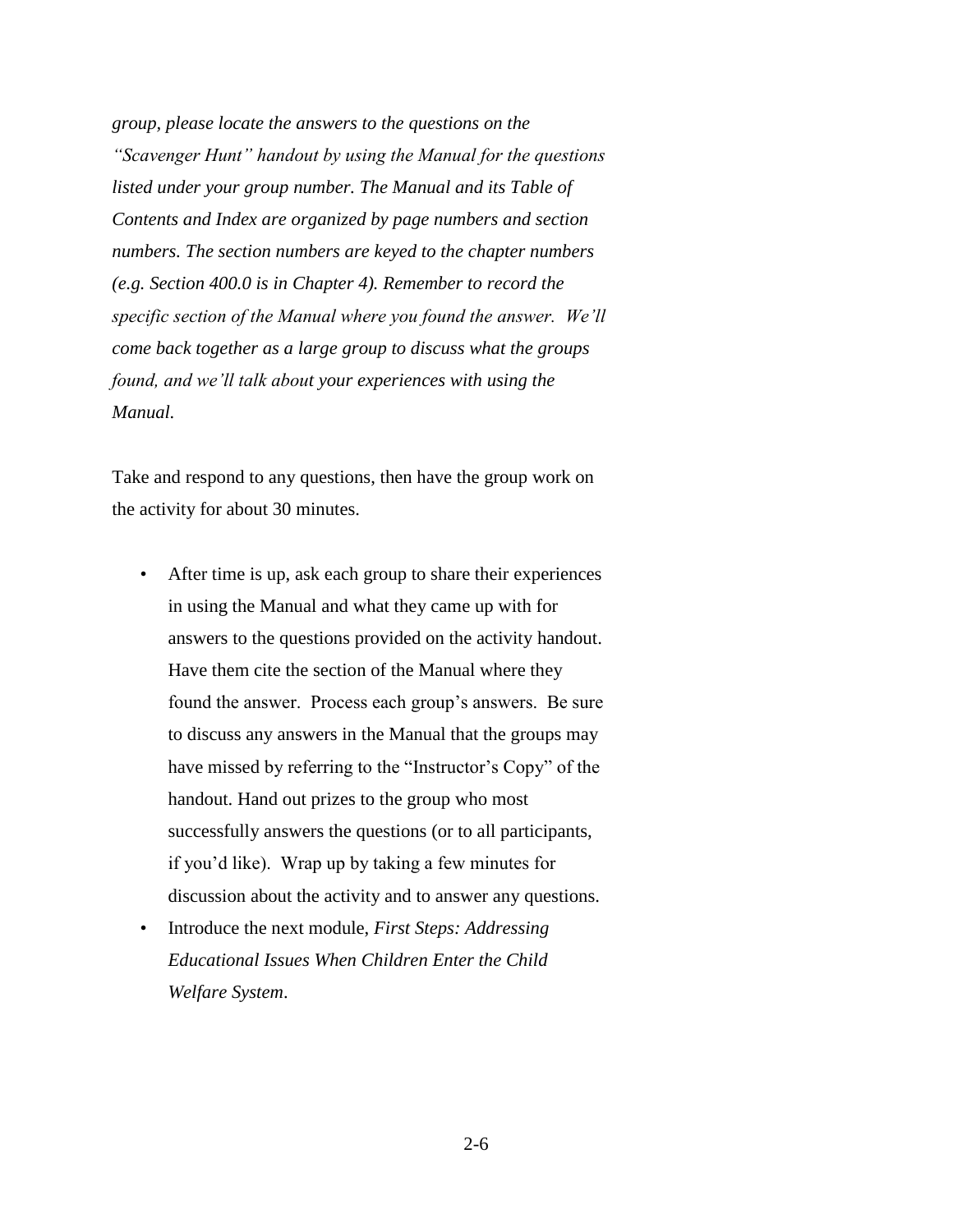#### **References**

Burley, M., & Halpern, M. (2001). *Educational attainment of foster youth: Achievement and graduation outcomes for children in state care.* Olympia, WA: Washington State Institute for Public Policy

Courtney, M.E., Terao, S. & Bost, N. (2004). *Midwest evaluation of the adult functioning of former foster youth: Conditions of youth preparing to leave state care*. Chicago, IL.: Chapin Hall Center for Children at the University of Chicago.

Courtney, M.E., Dworsky, A., Ruth, G., Keller, T., Havlick, J., & Bost, N. (2005), *Evaluation of the adult functioning of former foster youth: Outcomes at age 19.* Chicago, IL: Chapin Hall Center for Children at the University of Chicago.

Pecora, P., Williams, J., Hiripi, E., White, C.R., Wiggins, T & Holmes, K. (2005), *Improving family foster care: Findings from the Northwest Foster Care Alumni Study, Seattle, WA: Casey Family Programs.*

Smithgall, C., Gladden, R.M., Howard E., George R., Courtney, M. (2004). *Educational experiences of children in out-of-home care*. Chicago, IL: Chapin Hall Center for Children at the University of Chicago.

Note: This research was cited in Casey Family Programs, (2007). *Fact Sheet, Educational Outcomes for Children and Youth in Foster and Out-of-Home Care.* Seattle, WA.: Casey Family Programs URL: [http://www.casey.org/NR/rdonlyres/A8991CAB-](http://www.casey.org/NR/rdonlyres/A8991CAB-AFC1-4CF0-8121-7E4C31A2553F/1241/National_EdFactSheet_2008.pdf)[AFC1-4CF0-8121-7E4C31A2553F/1241/National\\_EdFactSheet\\_2008.pdf](http://www.casey.org/NR/rdonlyres/A8991CAB-AFC1-4CF0-8121-7E4C31A2553F/1241/National_EdFactSheet_2008.pdf)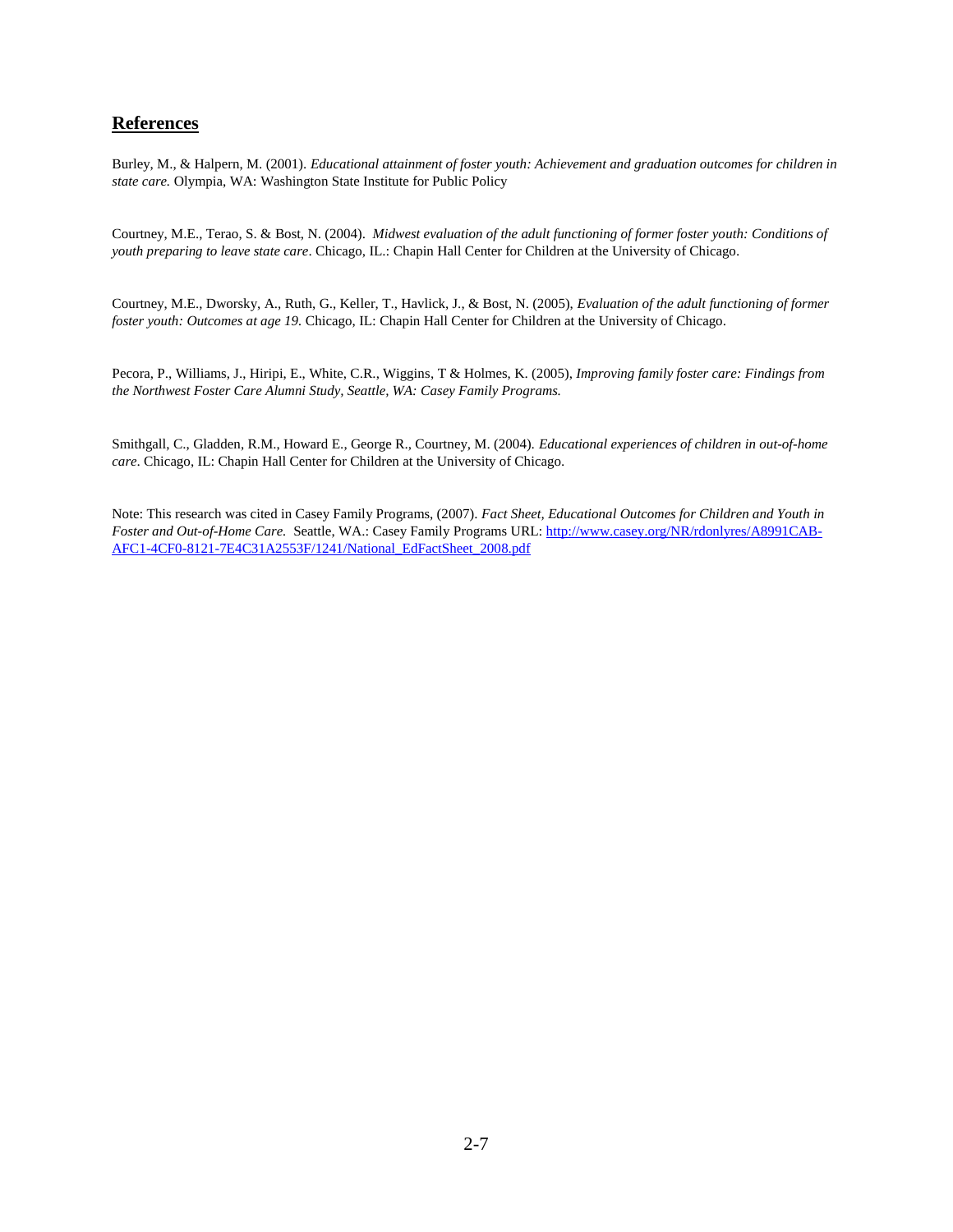## **Participants' Copy Module 2**

## **Large Group Activity: Scavenger Hunt**

In your groups, and by using the Manual, please find the answers to the following questions. Be sure to indicate specifically *where* you found the answers by using the section numbers in the Manual.

## **Group 1**

- 1. Who is eligible for education and training vouchers (ETVs)?
- 2. How many school days does a school have to process a special education referral and conduct an evaluation?
- 3. Can a school deny a child in an out-of-home placement the right to enroll if that child lacks an immunization record?
- 4. Which children are helped by the McKinney-Vento Act and in what ways are they helped?
- 5. Can caseworkers be educational surrogates for children with disabilities?

## **Group 2**

- 1. Name two exceptions under the Family Educational Rights and Privacy Act (FERPA) to the requirement that parental consent be obtained before school records are released.
- 2. Who can refer a child for an evaluation for special education?
- 3. What are the timeframes within which a school must transfer the records of a student who is in an out-of-home placement and is changing schools?
- 4. Do children eligible for Section 504 but not for special education have any special protections in disciplinary proceedings?
- 5. Name three impacts on children of school instability (frequent changes of schools.)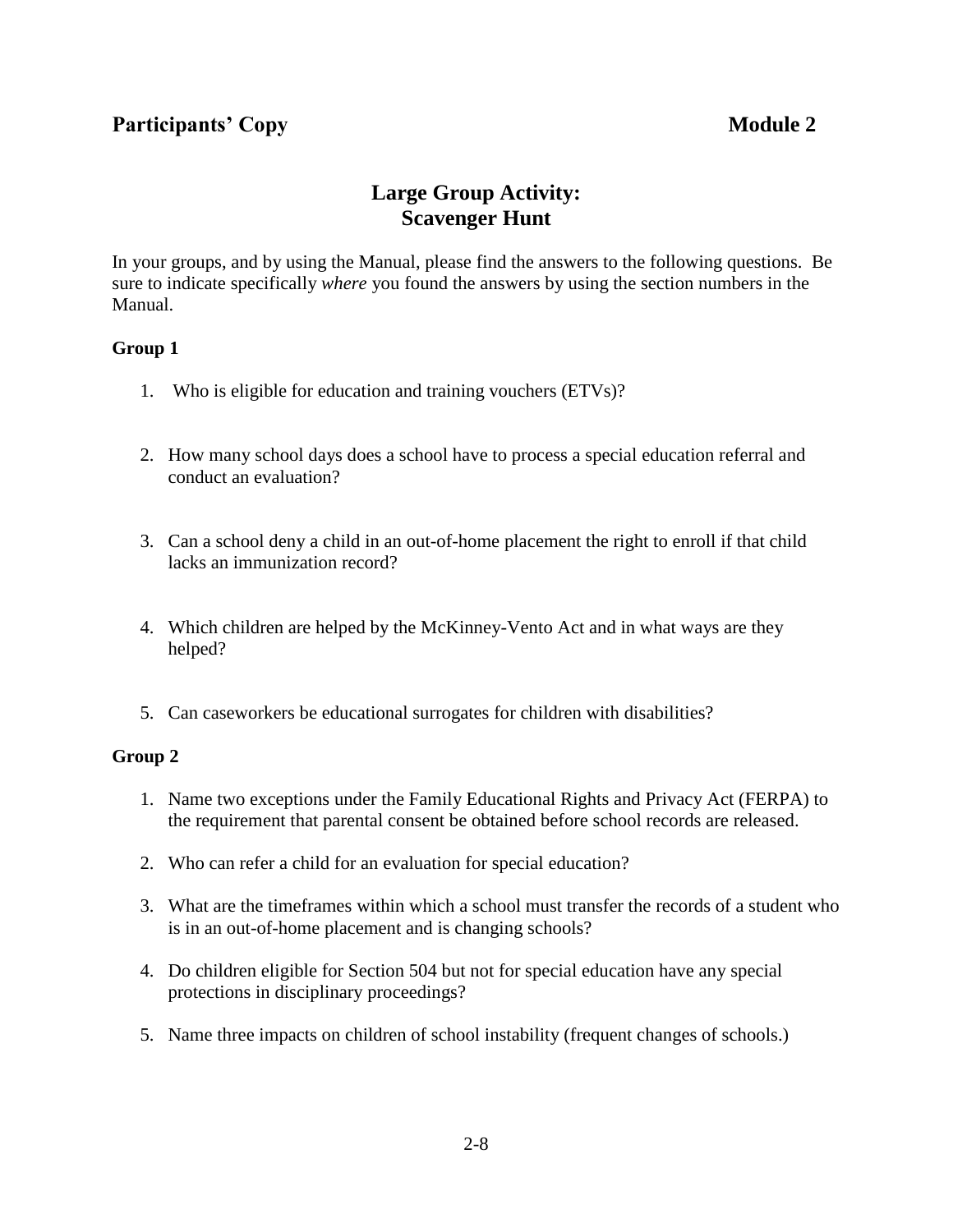## **Small Group Activity: Scavenger Hunt**

In your groups, and by using the Manual, please find the answers to the following questions. Be sure to indicate specifically *where* you found the answers by using the section numbers in the Manual.

## **Group 1**

## **1. List two criteria for eligibility for education and training vouchers (ETVs)**

*Chapter 7, Section 702.2 (D)*

- Are currently in foster care and are at least 16 years old, a citizen or qualified citizen and do not have assets of more than \$10,000
- Were adopted from foster care after attaining age sixteen
- Are 17, 18, 19 or 20 years old, have obtained a GED or high school diploma and be entering into or enrolled in vocational or college level training
- $\bullet$ Are a youth that is enrolled in a post secondary education or training program (college, university, technical certificate or other accredited program at a college, university) or vocational school on or before their 20<sup>th</sup> birthday. These individuals are eligible to receive vouchers until age 23, as long as they are showing progress towards a degree or certificate.
- $\bullet$ Must be enrolled a minimum of 9 credit hours for freshman in the first semester with a gradual increase to 18 maximum credits per semester and minimum of 3 credit hours if enrolled for a summer session
- Must maintain at least a 2.0 GPA to remain eligible for the program

## **2. How many school days does a school have to process a special education referral and conduct an evaluation?**

*Chapter 4, Section 401.4(A)(ii)*

60 calendar days from the date when written parental consent is given for the evaluation.

## **3. Can a school deny a child in an out-of-home placement the right to enroll if that child lacks an immunization record?**

## *Chapter 3, Section 302.0*

 $\bullet$ Under the new state law, *An Act Concerning the Provision of Education Services to Children in Out-of-home Placements* (22-32-138, C.R.S.) enacted in 2008, lack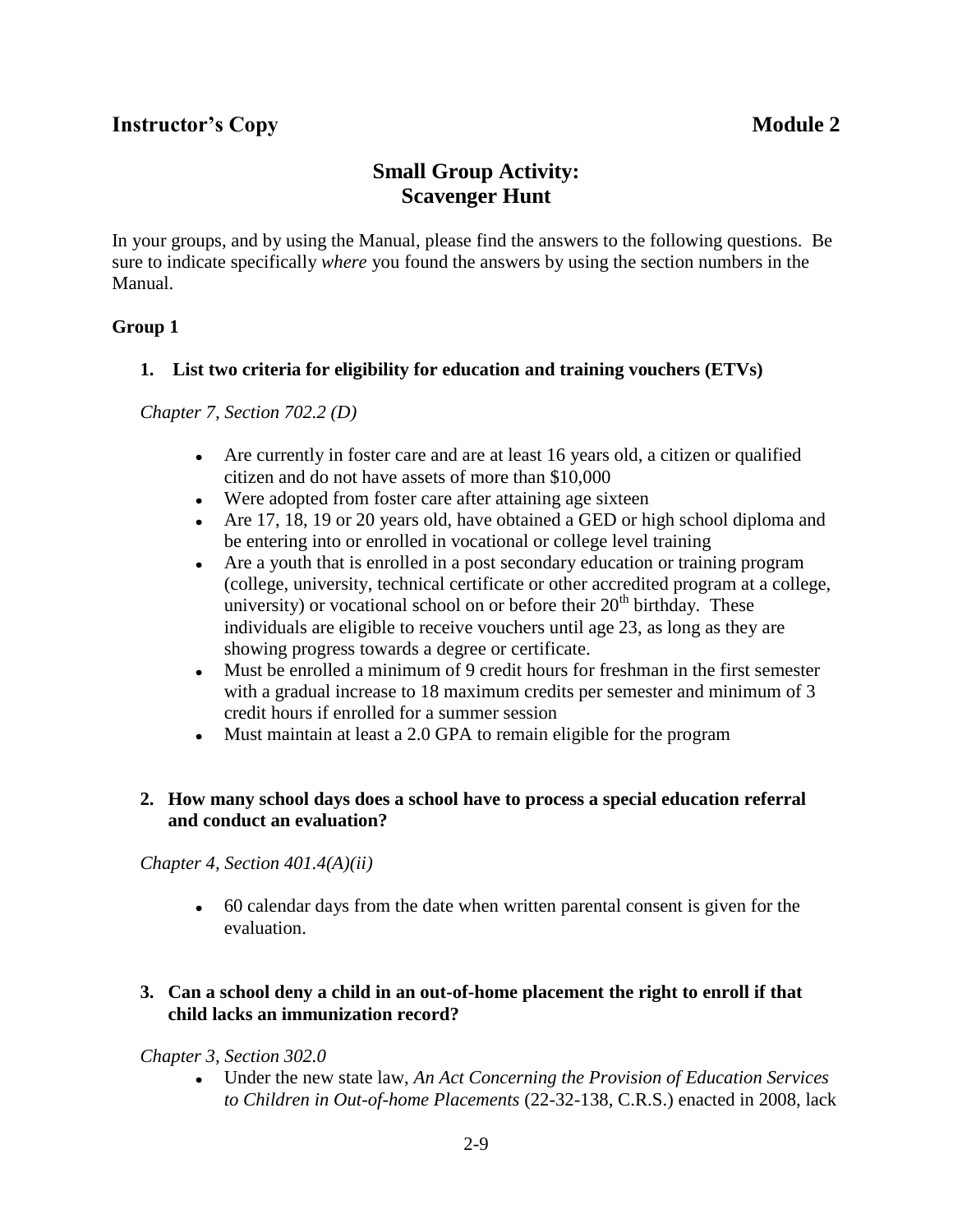of immunization records cannot hold up a child's enrollment but when the child lacks these records the receiving school must notify the child's legal guardian that the records must be received within fourteen days. If they are not received within that timeframe then the school can suspend the student until the records are received. Refer to the agency letter, Appendix Z, implementing this new state law.

## **4. Which children are helped by the McKinney-Vento Act and in what ways are they helped?**

*Chapter 3, Sections 301.3 (B), 303.1.* 

As explained in Chapter 3, Sec.  $301.3$  (B), children who are "awaiting foster care placement" may be considered homeless under this federal act, depending on the circumstances of the placement the child is in. If they do meet the definition, they have the right to continue at their original school while they are waiting for placement and have the right to finish out the school year even if a placement is found. If they go to a new school, they have the right to immediate enrollment even if they lack the records normally required for enrollment. They are also eligible for tutoring services paid for by the school district. Explain that the interpretation of this provision of the law varies by county and reflects differences in the types of placements available in the different counties. Each school district must have a McKinney-Vento Act Coordinator – urge caseworkers to find out who that person is for the school districts involved in the case so that an agreement can be worked out to help the child stay in their home school if that is in the best interests of the child.

## **5. Can caseworkers be educational surrogates for children with disabilities?**

*Chapter 4, Section 401.3(E)* 

No. Caseworkers can never serve as an educational surrogate parent and may never sign or give consent as the parent.

## **Group 2**

## **1. Name two exceptions under the Family Educational Rights and Privacy Act (FERPA) to the requirement that parental consent be obtained before school records are released.**

*Chapter 2, Section 202.2(A)*

• No written consent is required to release records to: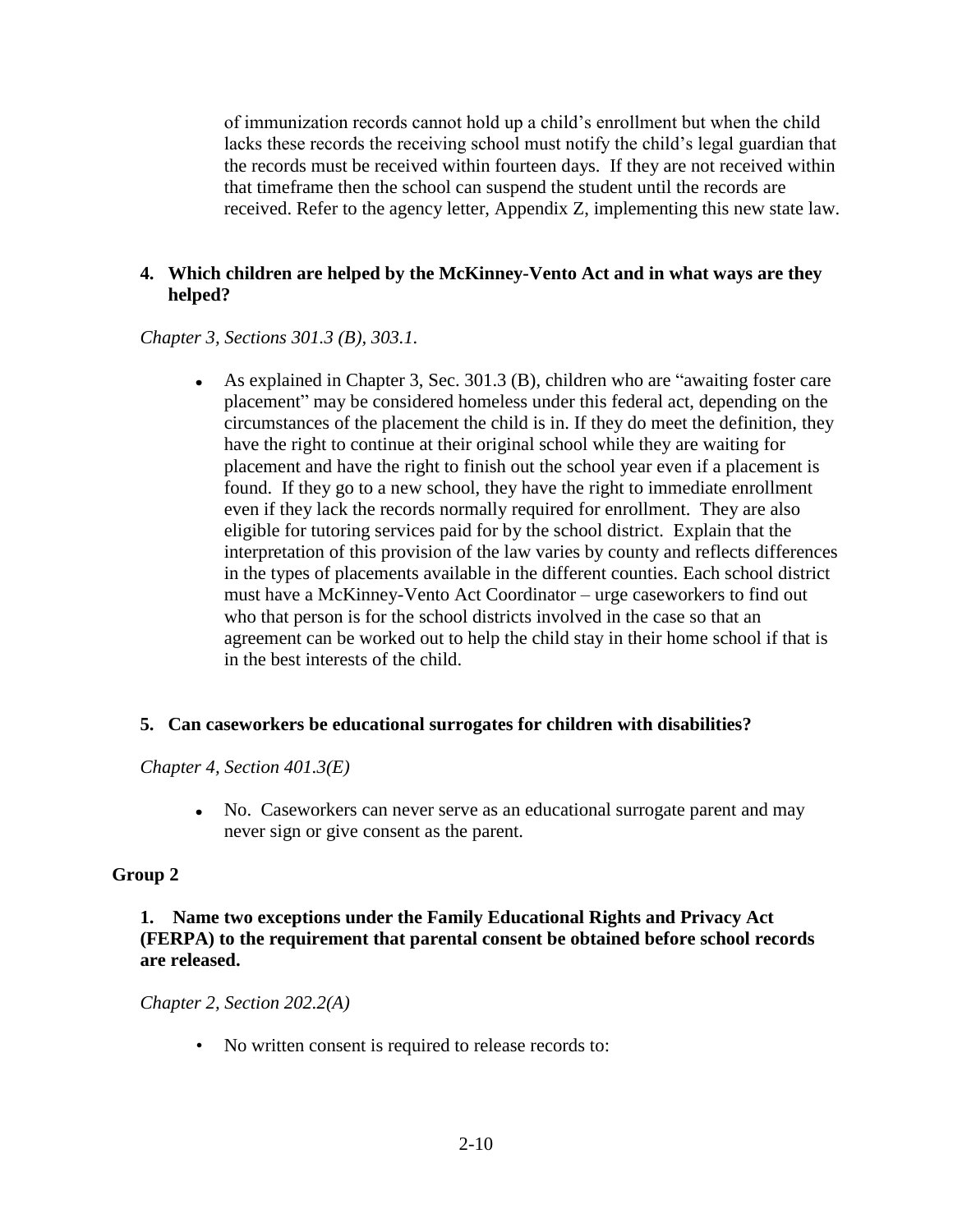- Other school officials including teachers with a legitimate educational interest in the child
- Appropriate persons in connection with an emergency when the information is needed to protect the health and safety of the child or other persons
- **•** Officials of other schools when a student is transferring schools
- Appropriate persons when the release of the information is needed to comply with a judicial order or subpoena.

## **2. Who can refer a child for an evaluation for special education?**

*Chapter 4, Section 401.4(A)*

• Under IDEA 2004 and Colorado Rules governing special education, an evaluation of a child for special education can be initiated by the child's parent, the school district, the state education agency or another state agency. A caseworker can make a referral because the county human/social services agency is considered an arm of the state. See explanation of how the referral process for special education is coordinated with the RtI system in Chapter 3, Section 303.5 (B) of the Manual.

## **3. What are the timeframes within which a school must transfer the records of a student who is in an out-of-home placement and is changing schools?**

## *Chapter 3, Section 302.0*

- Review the following provisions of the new state law, 22-32-138 C.R.S. as implemented by the Agency Letter in Appendix Z, that relate to transferring records.
	- **Notification to Schools:** The county human/social services agency must notify both the old and the new school about the transfer of the child in writing. Email is not sufficient to meet this requirement and many counties have forms that caseworkers can fill out and send to schools to provide this written notification.
	- **Timeline for Transfer of Records:** The written notification referenced above triggers the start of a five school day period within which the sending school must transfer the child's school records to the new school.
	- **Release of Records to County Human/Social Services Department**: The law allows the county human/social services department with legal custody of a child to request that the school or school district release the child's records to an employee of the department solely for the purpose of transferring the information to the new school.
	- **Unpaid Fines at Sending school**: Transfer of records cannot be delayed for any reason including unpaid fines or fees the student may have that are outstanding at the sending school or school district.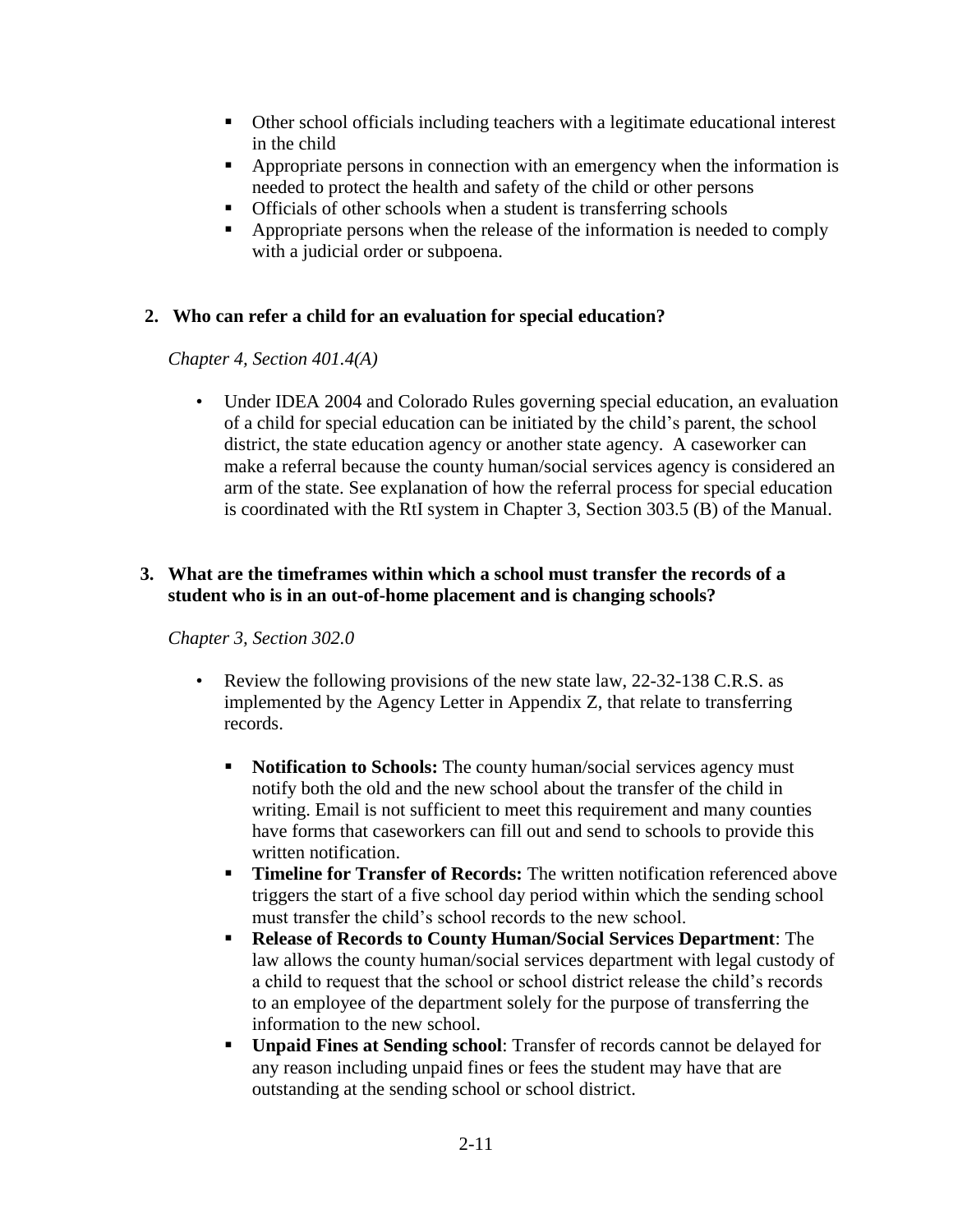## **4. Do children eligible for Section 504 but not for special education have any special protections in disciplinary proceedings?**

## *Chapter 5, Section 506.0*

• With a few exceptions, the same protections afforded children eligible for IDEA/special education are also afforded to children who are not in special education but are eligible for Section 504.

## **5. Name three impacts on children of school instability (frequent changes of schools.)**

## *Chapter 3, Section 301.1*

- Emotional adjustments taking a toll
- Missed instructional time and loss of credits
- Lack of uniformity of curricula
- Less investment in the child
- Disruptions in the evaluation process under IDEA
- Too many assessments
- Lack of school records
- Inappropriate educational placement and lengthy transition plans $\bullet$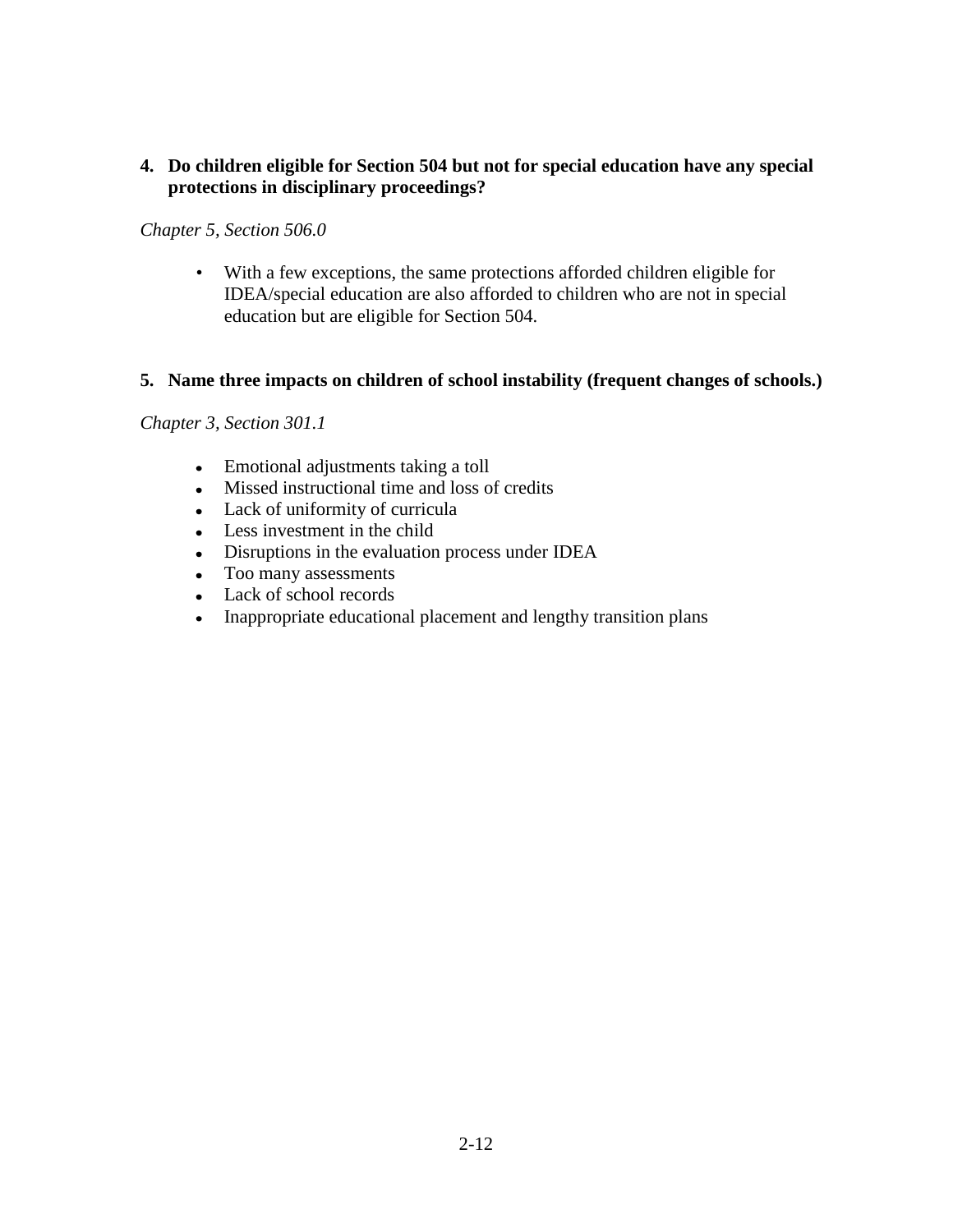| <b>Module 3: Summary</b> |  |
|--------------------------|--|
|--------------------------|--|

| <b>Time</b>                                                                                                                                                                                                                                                        | <b>Content</b>                                                                                                                                                                                                                                                                                                                                              | <b>Activities</b>                                                                                                                                                                                                                                                           | <b>Manual</b><br><b>Chapter(s)</b> |
|--------------------------------------------------------------------------------------------------------------------------------------------------------------------------------------------------------------------------------------------------------------------|-------------------------------------------------------------------------------------------------------------------------------------------------------------------------------------------------------------------------------------------------------------------------------------------------------------------------------------------------------------|-----------------------------------------------------------------------------------------------------------------------------------------------------------------------------------------------------------------------------------------------------------------------------|------------------------------------|
| <b>Total:</b><br>50 minutes<br><b>Introduction</b><br>5 minutes<br>Discussion of steps to<br>take when children<br>enter the child welfare<br>system<br>15 minutes<br>Overview of<br>confidentiality laws<br>20 minutes<br><b>Sharing strategies</b><br>10 minutes | <b>Module 3:</b> First Steps-<br><b>Addressing Educational</b><br><b>Issues When Children First</b><br>Enter the Child Welfare<br>System<br>Designating a lead person to<br>address educational needs<br>Getting releases signed<br>Gathering school records<br>Determining educational<br>status of child<br>Contact information<br>Confidentiality issues | Large Group discussion of<br>steps to take when child<br>enters the child welfare<br>system<br>Brief overview of key<br>laws governing<br>confidentiality<br>Large group shares<br>strategies for getting<br>releases signed and<br>resolving issues of<br>confidentiality. | Chapter 2                          |
|                                                                                                                                                                                                                                                                    |                                                                                                                                                                                                                                                                                                                                                             |                                                                                                                                                                                                                                                                             |                                    |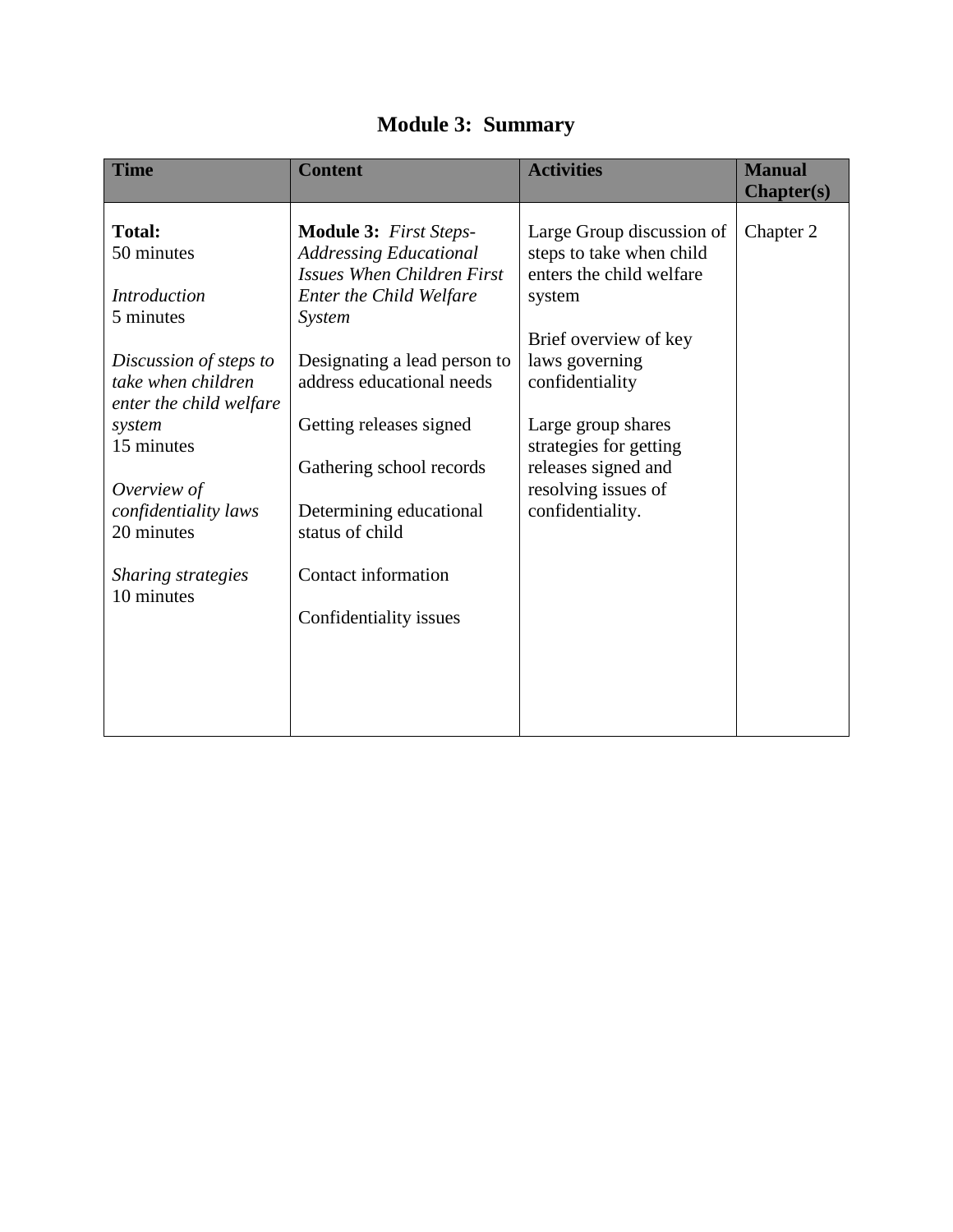## **Module 3: First Steps—Addressing Educational Issues When Children Enter the Child Welfare System**

#### **Time**

Approximately 50 minutes

## **Rationale**

Given that the average length of stay in the child welfare system in Colorado is 20 months<sup>\*</sup>, it is critical to move quickly in order to support children's educational needs by assessing the educational status of a child, establishing relationships with his or her school personnel, and gathering appropriate education-related records. In addition, including foster parents in the relationship-building process with representatives from all systems involved in the child's life is important. This will allow the foster parent to provide educational support to the child at home.

A major challenge of collaboration between systems involves issues of privacy and confidentiality. Caseworkers must understand that some pieces of information should be shared with school personnel and vice versa. By understanding issues of confidentiality, caseworkers will be able to give and obtain access to appropriate information helpful to the other adults in the child's life.

## **Learning Objectives**

 $\overline{a}$ 

When this module is complete, participants should be able to:

Understand the importance of addressing the educational  $\bullet$ issues of children as soon as they enter the child welfare

Reference: Table 11-38 from the *2004 Green Book* by the Committee on Ways and Means, U.S. House of Representatives, March 2004. Available online at: http://waysandmeans.house.gov/Documents.asp?section=813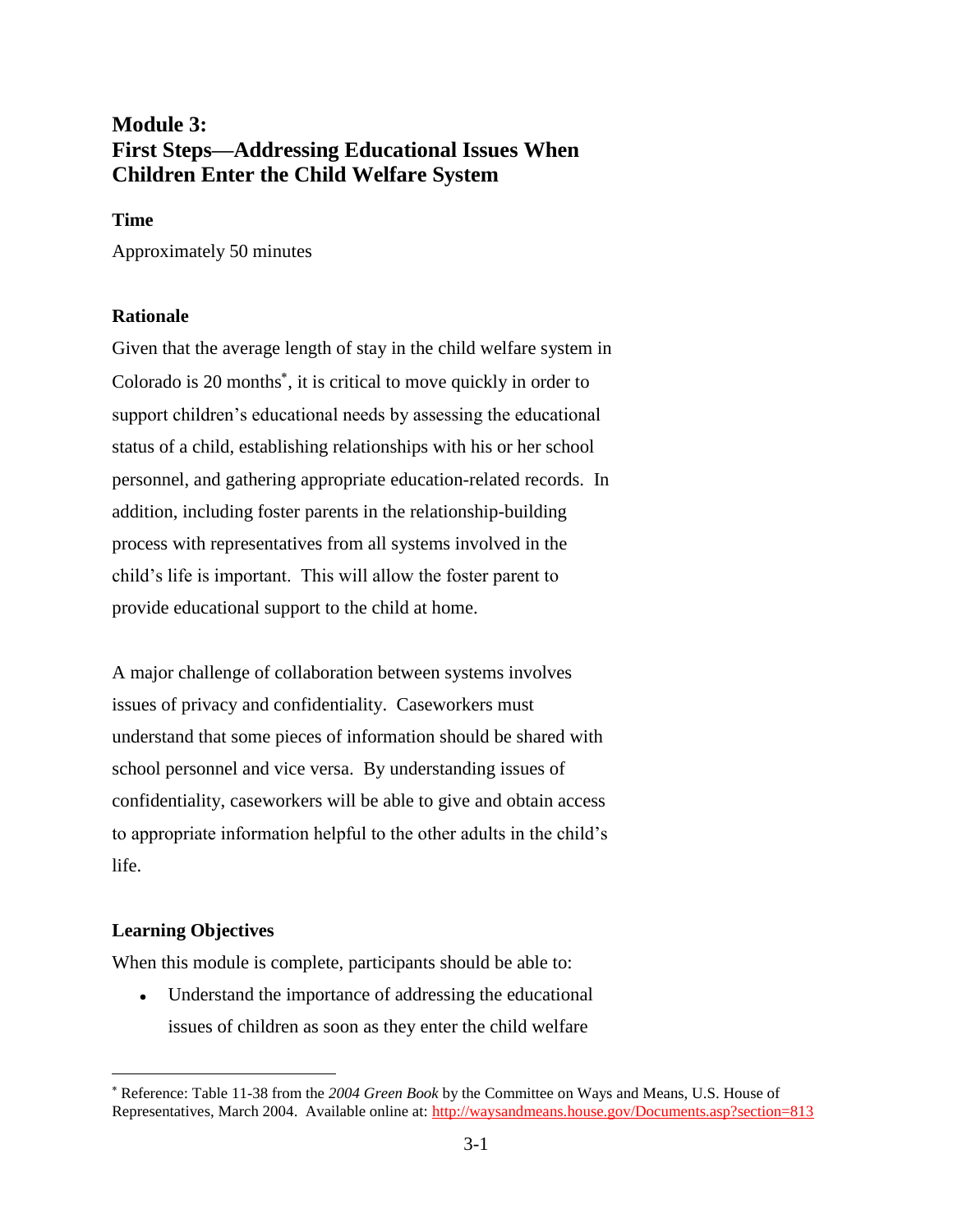system.

- Identify the steps to take when a child enters the child  $\bullet$ welfare system to set up an effective framework for collaboration to address the educational needs of the child.
- Reiterate the importance of having a designated lead person for educational issues.
- Determine an efficient process for gathering signatures and  $\bullet$ records as needed.
- Describe why it is important to share information with educators and know what information should be shared.

## **Activities**

- Group discussion of the checklist of steps caseworkers should take when a child first enters the system (Appendix
	- C) with a particular emphasis on:
		- o Designating a lead person
		- o Getting releases signed
		- o Gathering school records
		- o Determining educational status of child
		- o Listing contact information to give to school
- Brief overview of the key laws affecting confidentiality between child welfare and education.
- Large group sharing of any successful strategies they have used for getting releases signed or resolving issues of confidentiality.

## **Materials Needed**

 $\checkmark$  Manuals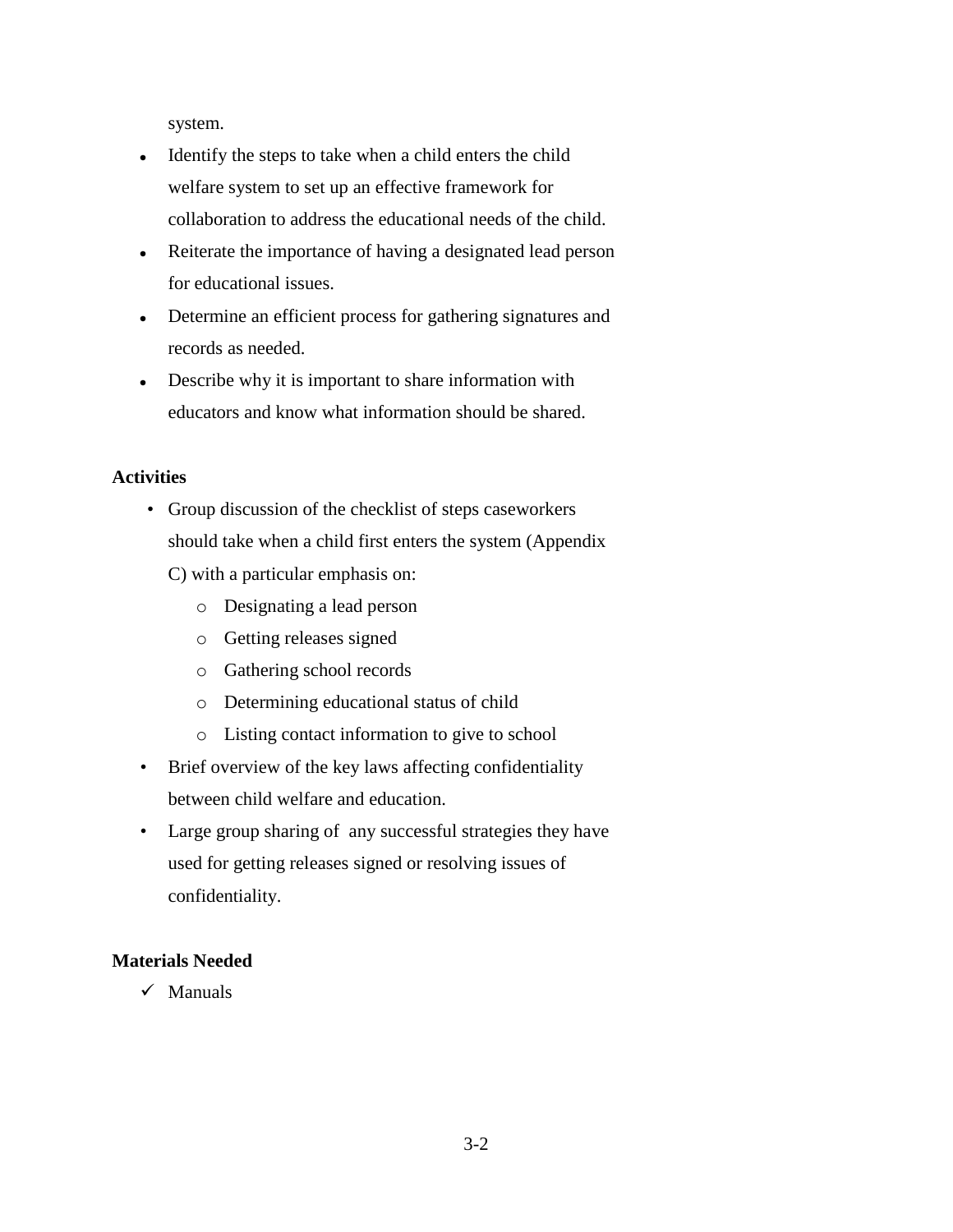## **Advanced Preparation**

- Read Chapter 2 of the Manual.
- Review Appendices C,D,E,F

## **Trainer's Instructions**

- Introduce the module by presenting the rationale and learning objectives.
- Begin the discussion by asking participants to look at Appendix C in the Manual: *Steps to Address Educational Needs as Soon as a Child Enters the System* which can be found in their training packets.
- Using the list below as a guide, go through the steps with the group and ask participants why it's important to set a framework for good communication and what opportunities are missed if that isn't done. Be sure to emphasize the following topics, in particular:
	- o Designating a lead person
	- o Getting releases signed
	- o Gathering school records
	- o Determining the educational status of child
	- o Listing contact information to give to school
- Ask the group whether the checklist is missing any important steps.
- Finally, discuss issues of confidentiality. Direct caseworkers to the Manual for more detail on these issues and give a very brief overview of the applicable laws including:
	- o Family Educational Records Privacy Act (FERPA)
	- o Adoption and Safe Families Act (ASFA)
	- o Colorado Children's Code
	- o Health Insurance Portability and Accountability Act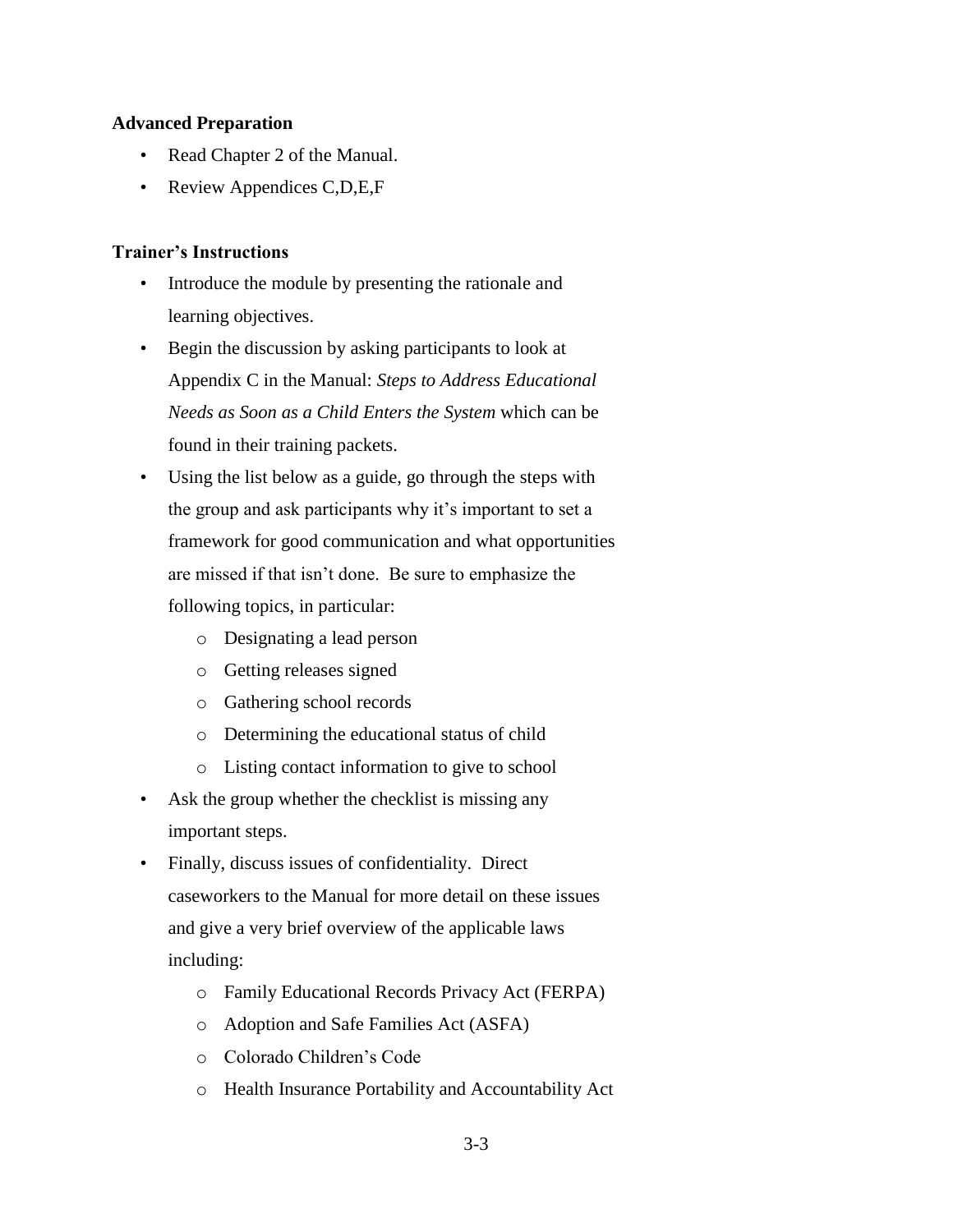(HIPAA)

- Emphasize that interpretations of the requirements of these laws vary from school district to school district and county to county. Explain the competing interests at play between the child's/family's right to privacy and the need to disclose enough information to permit the child welfare agency and the school district to meet the needs of that child. These questions do not have clear answers – it's important that caseworkers know who in the school district has responsibility for school records so they know who to call if issues of access come up. Urge them to ask their supervisors for clarification if they are unsure what information they can disclose to teachers, counselors and others within the schools or if they encounter problems with accessing school records.
- Begin wrapping up this module by asking for and addressing questions and comments.
- End this module by reminding participants to use the checklist and suggest that they make copies of the list and put it in the case file of all new cases.
- Introduce the next module by saying, *Now that you know what steps to take when a child first enters the system, in the next module, "School Stability, Easing Transitions, and Enrollment Issues," we will discuss what steps to take when a child has to change their out-of-home placement.*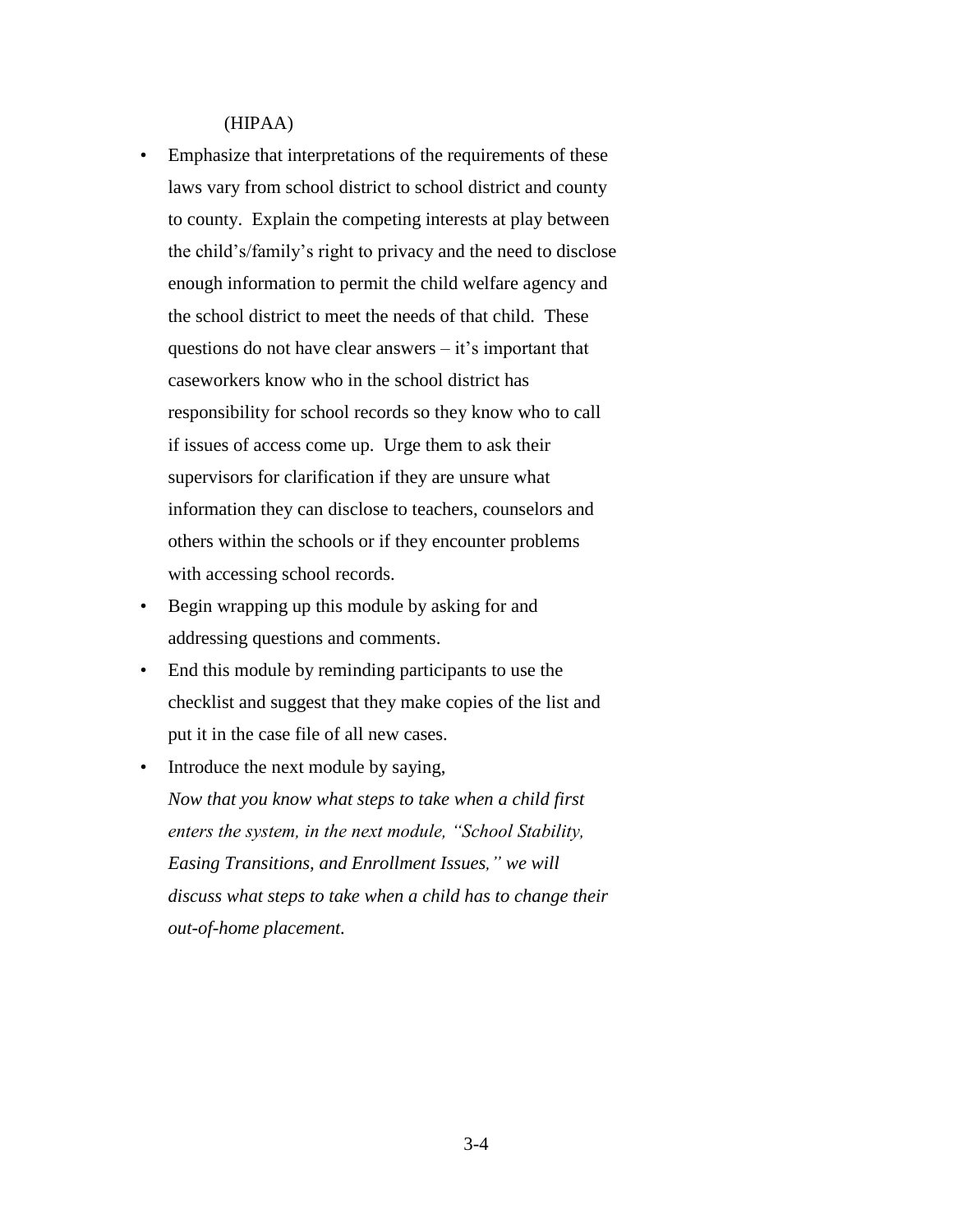| <b>Module 4: Summary</b> |  |
|--------------------------|--|
|--------------------------|--|

| <b>Time</b>                                  | <b>Content</b>                                                                                                        | <b>Activities</b>                                | <b>Manual</b><br><b>Chapter(s)</b> |
|----------------------------------------------|-----------------------------------------------------------------------------------------------------------------------|--------------------------------------------------|------------------------------------|
| <b>Total:</b><br>80 minutes<br>Introduction: | <b>Module 4:</b> School Stability, Easing<br>Transitions, and Enrollment Issues<br>The impact of changing schools and | <b>Small Group</b><br>Activity:<br>Cassie's Case | Chapters 3<br>and 4                |
| 10 minutes                                   | strategies to avoid this                                                                                              | Report back<br>and discussion                    |                                    |
| Small groups: 30<br>minutes                  | Which school district is responsible for<br>special education services for kids in out<br>of home placements          |                                                  |                                    |
| Report<br>back/Discussion:<br>40 minutes     | Making proper notifications if a<br>transfer/change in parental status occurs                                         |                                                  |                                    |
|                                              | Strategies to use to ease transitions                                                                                 |                                                  |                                    |
|                                              | Enrollment issues and timely transfer of<br>records                                                                   |                                                  |                                    |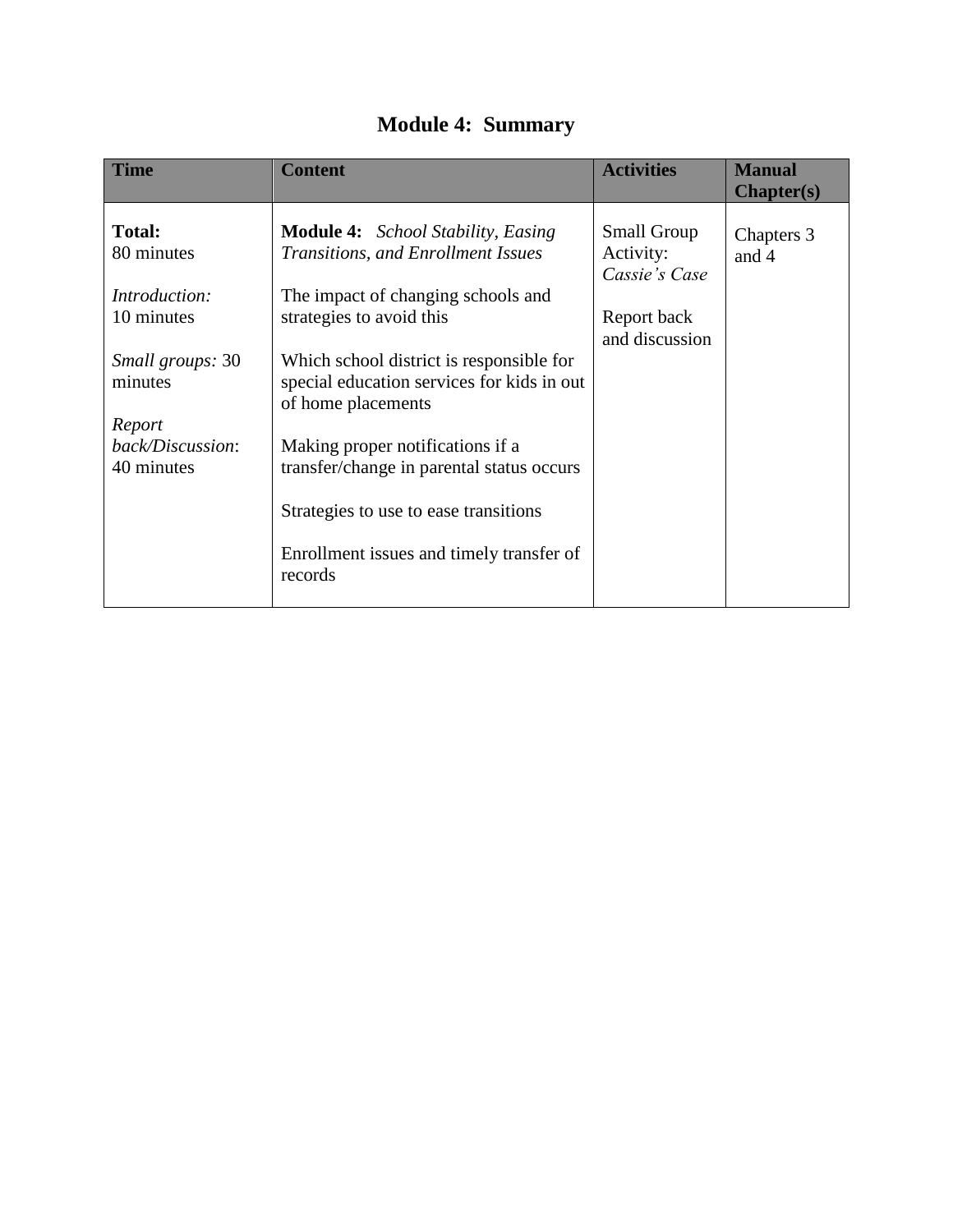## **Module 4: School Stability, Easing Transitions, and Enrollment Issues**

## **Time**

Approximately 80 minutes

## **Rationale**

When placing a child in out-of-home care, particularly in an emergency situation, your primary consideration is the safety of the child. Yet placement without regard to the educational implications for the child can mean that he or she is impacted not only by a new home, but also by a new school. Whenever possible, try to avoid changes in schools when placing children in foster care or changing an out-of-home placement.

If a change in schools is in the best interests of the child or is unavoidable for other reasons, your focus should shift to how you can make the transition as smooth as possible for the child, both academically and socially.

## **Learning Objectives**

When this module is complete, participants should be able to:

- Understand the importance of school stability for children in the child welfare system.
- Determine strategies to keep a child in his or her home school if a placement change occurs.
- Discuss ways to ease the transition for a child who *must* change schools due to a new placement.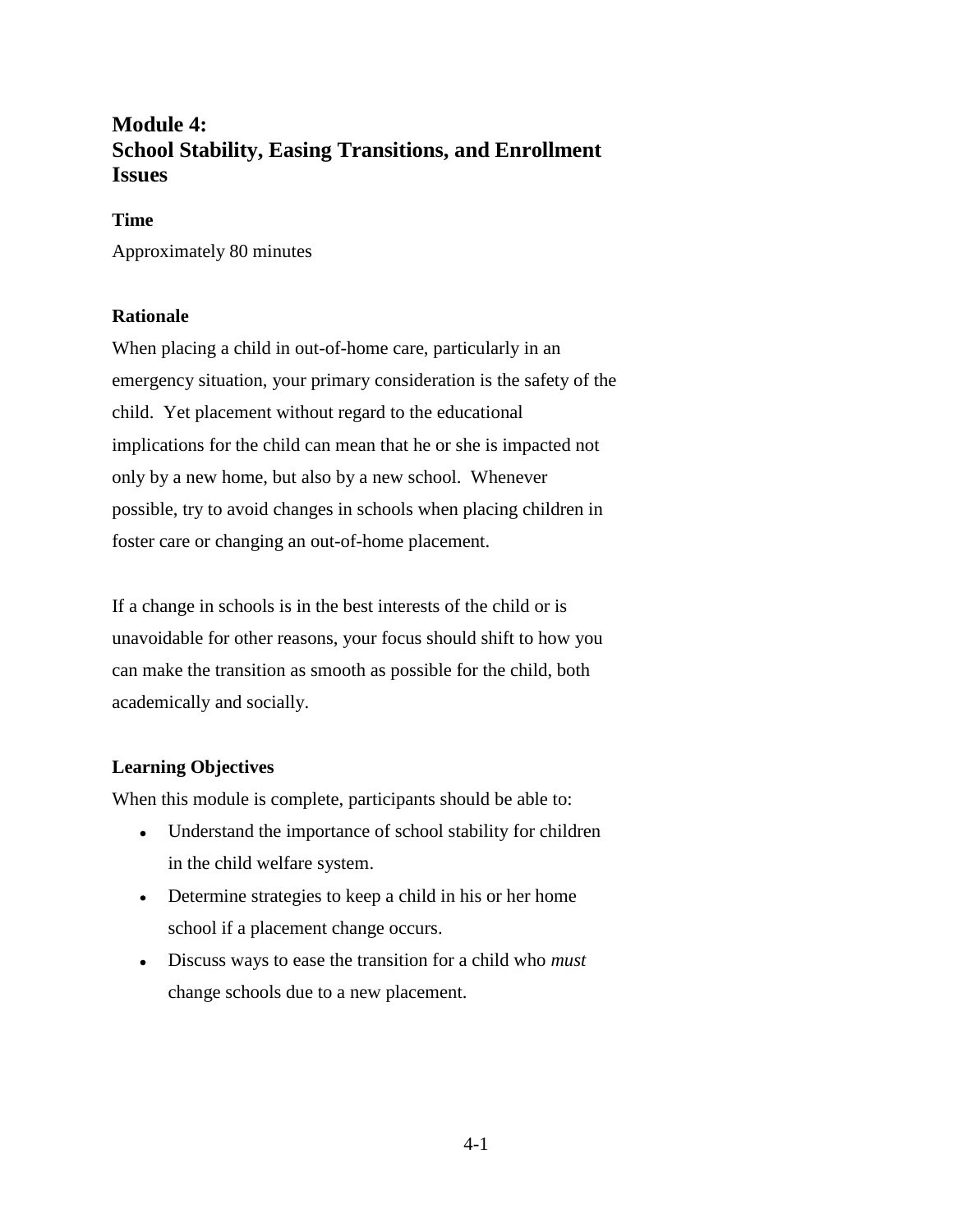## **Activities**

Conduct small group case scenario, "Cassie's Case," and in the report back/debrief have a large group discussion about:

- The importance of school stability and the difficulties for children when they have to change schools
- Strategies to keep the child in his or her home school
- Ways to ease transition if a change in schools cannot be avoided

## **Materials Needed**

- $\checkmark$  Manuals
- $\checkmark$  Flipcharts for each group and one for the report back and markers
- $\checkmark$  Small group activity handout: "Cassie's Case"

## **Advanced Preparation**

- Read Chapter 3 and Section 401.6 of Chapter 4.
- Review Appendices E, F, G, J, K, L, X, Z and AA.
- Make sure each small group has a flipchart and markers.
- Set up a flipchart for the large group report-back.

## **Trainer's Instructions**

- Introduce the module by presenting the rationale and learning objectives.
- Begin the discussion by breaking the group into small groups of 3-5 participants (or whatever is manageable).
- Ask participants to look at "Cassie's Case"—a handout in their training packets.
- Read the case aloud to participants as they follow along, and go over the questions listed on the sheet. Ask for and respond to any questions about the case.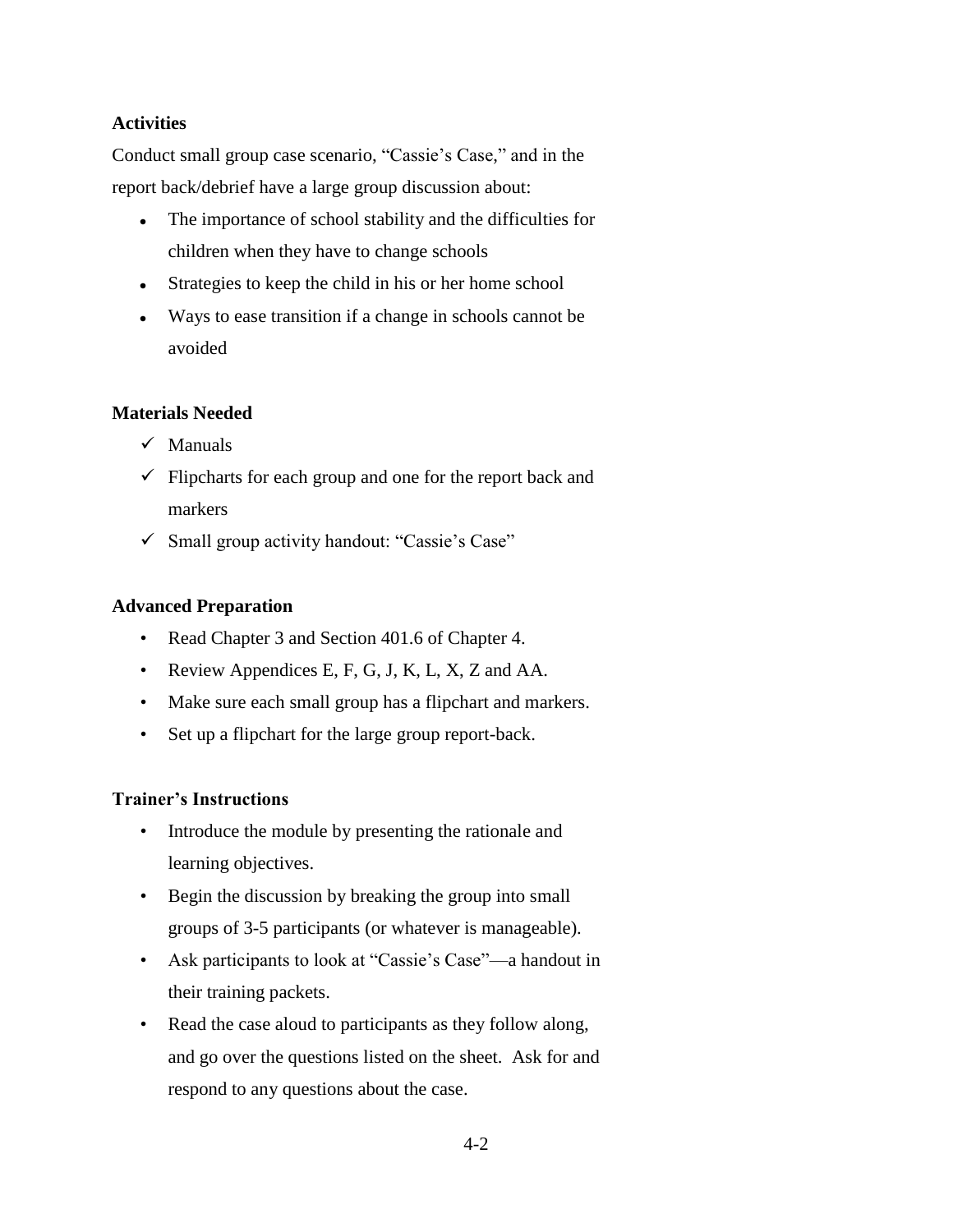- Ask small groups to select a member to write their group's responses to the case questions on their flipchart.
- Tell participants to use the Manual to answer the questions for the case study and to report back on the section of the Manual where they found the information.
- Tell them that they have approximately 30 minutes to work on this exercise.
- Once 30 minutes has passed, ask groups to report out. To save time, ask groups to volunteer to go first and once the first group reports back ask if the other groups came up with anything different that they would like to add to the discussion.
- Discuss the key strategies participants mentioned to avoid school changes and to ease transitions when changes must occur. Point out any particularly innovative strategies groups came up with. Use the Manual to point out any strategies or issues not discussed by the group. Be sure the following ideas are mentioned:
	- o Ask the child his/her preference when possible.
	- o The factors involved in making a determination if it is in the best interests of the child to stay in their original school or transfer to a new school. Direct the group to Appendix AA for a tool to guide this decision-making.
- If it is determined that the child should stay in the home school:
	- o Find a foster home in the same neighborhood.
	- o Allow the child to finish out the school year in the home school.
	- o Find before/after school care to allow foster parents to be able to transport the child to his/her home

Refer throughout this module to the agency letter implementing the new state law 22-32-138 C.R.S. found in Appendix Z of the Manual.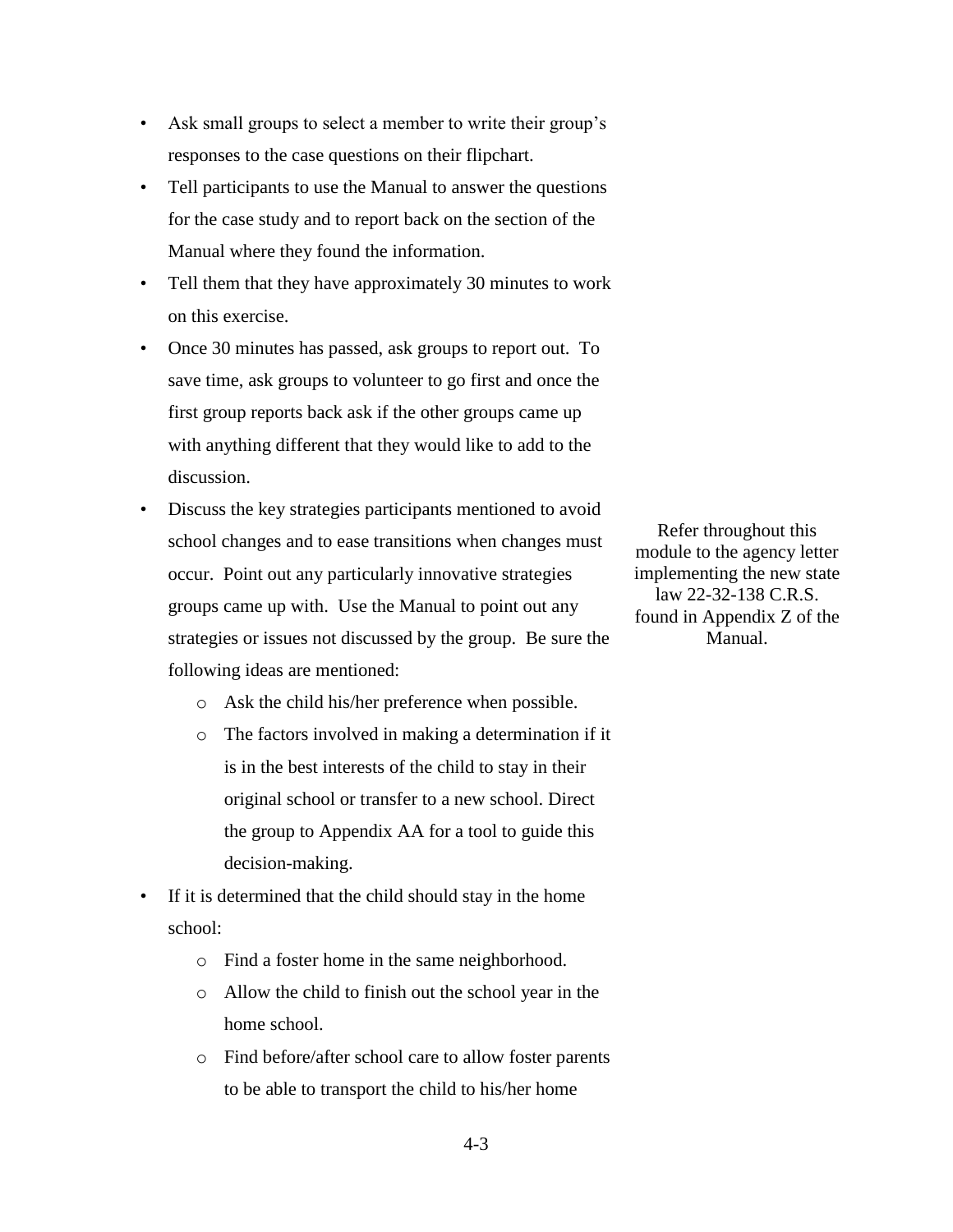school.

- o Use Colorado School Choice law, McKinney-Vento Act, *Fostering Connections* and the new state law, 22-32-138 C.R.S. to try to keep children in their home schools. Refer to caseworkers' documentation requirements in *Fostering Connections* regarding the decision to keep child in the home school or change schools.
- If it is determined that the child should change schools:
	- o Make the necessary notifications to the new school district. Refer to new provisions on notification in 22-32-138 C.R.S.
	- o Have records transferred in a timely manner. See below. Review timeframes for this in 22-32-138 C.R.S. implemented by the Agency Letter in Appendix Z.
	- o Review timeframes for enrollment under 22-32-138 C.R.S. and provisions prohibiting schools from denying enrollment for lack of immunization records. See Agency Letter in Appendix Z.
	- o Arrange for the child to have a tour of his/her new school before his/her first day.
	- o Allow the child to have time to say goodbye to friends in his/her old school if a transfer must occur.
- Since timely transfer of school records is an issue that will come up again and again in caseworker practice, you might want to pay special attention to this aspect of transitioning children and youth to a new school. This issue was touched on in Module 3 when issues of confidentiality were discussed when a child first enters the child welfare system but should be more thoroughly discussed in this module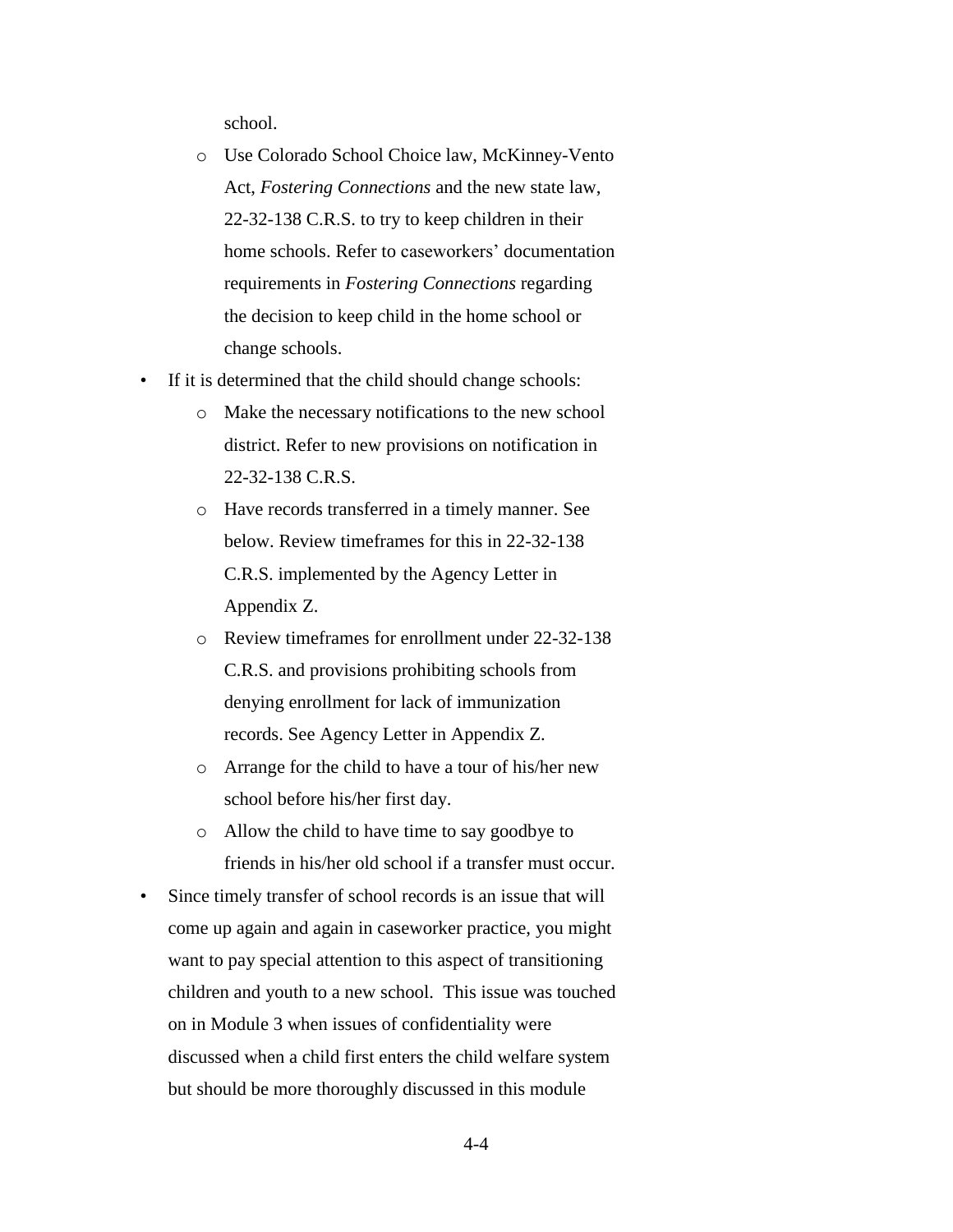because the issue comes up every time a child changes schools.

- o Explain that this is important whether a child is transferring from one school to another or from a school to a facility or a facility to a school.
- o Go over the new requirements for transfer of records included in 22-32-138 C.R.S. and in *Fostering Connections*, including required timeframes.
- o Mention that 22-32-138 C.R.S. allows the county agency which has custody of a child to request that the school records be released to an agency employee (e.g. a caseworker) for the purpose of transferring the information to the new school. (See the Agency Letter, Appendix Z.)
- o Explain that parental consent is not required to transfer records from one school to another.
- o Emphasize the importance of timely transfer, especially for secondary school students who need schedules made up that minimize the loss of credits earned at the last school. Go over requirements for certifying coursework under 22-32-138 C.R.S. when students in out-of-home placements change schools.
- o Underscore that whenever a child is changing schools, caseworkers need to know who to contact in the school districts involved to request a transfer of records.
- o Caseworkers also need to be clear on who will make that request and who will enroll the child.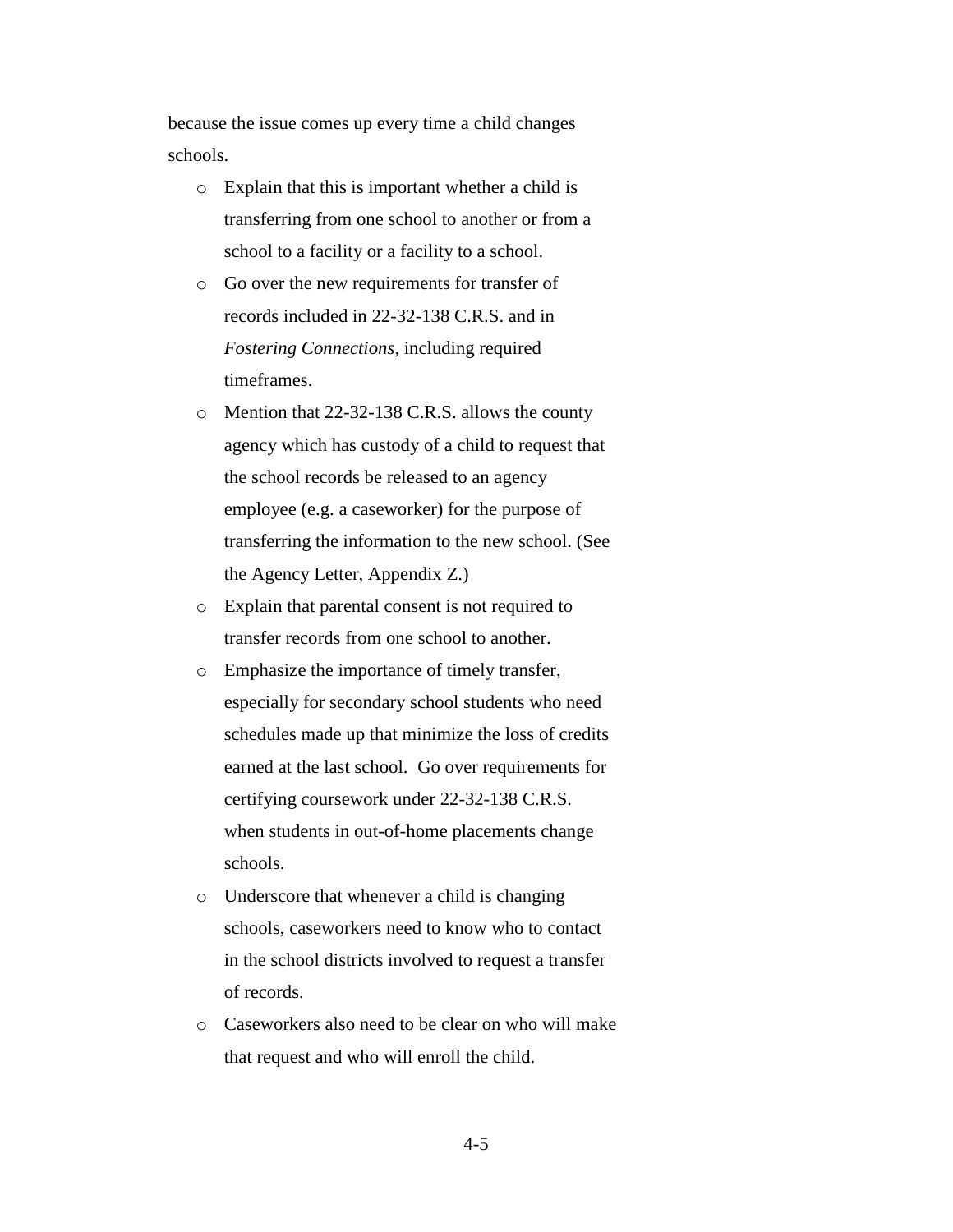- Before wrapping up this module review the research findings about the negative impact on educational success of multiple changes in schools for children and youth in the child welfare system. A fact sheet from Casey Family Programs summarizing the research on foster care children includes the following data on the impact of changes in schools (Casey Family Programs, 2007):
	- o A 2004-2005 three state study of youth aging out of care found that over one third of the young adults had had five or more school changes (Courtney et al., 2004).
	- o A 1996 study of students in Chicago Public Schools found that students who had changed schools four or more times had lost approximately one year of educational growth by their sixth year (Kerbow, 1996).
	- o A 1999 study found that California high school students who changed schools even once were less than half as likely to graduate as those who did not change schools, even when controlling for other variables that affect high school completion (Rumberger, et al., 1999).
- Begin to wrap up this module by asking for and responding to any questions, comments or concerns. Bring up the point that a high percentage of children in the child welfare system drop out of school. Ensuring school stability and timely enrollments play large roles in keeping kids in school until graduation. Underscore that point by referring to the series of federal and state laws that have been passed to promote school stability and timely enrollments for this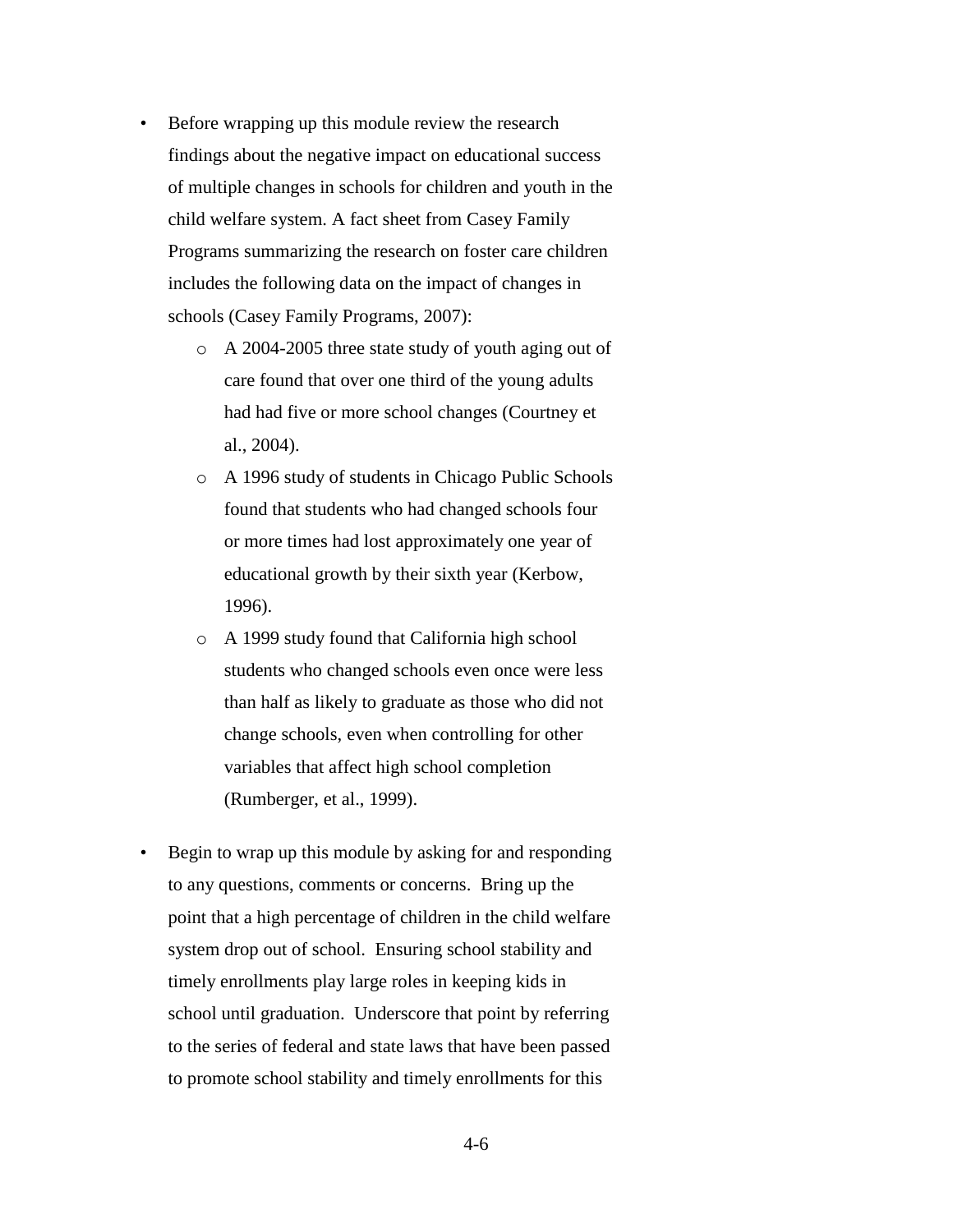population. Remind participants to use the helpful strategies discussed in the Manual and in the group discussion.

• Introduce the next module, *Ensuring Daily Educational Success*, by saying:

*Now that we have discussed those transitional issues that come up for children in the child welfare system, we will turn our attention in the next module to supporting education day-to-day. We'll examine some of the every-day issues raised by the youth in the DVD and what caseworkers, teachers and foster parents can do to address them.*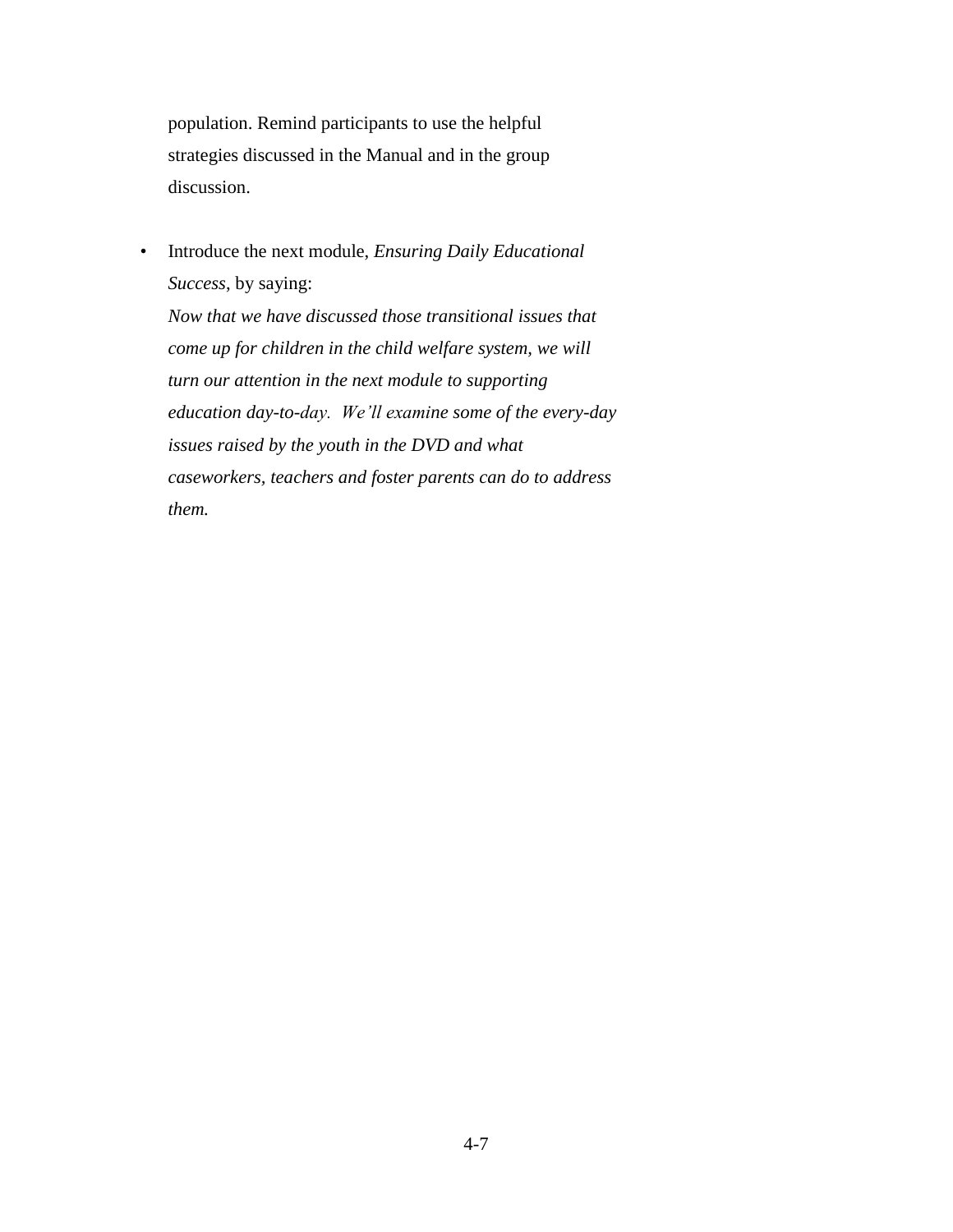References:

Casey Family Programs, (2007). *Fact Sheet, Educational Outcomes for Children and Youth in Foster and Out-of-Home Care.* Seattle, WA.: Casey Family Programs URL: [http://www.casey.org/NR/rdonlyres/A8991CAB-AFC1-](http://www.casey.org/NR/rdonlyres/A8991CAB-AFC1-4CF0-8121-7E4C31A2553F/1241/National_EdFactSheet_2008.pdf) [4CF0-8121-7E4C31A2553F/1241/National\\_EdFactSheet\\_2008.pdf:](http://www.casey.org/NR/rdonlyres/A8991CAB-AFC1-4CF0-8121-7E4C31A2553F/1241/National_EdFactSheet_2008.pdf)

Courtney, M.E., Terao, S. & Bost, N. (2004). *Midwest evaluation of the adult functioning of former foster youth: Conditions of youth preparing to leave state care*. Chicago, IL.: Chapin Hall Center for Children at the University of Chicago.

Kerbow, D. (1996). *Patterns of urban student mobility and local school reform*. Technical Report No. 5, October. Washington, D.C. Center for Research on the Education of Children Placed at Risk.

Rumberger, R.W., Larson, K.A., Ream, R.K., & Palardy, G.J. (1999). The educational consequences of mobility for California students and schools. Policy Analysis for California Education, University of California at Berkeley.

U.S. House of Representatives, (2004), *2004 Green Book*, Table II-38 Committee on Ways and Means, Washington, D.C.: U.S. House of Representatives, 2004. URL: [http://waysandmeans.house.gov/Documents.asp?section=813.](http://waysandmeans.house.gov/Documents.asp?section=813)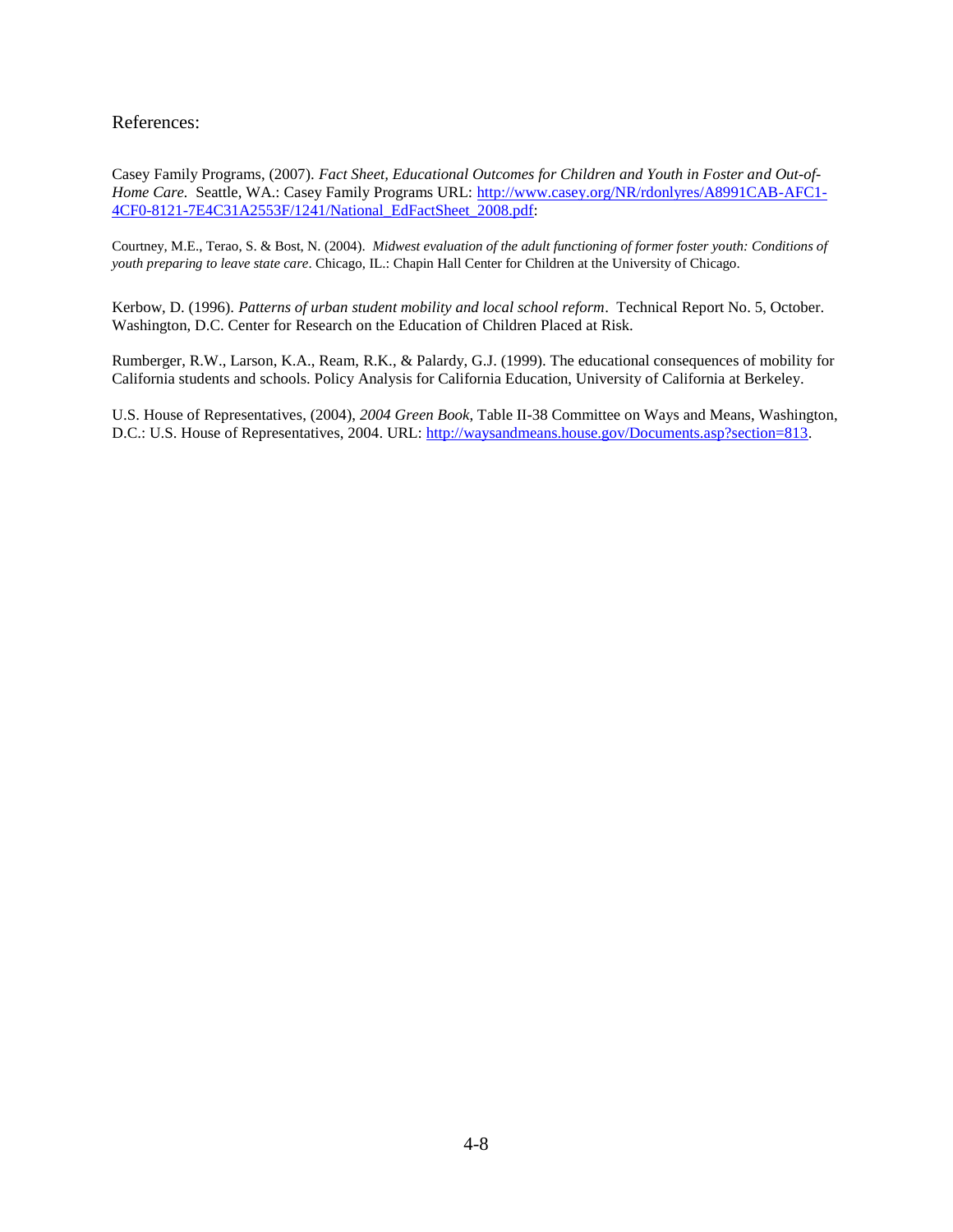## **Participants' Copy Module 4**

## **Small Group Activity: Cassie's Case**

On Thursday afternoon in Mrs. Callahan's classroom, students are working in pairs on their state projects. Cassie and her new best friend Lynette have chosen to do their report on Arizona. They recently became friends after Cassie moved to town three months ago.

Mrs. Jones, the school principal, walks into the classroom and speaks briefly with Mrs. Callahan— then asks Cassie to come with her. Cassie feels her face flush with embarrassment as her noisy classmates suddenly become quiet and watch her walk to the door. She finds out when she gets to the principal's office that her caseworker is there because there is a problem with her foster home and she will need to leave. She has to be placed in an emergency shelter right away because no foster homes have beds available. She is also told that this means she will have to change schools. The group home is in the school district right next to the one served by her current school. Cassie leaves with her caseworker.

Lynette continues to work on their project, expecting Cassie will be back soon. But the end of the day approaches and Lynette doesn't see Cassie. Friday comes and goes and still - no Cassie.

On Monday morning, after not seeing Cassie out on the playground and realizing that Cassie's desk is still full of her belongings, Lynette asks Mrs. Callahan if Cassie is in some kind of trouble. Why did Mrs. Jones pull her out of class? And why wasn't Cassie in school today? Mrs. Callahan tells Lynette that Cassie will be going to a new school from now on and tells her she can't say anything more about Cassie's situation.

Please discuss the following questions in small groups:

1. Given the circumstances, how do you think Cassie is feeling? What about Lynette and Cassie's other classmates? What can Mrs. Callahan say and what can she *not* say?

2. Remembering times when you changed schools or had a new student in your class, what did parents, teachers and others do to help with the transition or to ease any anxieties? How do you think that differs for children in the child welfare system?

3. What are some strategies you, as a caseworker, can use to avoid changes in schools? Were there any possible ways the caseworker in Cassie's case could have prevented a change in school?

4. If changes can't be avoided, what could you, as a caseworker, do to help ease the transition for a child in Cassie's situation—and maybe their young friends?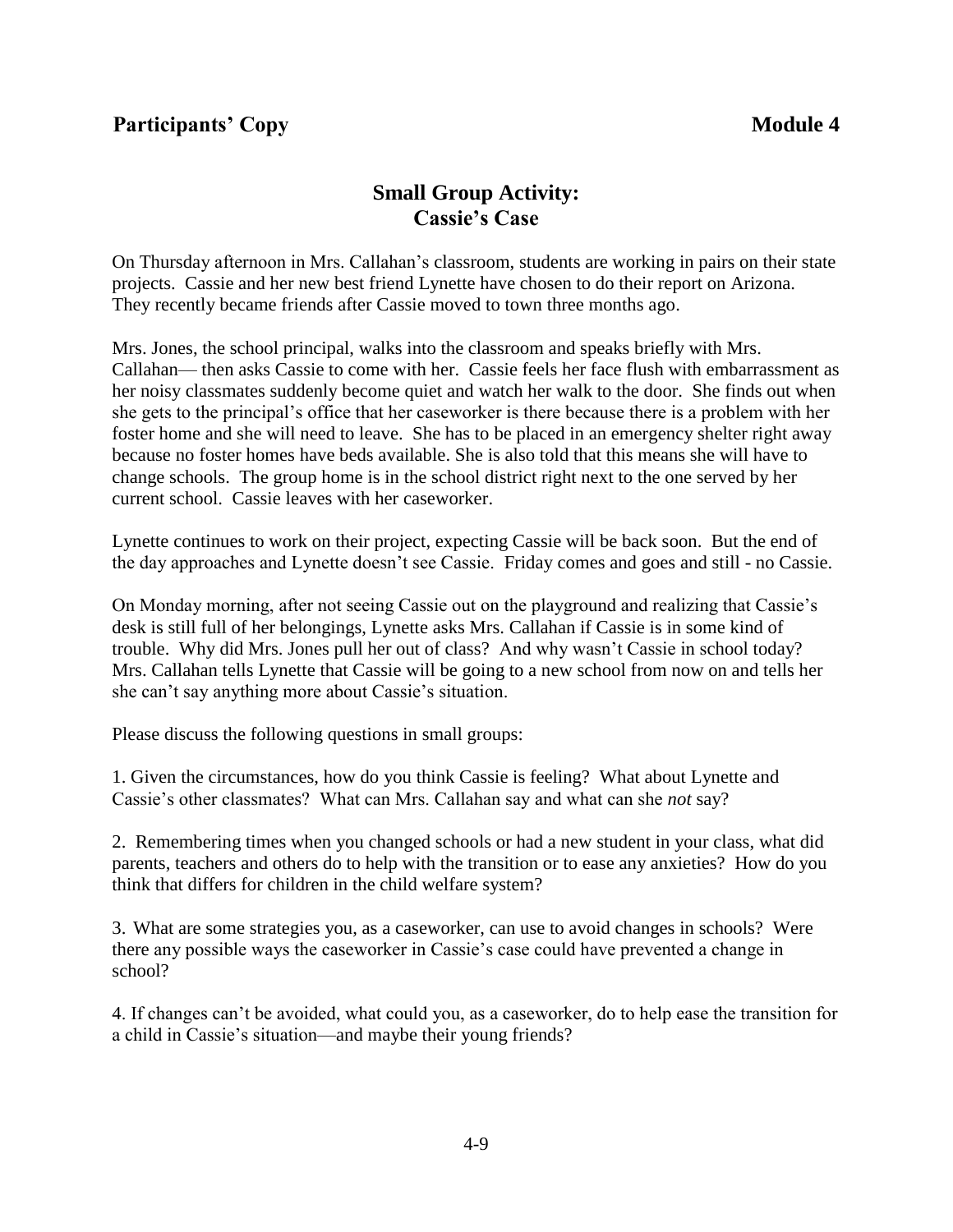## **Instructor's copy Module 4**

## **Small Group Activity: Cassie's Case**

On Thursday afternoon in Mrs. Callahan's classroom, students are working in pairs on their state projects. Cassie and her new best friend Lynette have chosen to do their report on Arizona. They recently became friends after Cassie moved to town three months ago.

Mrs. Jones, the school principal, walks into the classroom and speaks briefly with Mrs. Callahan— then asks Cassie to come with her. Cassie feels her face flush with embarrassment as her noisy classmates suddenly become quiet and watch her walk to the door. She finds out when she gets to the principal's office that her caseworker is there because there is a problem with her foster home and she will need to leave. She has to be placed in an emergency shelter right away because no foster homes have beds available. She is also told that this means she will have to change schools. The group home is in the school district right next to the one served by her school. Cassie leaves with her caseworker.

Lynette continues to work on their project, expecting Cassie will be back soon. But the end of the day approaches and Lynette doesn't see Cassie. Friday comes and goes and still—no Cassie.

On Monday morning, after not seeing Cassie out on the playground and realizing that Cassie's desk is still full of her belongings, Lynette asks Mrs. Callahan if Cassie is in some kind of trouble. Why did Mrs. Jones pull her out of class? And why wasn't Cassie in school today? Mrs. Callahan tells Lynette that Cassie will be going to a new school from now on and says she can't say anything more about Cassie's situation.

## **For the Report-Back:**

In the report-back/discussion make sure the following points are brought up by the groups and if they are not, raise them yourself:

1. Given the circumstances, how do you think Cassie is feeling? What about Lynette and Cassie's other classmates? What can Mrs. Callahan say and what can she *not* say?

- Discuss the impact on Cassie's socio-emotional well being of changing schools and how that would feel if it happened a number of times during the child's school career.
- The bewilderment of the other kids and the messages it sends to them about kids in foster care – why get to know them if they will just move on?
- Mrs. Callahan's actions and the dilemma she faces about not only being unsure what she can reveal to Cassie's classmates (Mrs. Callahan may not even know what happened because of issues of confidentiality about what the caseworker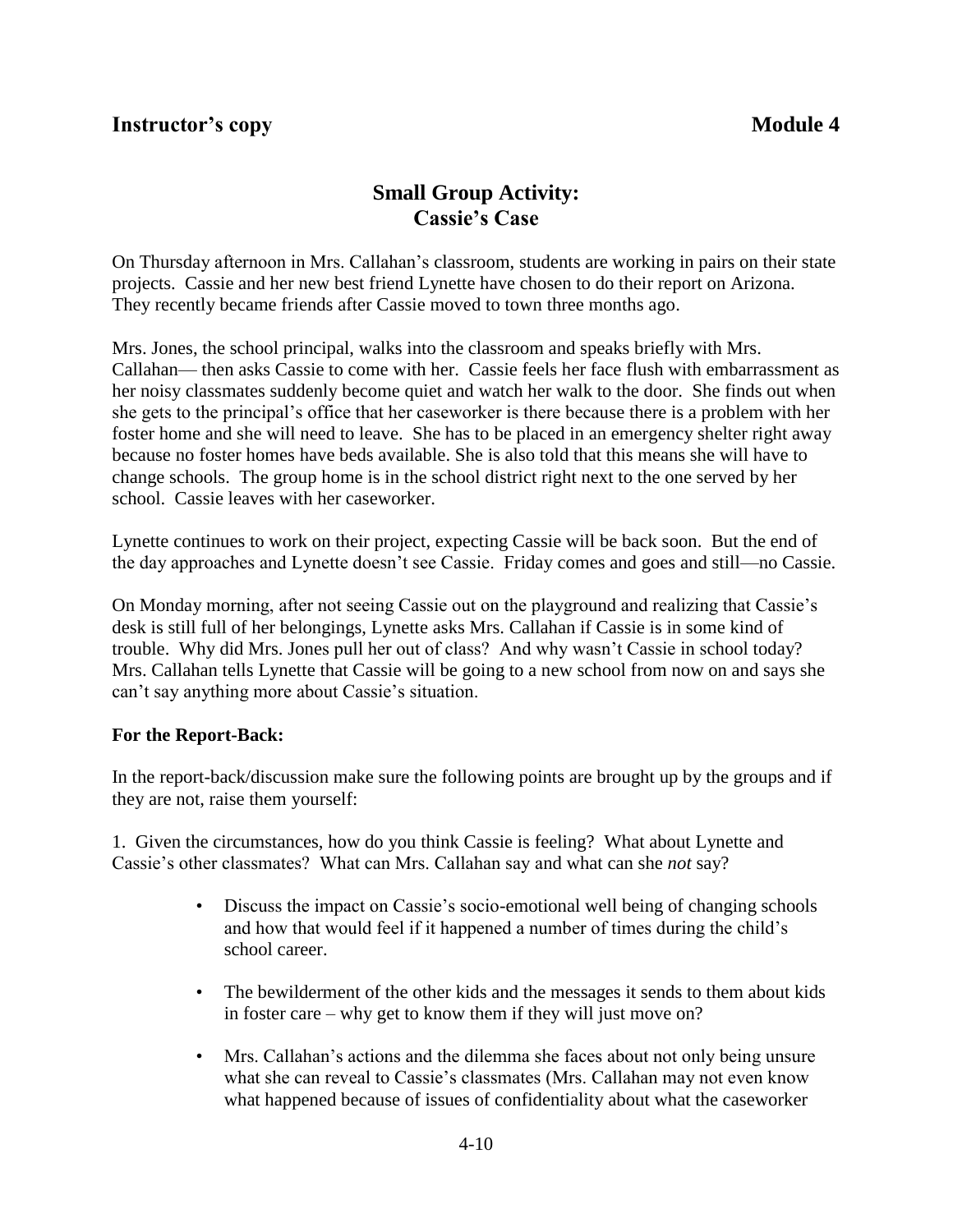feels she can tell school staff) but also the possibility that Cassie might return to the school – so should this be represented to the other kids as a final goodbye?

2. Remembering times when you changed schools or had a new student in your class, what did parents, teachers and others do to help with the transition or to ease any anxieties? How do you think that differs for children in the child welfare system?

> • Changing schools is traumatic for all kids but the trauma is eased by the steps parents take to introduce the child to children in the neighborhood before school starts, meet with the teacher to inform them about the child, take the child on a tour of the school and meet teachers before school starts. Contrast that with what Cassie is likely to experience when she goes to her new school.

3. What are some strategies you, as a caseworker, can use to avoid changes in schools? Were there any possible ways the caseworker in Cassie's case could have prevented a change in school?

- Cassie is being placed in an emergency shelter while she waits for a new foster home. Under the McKinney-Vento Act, children in that situation may fit the definition of "homeless." You might explain, however, that interpretations of that definition vary by county and that caseworkers should discuss the individual situation of the child with the McKinney Vento coordinator in the school district involved.
- Even if Cassie eventually is placed in a foster home during that school year, if she meets the definition of "homeless" under McKinney-Vento, the Act requires school districts to allow her to finish out the school year in her old school, with transportation provided.
- Emphasize the new requirements in 22-32-138 C.R.S. regarding the responsibilities of caseworkers to consider school stability when making determinations about out-of-home placement. Refer to the agency letter implementing this new state law in Appendix Z of the Manual.
- Also refer to *Fostering Connections* which allows states to use Title IV E funding to cover the "reasonable" cost of travel to permit a child to stay in their home school. (See Chapter 3, Section 301.1)

4. If changes can't be avoided, what could you, as a caseworker, do to help ease the transition for a child in Cassie's situation—and maybe their young friends?

> • Situations in which it may not be in the best interests of a child to stay in the same school: e.g. safety issues, wanting to make a fresh start, a desire to get away from a gang. Refer them to the checklist for making decisions regarding the best interests of the child in Appendix AA and the documentation requirements regarding this decision-making under *Fostering Connections*.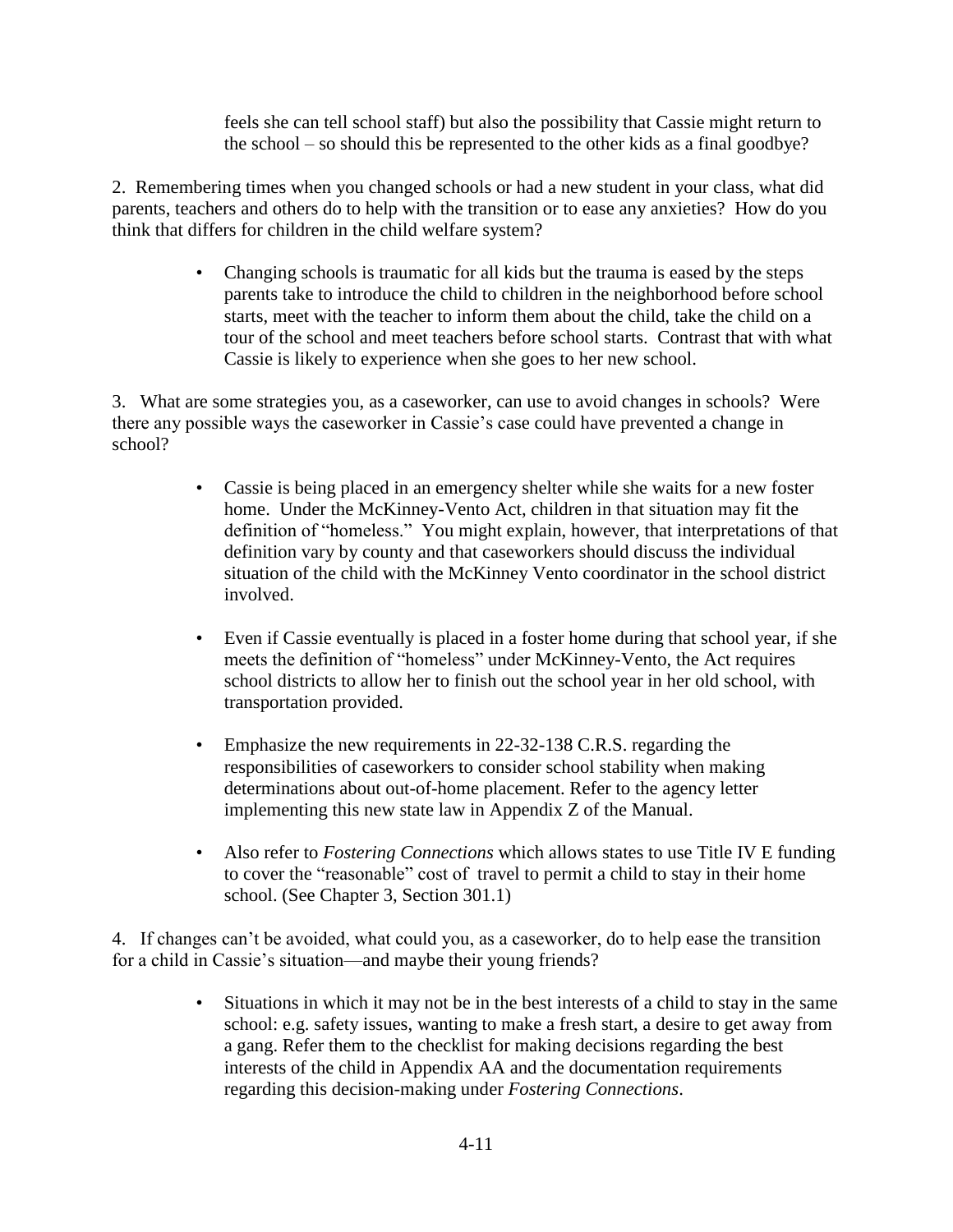- Use the list of steps to take to smooth transitions (Appendix J) to make sure the groups cover all of the steps suggested. Pay special attention to the requirements in that list related to 22-32-138 C.R.S. addressing transfer of records, notification, enrollment and certification of coursework for older students. Emphasize especially the importance of transferring school records, including the child's IEP if they are in special education, in a timely manner and avoiding delays in enrolling the child in their new school. Mention that McKinney-Vento and *Fostering Connections* contain similar provisions.
- Explain that under one of the exceptions to FERPA, parental consent is *not* required for one school to transfer records to another school!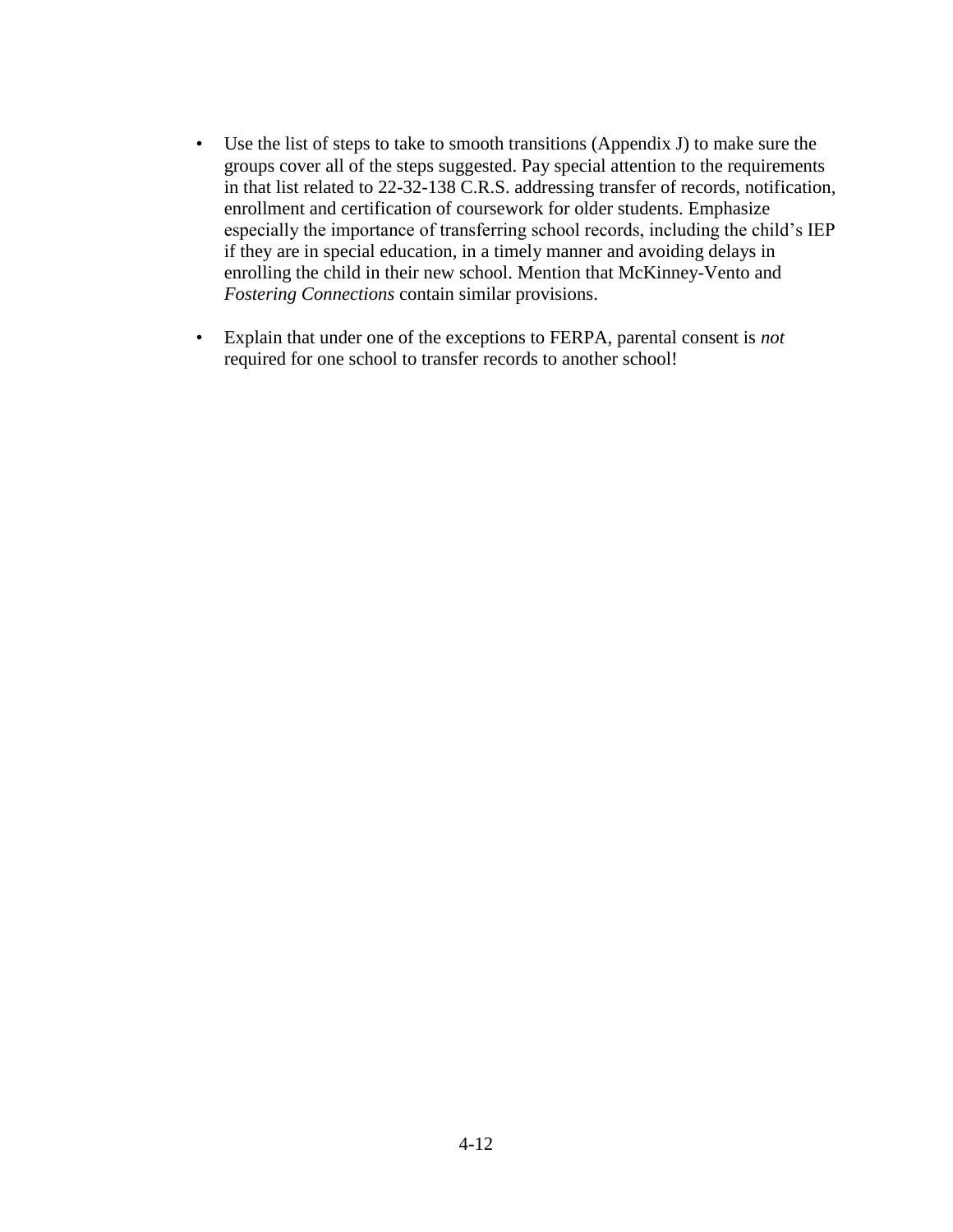| <b>Time</b>                                                                                                    | <b>Content</b>                                                                                                                                                                                                                                                                                                                                                                                                          | <b>Activities</b>                                                                         | <b>Manual</b><br><b>Chapter(s)</b> |
|----------------------------------------------------------------------------------------------------------------|-------------------------------------------------------------------------------------------------------------------------------------------------------------------------------------------------------------------------------------------------------------------------------------------------------------------------------------------------------------------------------------------------------------------------|-------------------------------------------------------------------------------------------|------------------------------------|
| <b>Total:</b><br>50 minutes<br>Introduction:<br>10 min.<br>Large group<br>sharing<br>strategies:<br>40 minutes | <b>Module 5:</b> Insuring Daily<br><b>Educational Success</b><br>Socio-emotional impact of<br>being in child welfare system<br>on children's well being.<br>Avoiding classroom pull-outs<br>Attendance at school events<br><b>Extracurricular activities</b><br>Sensitivity in classroom<br>Cultural issues<br>Including foster care in<br>diversity work done in schools<br>Supporting education in the<br>foster home | Introduction<br>Large group discussion,<br>sharing of strategies to<br>support education. | Chapter 3                          |
|                                                                                                                |                                                                                                                                                                                                                                                                                                                                                                                                                         |                                                                                           |                                    |

## **Module 5: Summary**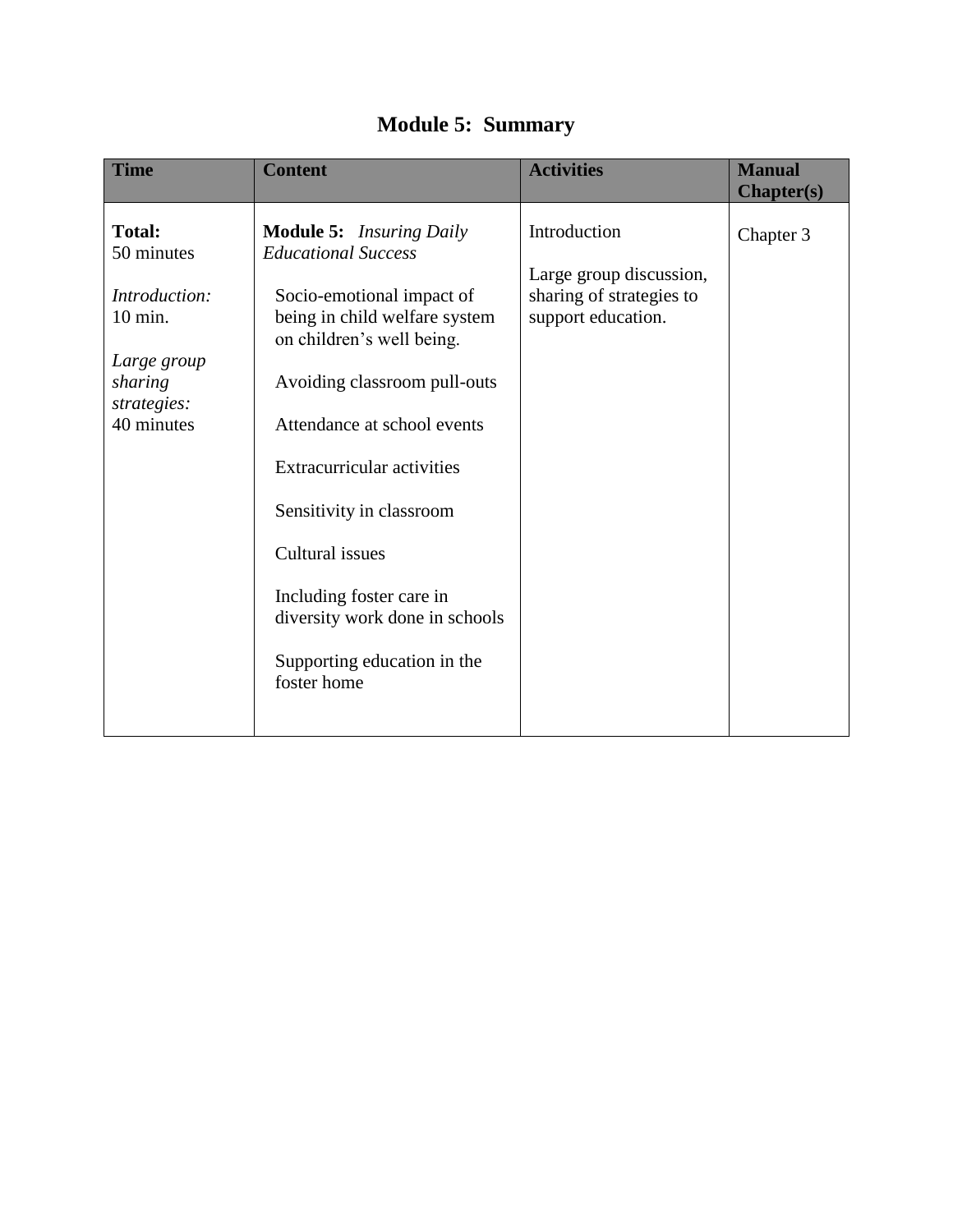## **Module 5: Ensuring Daily Educational Success**

#### **Time**

Approximately 50 minutes

## **Rationale**

Despite the best intentions of school personnel, foster care carries with it a stigma. An unintentional lack of sensitivity about the child's circumstances can lead to uncomfortable and sometimes painful situations in the educational setting. Caseworkers can help ease some of these issues by bringing awareness to the children, foster parents and school professionals and by carrying out their own roles and responsibilities in ways that avoid a child being stigmatized.

Simple strategies can also be used by caseworkers, foster parents and classroom teachers to motivate and encourage children and youth to overcome obstacles and do well in school.

## **Learning Objectives**

When this module is complete, participants should be able to:

- Be aware of the social awkwardness children in the child welfare system may face in the classroom due to their family status.
- Understand how caseworkers can help children avoid lost instruction time and classroom "pull-outs" due to caserelated meetings.
- Learn ways caseworkers can help foster parents support education at home.
- Learn simple strategies all of the adults in a child's life can use to make a difference in the child's educational success.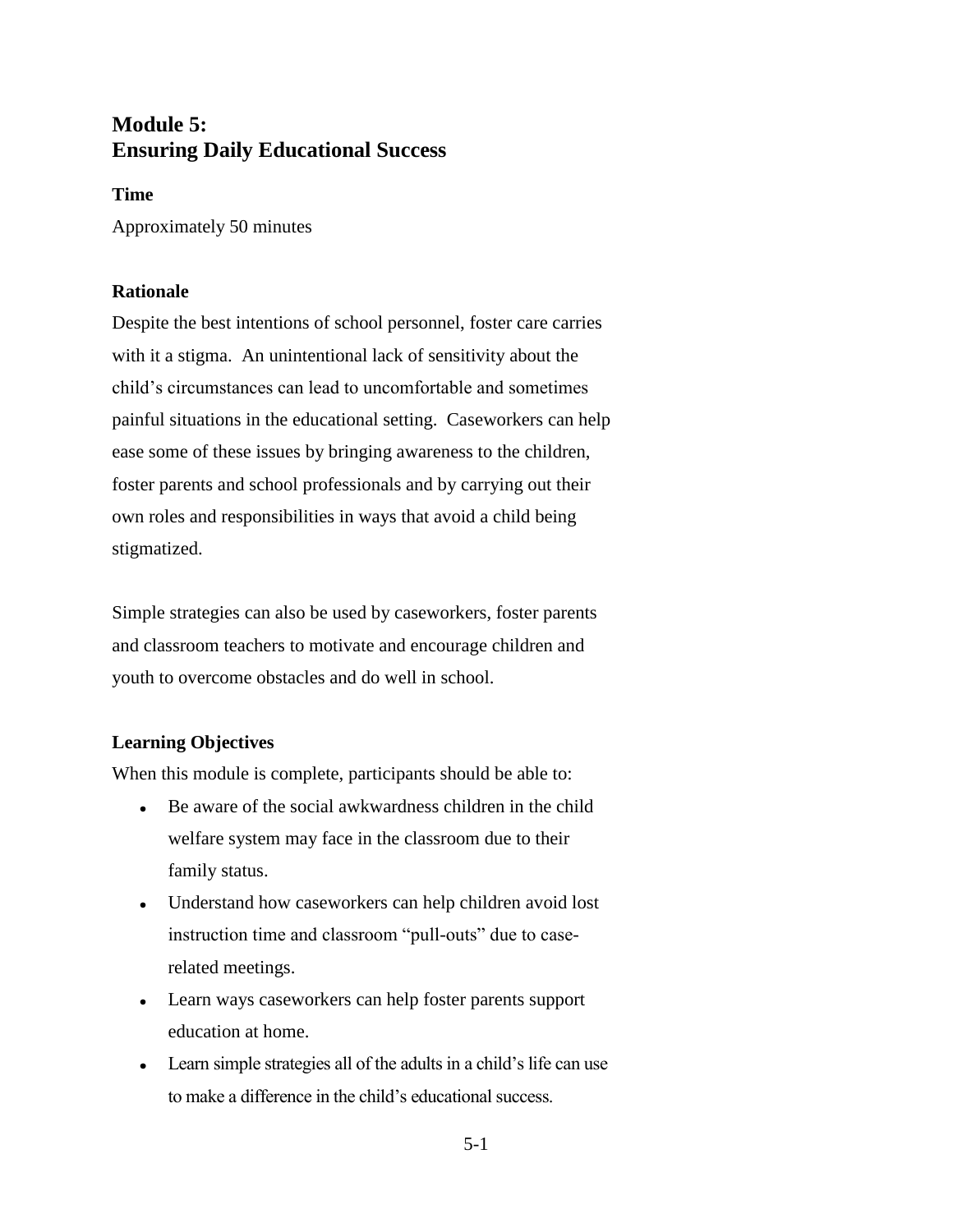## **Activities**

Conduct small group activity: "Drafting a Letter to  $\bullet$ 

Foster Parents, Classroom Teachers and Caseworkers" and

in the report-back discuss the topics listed below:

- o Socio-emotional issues
- o Avoiding classroom pull-outs
- o Sensitivity in classroom assignments, school events, etc.
- o Including foster care in diversity work done in schools.
- o Supporting education in the foster home.

## **Materials Needed**

- $\checkmark$  Manuals
- $\checkmark$  Flipcharts for the debrief and markers
- $\checkmark$  Small group activity using the handout, "Drafting a Letter to Foster Parents, Caseworkers and Classroom Teachers"

## **Advanced Preparation**

- Read chapter 3 of the Manual
- Set up flip charts for the small groups to use.
- Set up a flipchart for the large group report-back

## **Trainer's Instructions**

- Introduce the module by presenting the rationale and learning objectives.
- Introduce the small group activity by saying the following: *As caseworkers, many of you are probably intimately aware of the social stigma and discomfort children in the child welfare system can face. There are many situations and activities in the classroom that may seem completely harmless, but in fact, can bring up some embarrassing issues for children in the child welfare system. Adults who*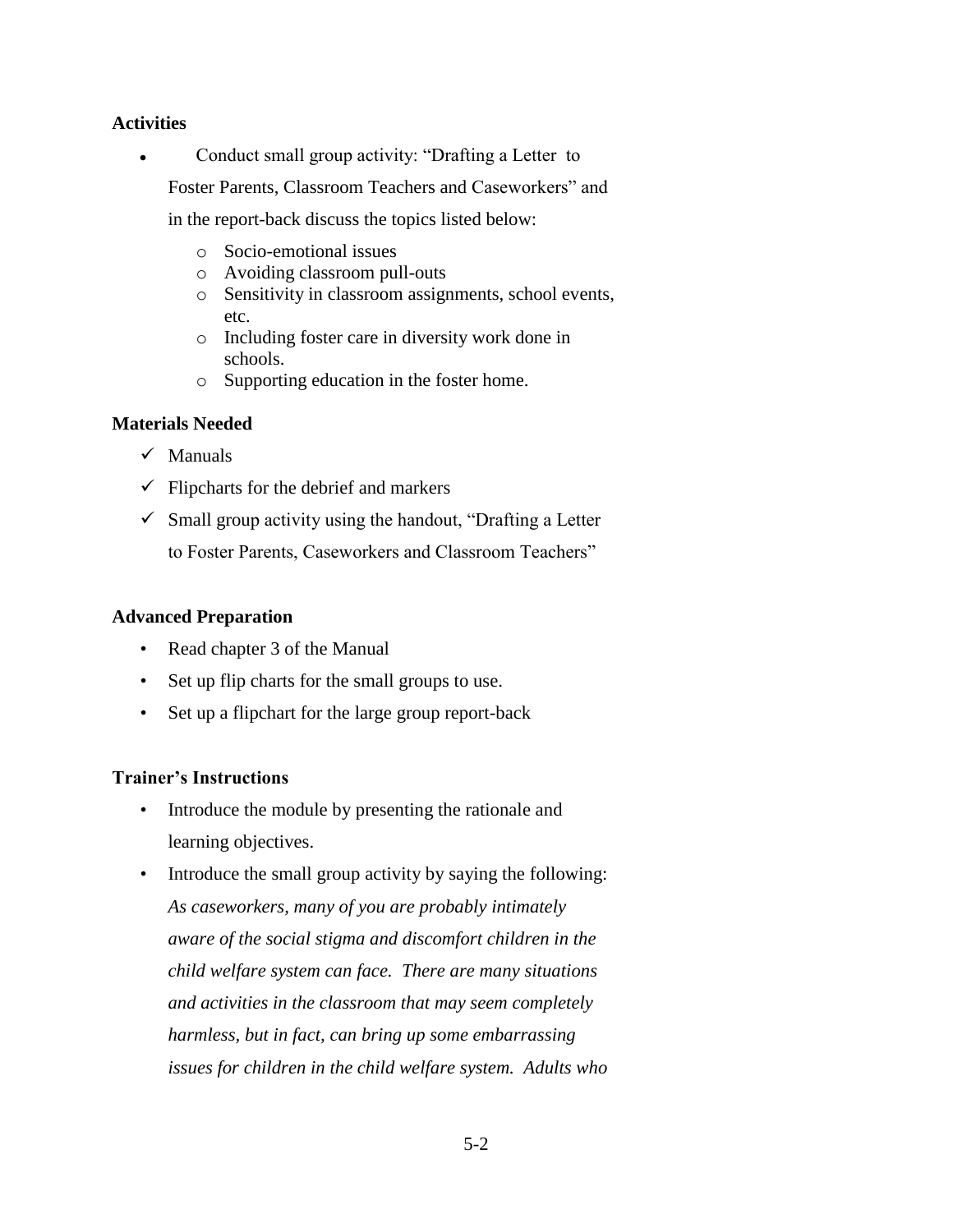*aren't as familiar with these issues may need to be made aware of them. You also may need to suggest to school staff that they take steps to educate other children, preferably as a part of a general discussion on diversity, about the sensitivities of kids in the child welfare system. In addition, sometimes there is a lack of awareness among foster parents of their role in supporting the education of the children in their care. As a caseworker, you will be in communication with many of the adults in a child's life. Take opportunities to educate them!*

- Initiate a large group discussion and sharing of strategies caseworkers have used to support the educational and socio-emotional needs of students in out-of-home care. Tell participants they should also talk about any work they've done with foster parents to help them support education. As participants offer strategies and suggestions, list them on a flip chart.
- Be sure to explain that they aren't supposed to list all of the steps to take to support education (that is the subject of the entire Manual!) but only those simpler strategies that can be accomplished relatively easily by individuals.
- Remind them that the DVD provides many examples of  $\bullet$ these strategies.
- Using this discussion as a springboard, talk about the  $\bullet$ importance of each adult in a child's life playing a role in supporting that child's education. Make sure that the following are covered either in the report back or by you as the instructor and illustrate these with examples from the DVD:
	- o The need to educate other students as well as school staff about the circumstances and sensitivities of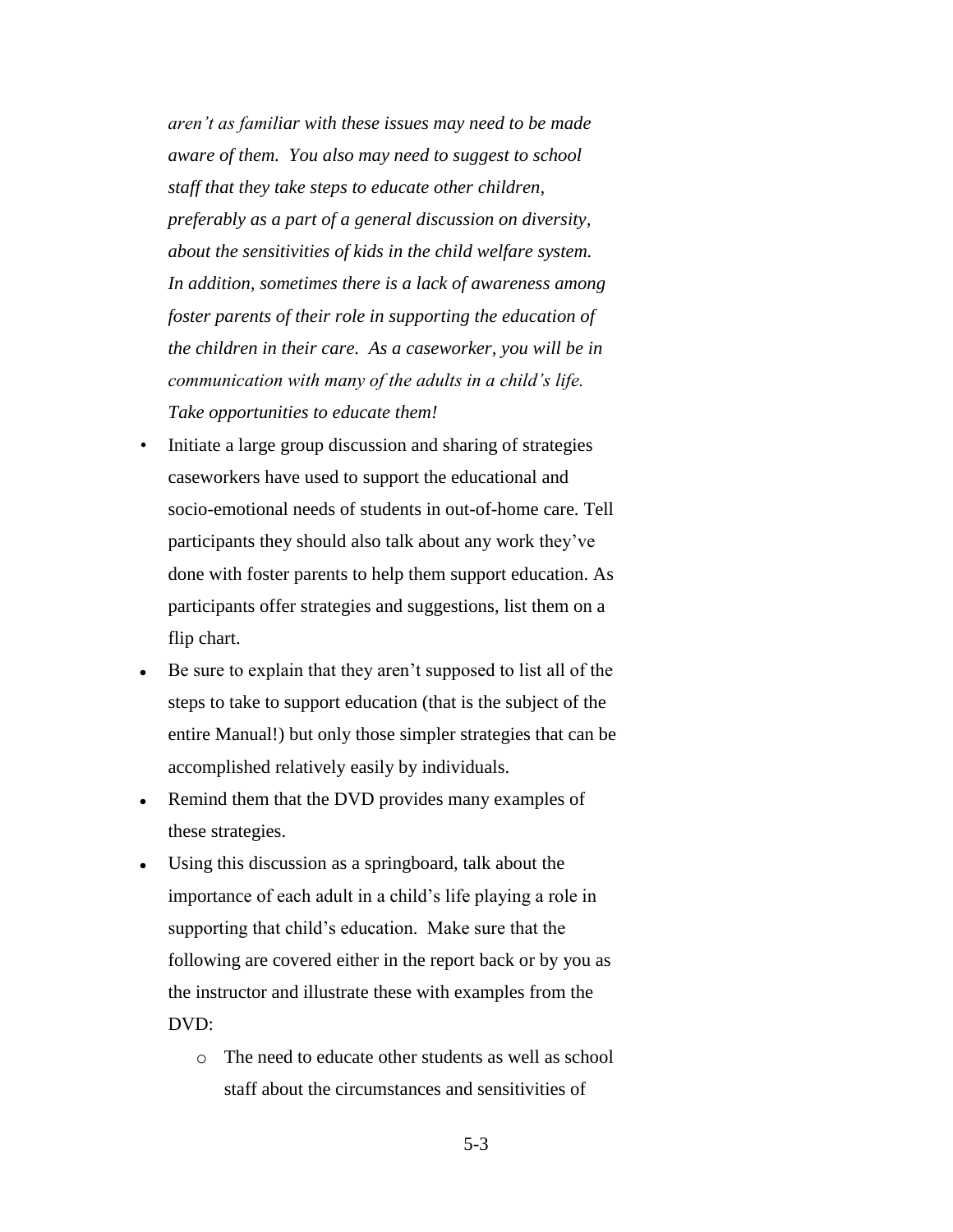children and youth in the child welfare system, preferably as a part of the school's broader efforts to talk about diversity.

- o The need to pay attention to cultural sensitivities. This is particularly important when the location of the child's foster home will mean that the child will be living in a neighborhood and attending a school in which the predominant racial and/or ethnic group is different from their own. This can raise challenges above and beyond those experienced by any child in foster care. (See Chapter 3, Section 303.3 of the Manual for a fuller discussion of these issues.)
- o Events parents would normally attend (e.g. athletic games, plays, science fairs/class exhibits, parentteacher conferences)
- o Class assignments involving family issues (e.g. family trees, genetics).
- o Getting permission slips signed to attend school field trips and other events
- o Importance of encouraging participation in extracurricular activities and the new state law, 22- 32-138 C.R.S., that requires schools to waive fees for children in out-of -home placements and prohibits excluding children from opportunities to participate because of the imposition of fees. (See Chapter 3, Section 303.2.)
- o Pull-outs caused by appointments with case workers, therapists, etc. and ways to avoid those. Be sure to mention that 22-32-138 C.R.S. requires county human/social services agencies to notify

Caseworkers can easily be overwhelmed by the scope of the topics in this training. This is where you should emphasize again how the smallest gestures/strategies by caseworkers, classroom teachers, other school staff and foster parents can have a major impact on children's resiliency, using the stories in the DVD as examples.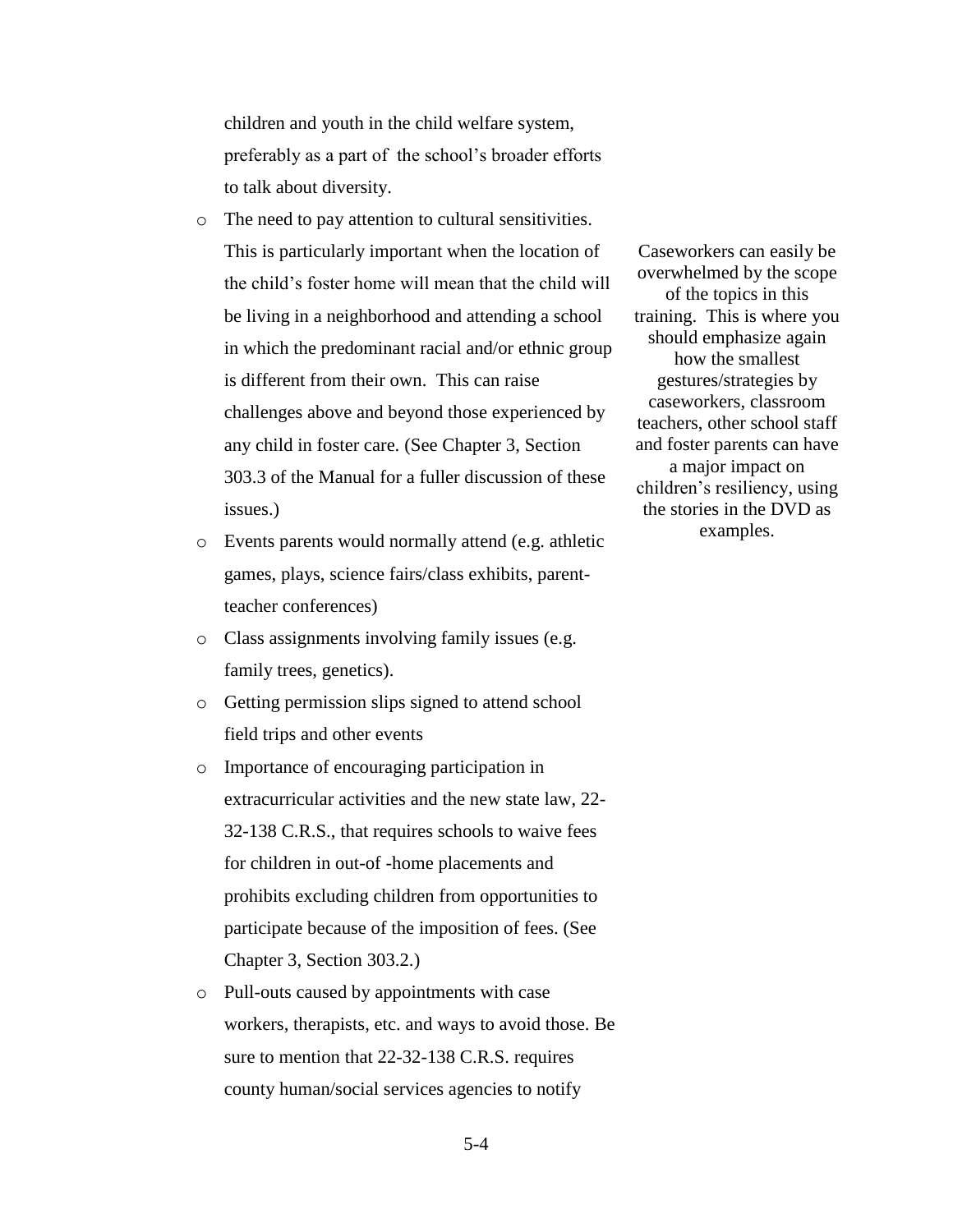schools in writing when children will be pulled out so that they will avoid unexcused absences.

- o Need for support in the foster home: attending school events/parent teacher conferences, making homework a priority, celebrating achievements, etc.
- Begin to wrap up this module by asking for and responding to any questions, comments or concerns.
- Introduce the next module, *Special Education,* by saying, *Module 5 focused on the ongoing support needed by all children in the child welfare system in order to be successful in school. Module 6 will focus on what to do when a concern arises about a child's performance in school and what continuum of services are available to address the child's needs, including special education.*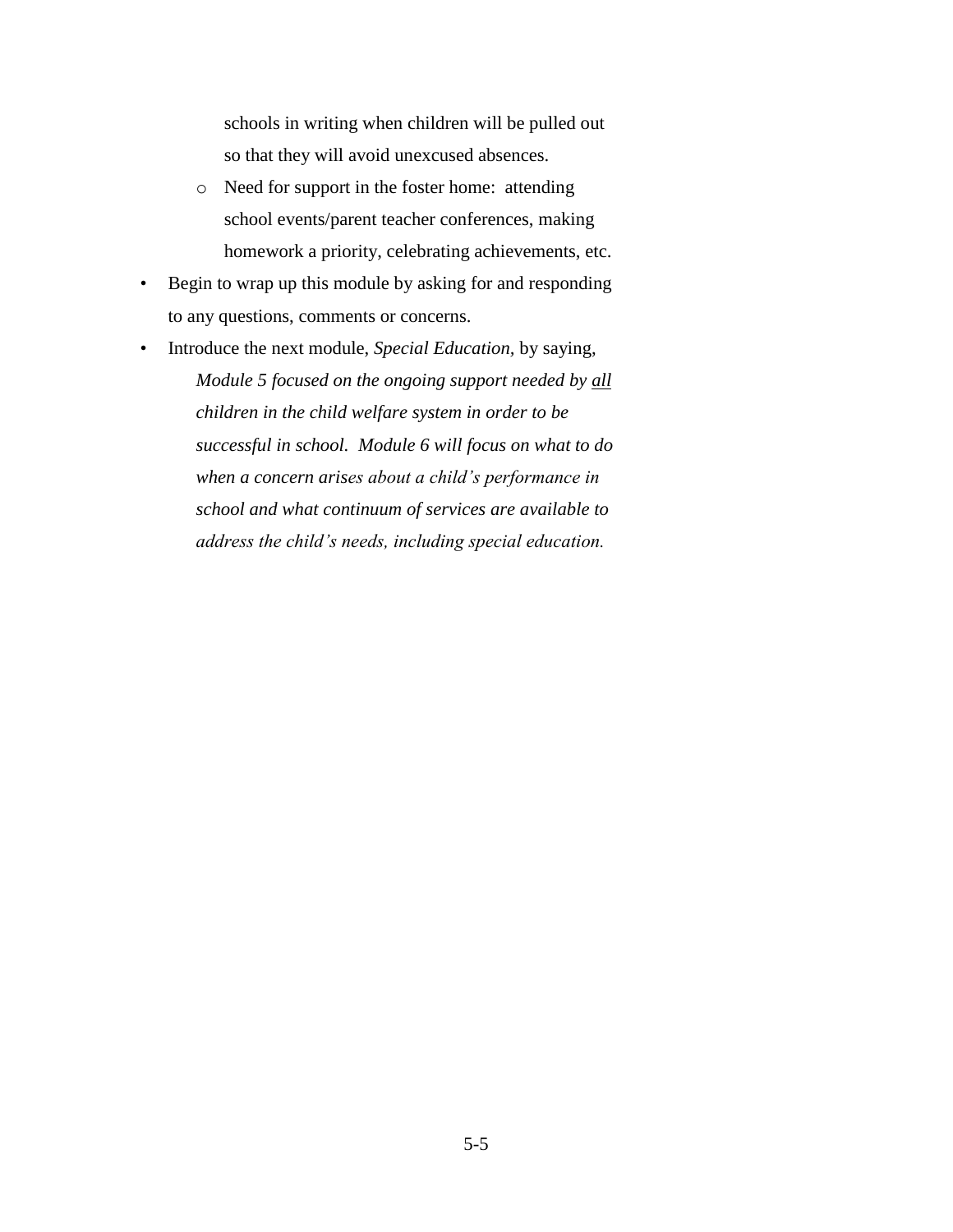| <b>Time</b>                                                                                                 | <b>Content</b>                                                                                                                                                                                                                                                                                                                                                                             | <b>Activities</b>                                                                              | Pages in<br><b>Manual</b> |
|-------------------------------------------------------------------------------------------------------------|--------------------------------------------------------------------------------------------------------------------------------------------------------------------------------------------------------------------------------------------------------------------------------------------------------------------------------------------------------------------------------------------|------------------------------------------------------------------------------------------------|---------------------------|
| <b>Total:</b><br>60 min.<br>Discussion of RtI<br>and special<br>education:<br>45 min.<br>Wrap-up<br>15 min. | <b>Module 6:</b> Special Education<br>Role of caseworker in special<br>education<br>Basic elements of special<br>education/RtI:<br>RtI process<br><b>FAPE</b><br>Special education referral<br>process<br>Eligibility for special<br>education/Section 504<br>Least restrictive<br>environment<br><b>Educational surrogates</b><br>$\bullet$<br>Disciplinary process<br>Due Process rights | Overview of elements<br>of special education<br>/RtI process<br>Wrap-up: Role of<br>caseworker | Chapters 3,<br>4 and 5    |

## **Module 6: Summary**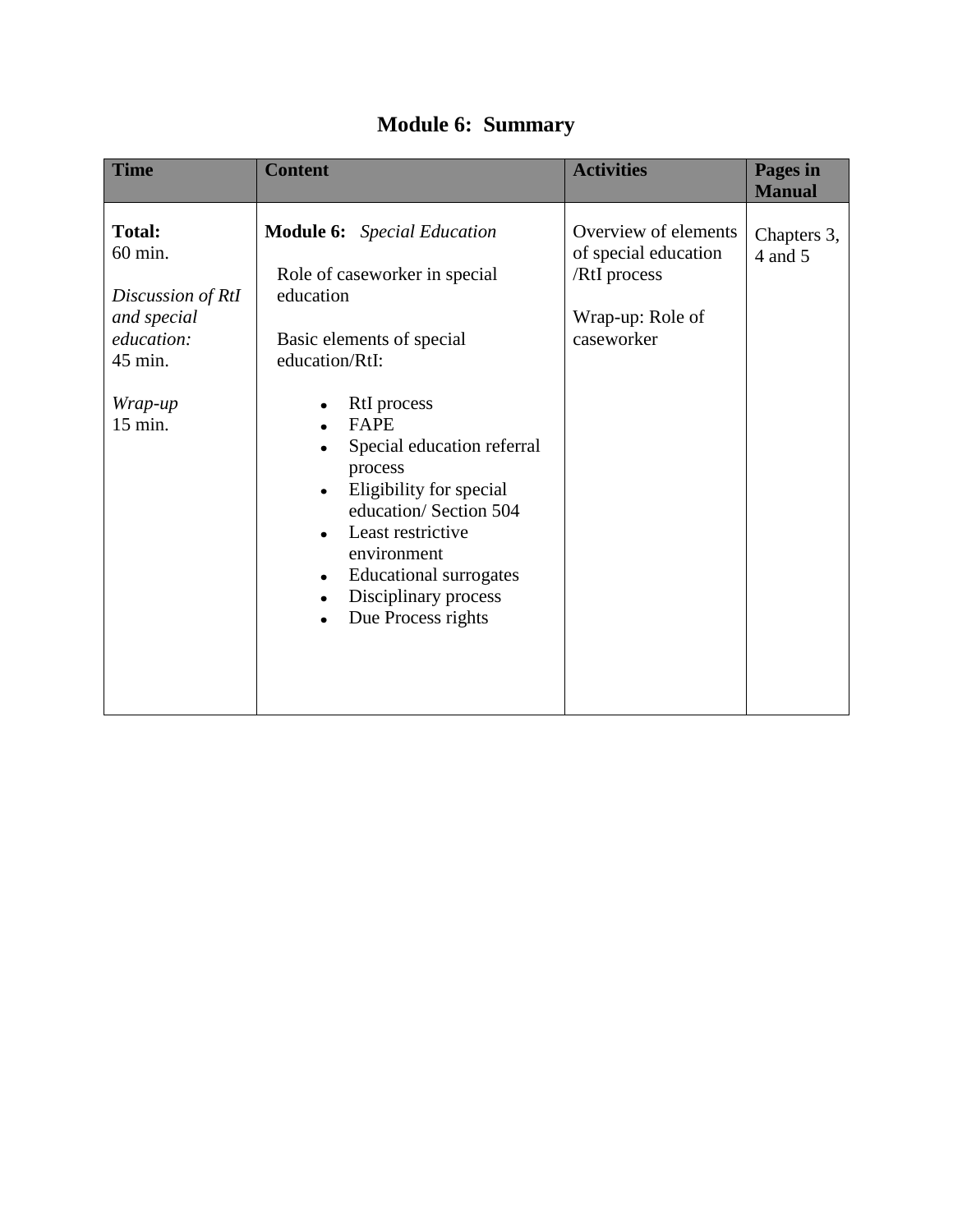## **Module 6: Special Education**

#### **Time**

Approximately 60 minutes

## **Rationale**

Because many children in the child welfare system have special needs and have fallen behind their peers academically, it is important for caseworkers to have a basic understanding of the laws, regulations and timelines that govern the special education system.

Sometimes a child's difficulties are serious enough to warrant immediate referral to special education. For others, some creative problem-solving with teachers to come up with simple classroom modifications can address the problem. In order to avoid "labeling" a child unnecessarily, it is important for caseworkers to be able to ask basic questions of education specialists to determine if minor adjustments can be made for a child or whether a referral for special education is warranted. The RtI process now used in Colorado schools provides for a continuum of interventions to help students succeed in school.

Children found eligible for special education need ongoing advocacy to make sure they receive appropriate supports, to monitor progress and initiate action if the interventions are not having the intended impact.

#### **Learning Objectives**

When this module is complete, participants should be able to:

Understand the key principles of special education law.

6-1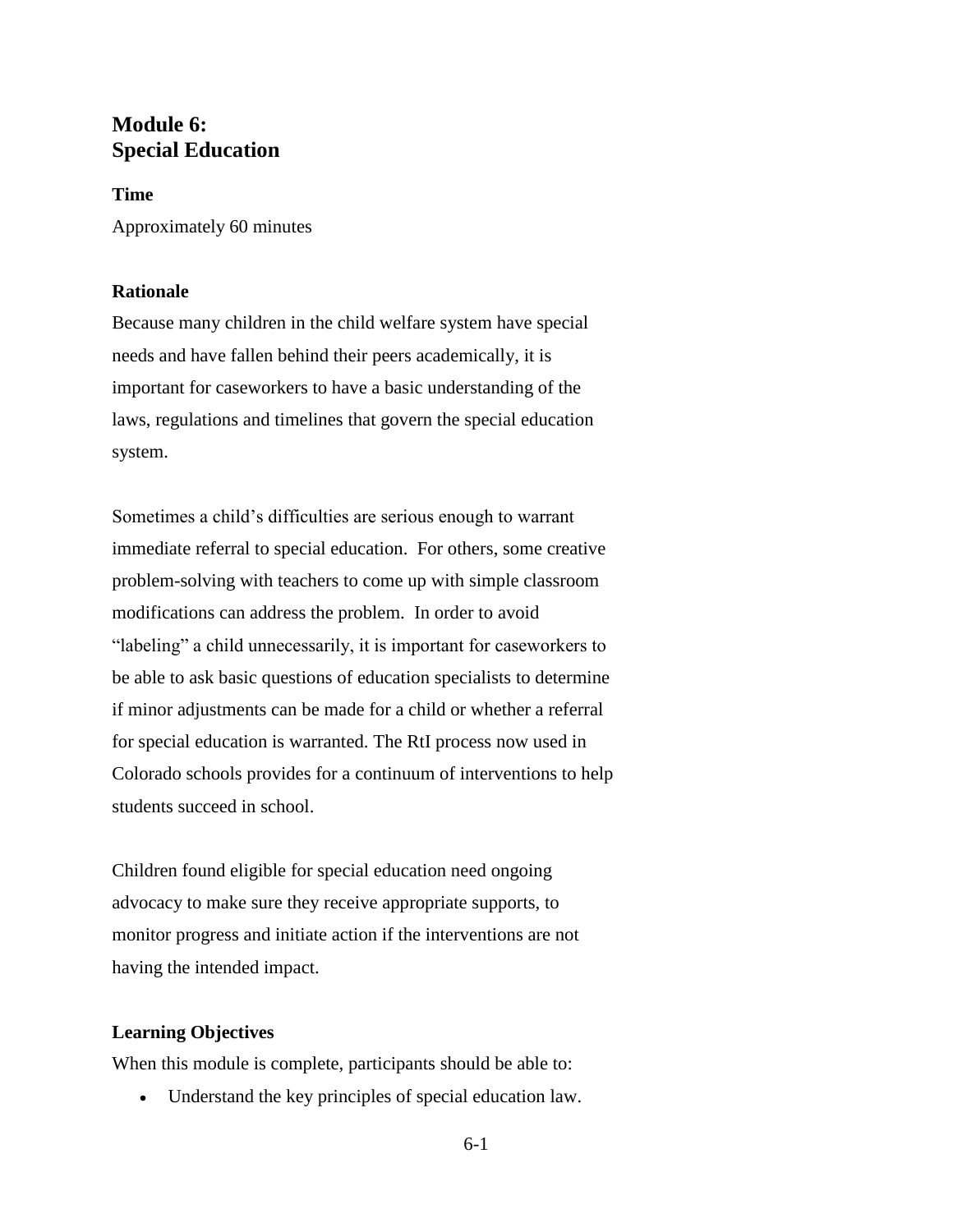- Understand the rules regarding educational surrogates.
- Learn the steps to take if it is suspected that a child has academic or behavioral problems.
- Understand RtI, the IEP process and the caseworker's role in it.

## **Activities**

Large group discussion about the basic principles of RtI and special education and to elicit suggestions from the group for what caseworkers should do when they have a concern about a student's performance in school and what their role should be in an IEP meeting.

## **Materials Needed**

- $\checkmark$  Manuals
- $\checkmark$  Flipchart and markers

## **Advanced Preparation**

- Read Section 303.5 of Chapter 3, all of Chapter 4 and Sections 506.0 to 506.12 of Chapter 5 of the Manual Review Appendices H, I, M, N, O, P, Q, R and S.
- Set up a flipchart for the large group debrief.

## **Trainer's Instructions**

- Introduce the module by presenting the rationale and learning objectives.
- Provide an overview of the following elements of special education stressing throughout the role of caseworkers in addressing the needs of children in special education:
	- o Addressing concerns before referring to special education
	- o RtI (Direct them to visual on RtI in Appendix P.)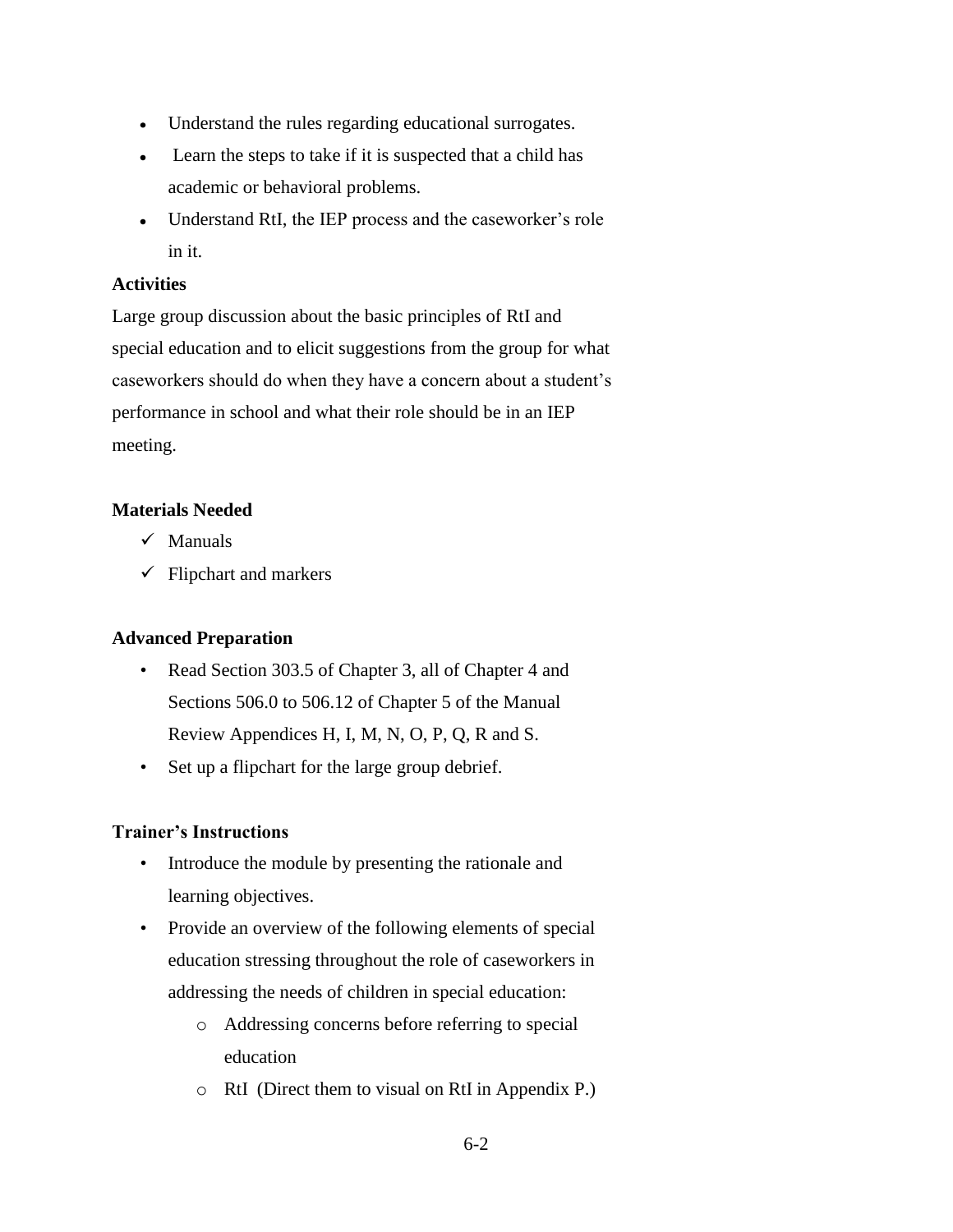- o FAPE
- o Changes in who may refer a child for an evaluation under IDEA 2004 and how these changes interface with the RtI process.
- o Two-pronged test for eligibility for special education and eligibility for Section 504
- o Least restrictive environment
- o Educational surrogates, particularly emphasizing that caseworkers may not sign/consent as the parent under any circumstances!
- o Procedural safeguards under IDEA
- o Special protections for students in special education in disciplinary actions.
- Mention that new state legislation passed in 2009, 26-6-106 C.R.S. requires coordination between county departments of human/social services and local school districts to make IEP training available to foster parents upon request.
- Mention the fact that many disabilities have a hereditary  $\bullet$ component. Some of the children on their caseload who have learning problems may have parents who struggled with the same problems in school themselves and may not have had good experiences when they were in special education. This may affect their willingness to have their child evaluated and may influence how they feel about the IEP process. If they have language processing issues, caseworkers may need to take that into account when talking to them about their child.
- Special education can be an overwhelming topic. In the  $\bullet$ overview, try to reassure participants that the detail they will need to address special education issues is in the Manual, including the changes made in IDEA when it was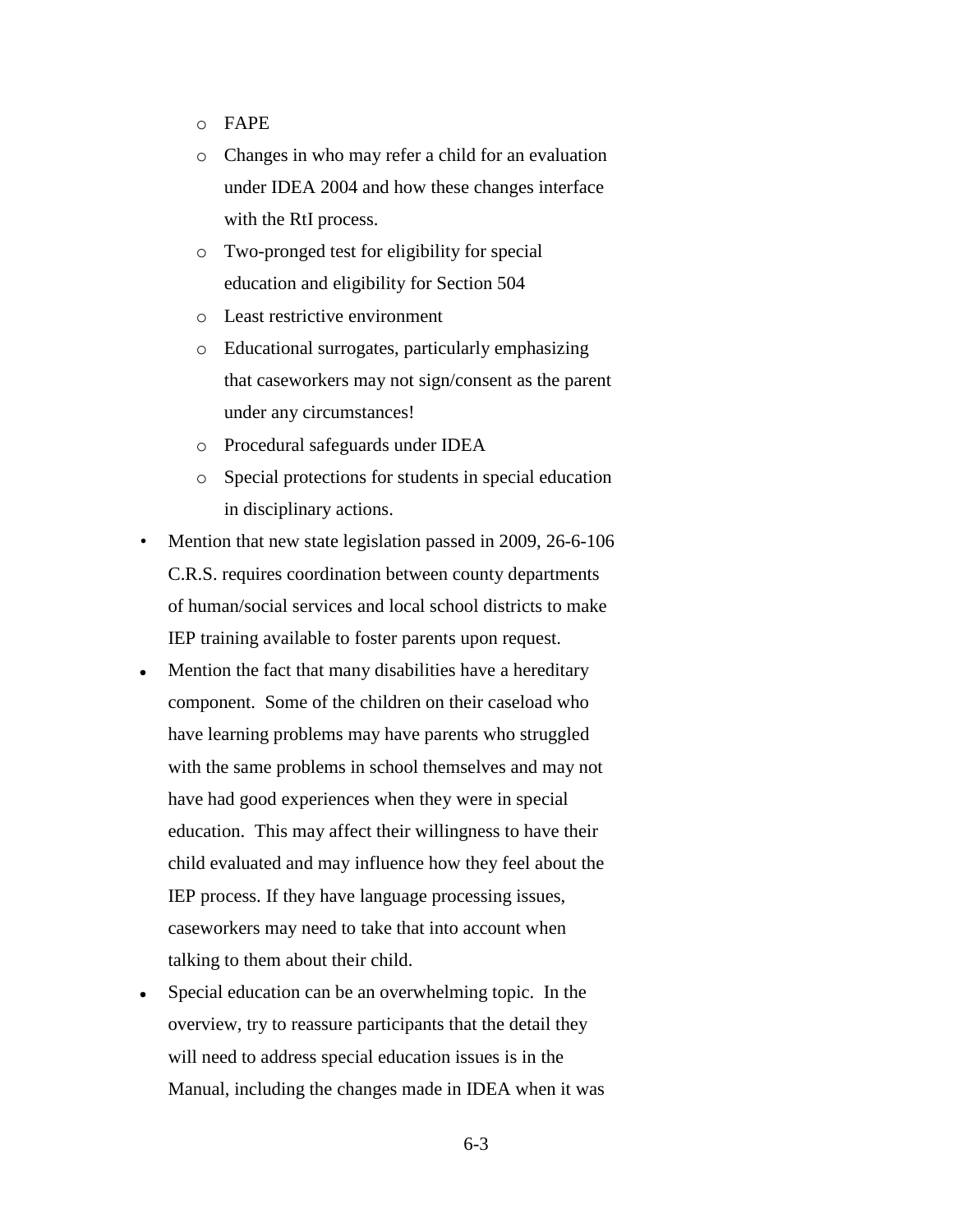reauthorized in 2004.

- Sum up by asking the group the following questions to reinforce what was learned:
	- o If you have a concern about a child's performance in school, who should you call?
	- o What steps can you take short of referring a child to special education?
	- o How does the RtI process work?
	- o Who can refer a child to special education?
	- o What is your role in an IEP meeting?
	- o For children in special education, what do you do if you have a concern that an IEP is not being implemented correctly or you think that additional services may be needed?
	- o In the IEP process, can a caseworker sign or give consent as the parent?
- Introduce the next module, *Special Populations*. $\bullet$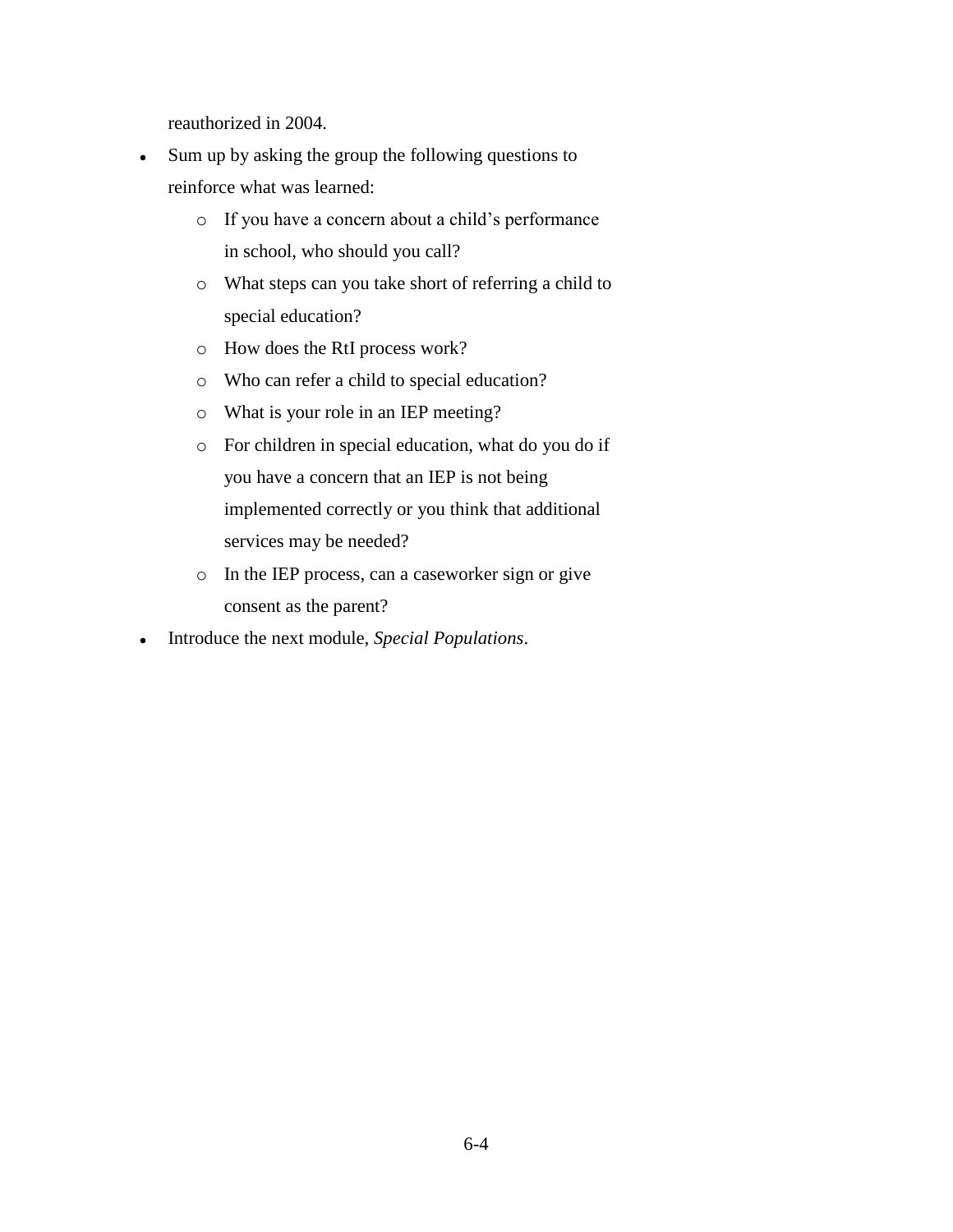| <b>Time</b>                                                                                                         | <b>Content</b>                                                                                                                                                            | <b>Activities</b>                                                                                                                                                   | Chapter(s) in<br><b>Manual</b> |
|---------------------------------------------------------------------------------------------------------------------|---------------------------------------------------------------------------------------------------------------------------------------------------------------------------|---------------------------------------------------------------------------------------------------------------------------------------------------------------------|--------------------------------|
| <b>Total:</b><br>70 min.<br>Introduction: 10<br>min.<br>Discussion of<br>Jaclyn's Case: 30<br>min.<br>Discussion of | <b>Module 7:</b> Special<br>Populations<br>Kids $0$ to $5$ :<br>Importance of good prenatal<br>care<br>Importance of early<br>intervention/early learning<br>environments | Large Group Activity:<br>Jaclyn's Case<br>Optional showing of<br>second half of Speaking<br>Out before Kim's Case<br>Large Group Activity:<br>Kim's Case<br>Summary | Chapters 6<br>and 7            |
| Kim's Case: 30<br>min.                                                                                              | Referrals for early<br>intervention services<br><b>Older Kids:</b><br>Credits/academic challenges                                                                         |                                                                                                                                                                     |                                |
|                                                                                                                     | Mentoring<br>Importance of/obstacles to<br>participation in extracurricular<br>activities                                                                                 |                                                                                                                                                                     |                                |
|                                                                                                                     | Who to involve in planning<br>Chafee services<br>Planning for after graduation<br>Resources available to youth<br>transitioning out of child<br>welfare system            |                                                                                                                                                                     |                                |

## **Module 7: Summary**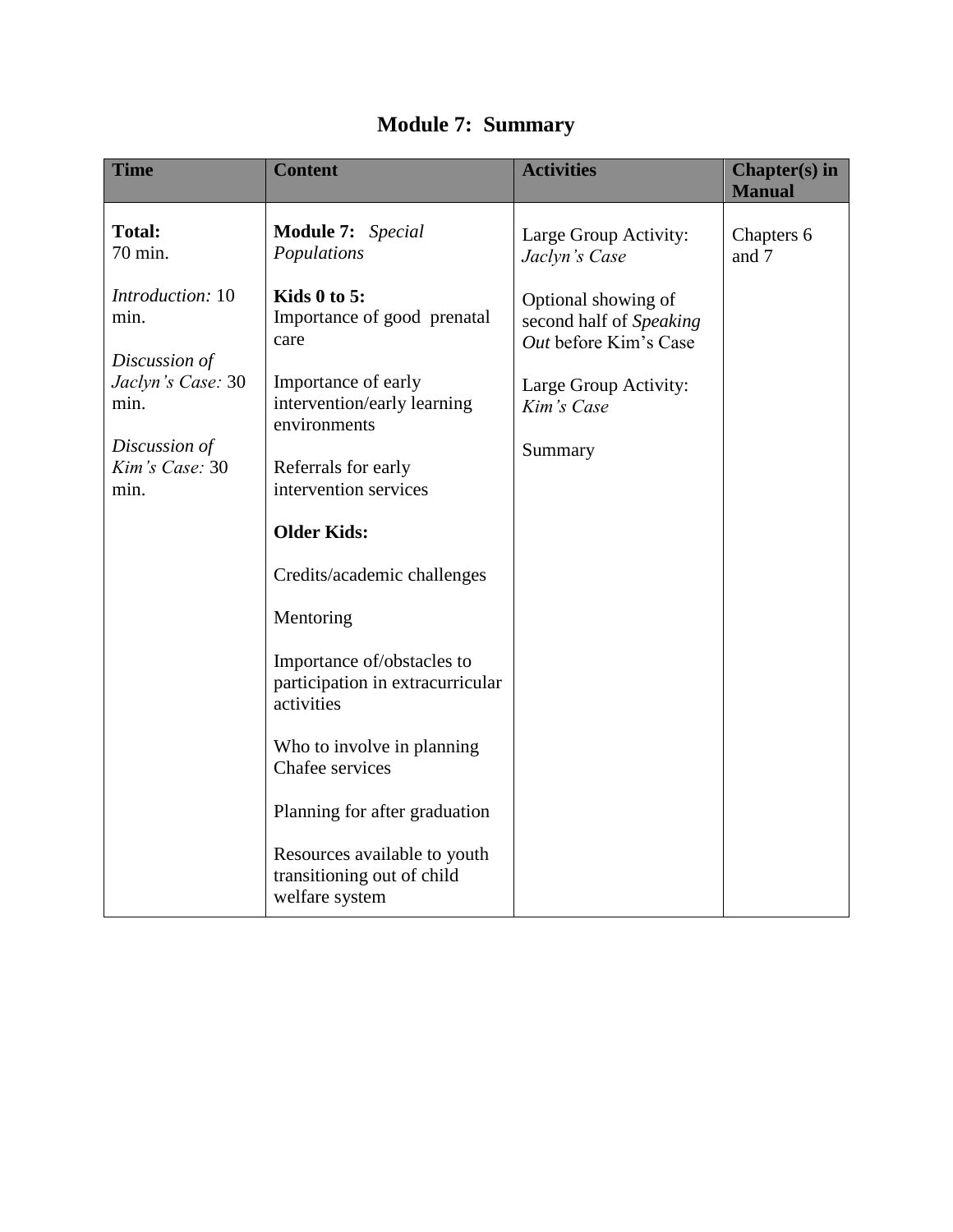## **Module 7: Special Populations**

## **Time**

Approximately 70 minutes

## **Rationale**

Often the educational needs of the youngest and oldest children in the child welfare system fall through the cracks. It is important for caseworkers to grasp the concept that education does not begin at age 5, but at birth and that the prenatal period in a child's development also has a profound impact on a child's later learning. It's important that pregnant women receive adequate prenatal care, good nutrition and smoking cessation services. Caseworkers also need to be aware of the importance of early care and education programs and early interventions for very young children in the child welfare system.

The oldest children in the system—particularly those beginning to transition out—have particular needs in the high school setting and require guidance to help them with their options once they have graduated from high school and are independent. Caseworkers need to be aware of the resources available to youth to assist them in the decision-making process.

## **Learning Objectives**

When this module is complete, participants should be able to:

- Understand that education should not begin in kindergarten, but at birth for children in the child welfare system.
- Understand what to do if there is a concern about a child's development.

7-1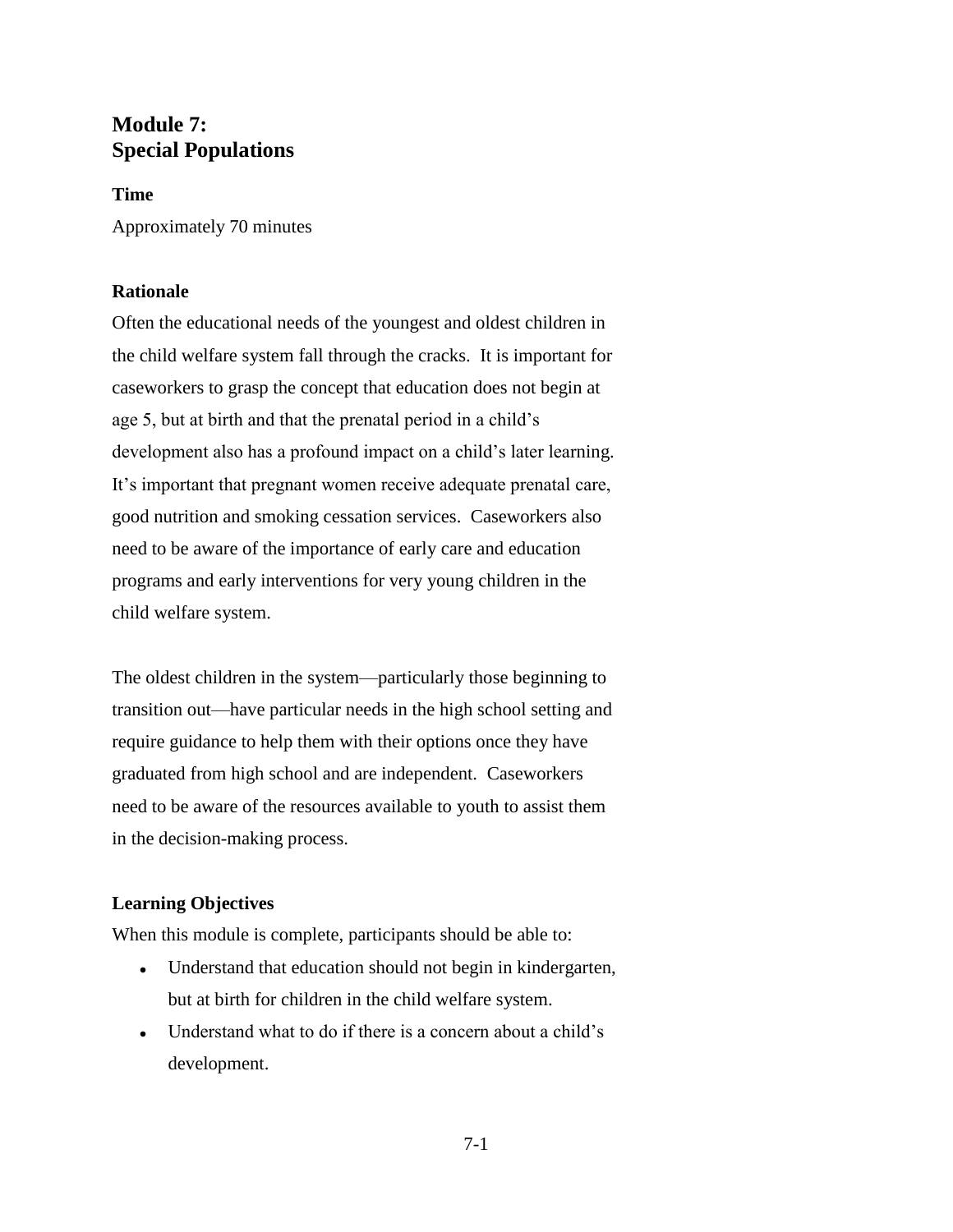Discuss the options and resources available to older  $\bullet$ children transitioning out of the child welfare system

## **Activities**

- Conduct large group activity for participants to discuss the key issues of very young children and those transitioning out of the child welfare system.
- Summarize the special considerations for each of these populations.

## **Materials Needed**

- $\checkmark$  Manuals
- $\checkmark$  Flipcharts for each group and one for the report back and markers
- $\checkmark$  Large group activity sheets: "Jaclyn's Case" and "Kim's Case"

## **Advanced Preparation**

- Read Chapters 6 and 7 of the Manual.
- Set up a flipchart

## **Trainer's Instructions**

- Introduce the module by presenting the rationale and learning objectives.
- Explain that because it's important for caseworkers to be familiar with the special considerations of both the youngest and the oldest children/youth in the child welfare system, the two case studies, "Jaclyn's Case" and "Kim's Case" will be discussed by the entire group.
- Hand out "Jaclyn's Case" and "Kim's Case" for discussion by the group and lead the discussion beginning with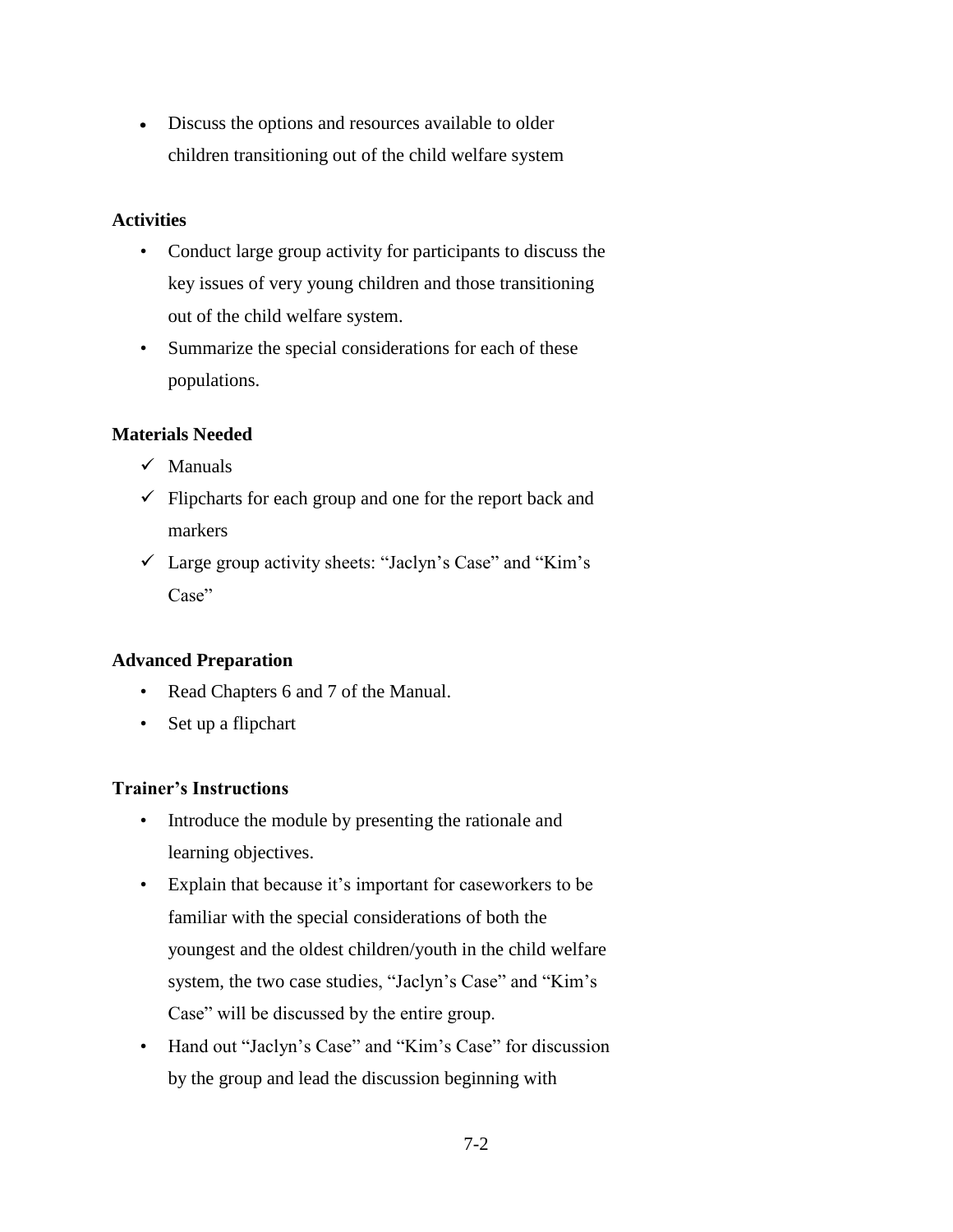"Jaclyn's Case." Keep track of the answers participants give on a flip chart.

- For each case study, ask participants to suggest strategies they could use to address the child's needs, in addition to what support they need from supervisors, teachers, and school staff. Request that they cite the sections of the Manual or Appendices where they found information on these topics.
- Sum up what the groups shared and discuss the following topics if they were not brought up by the groups:

#### **Kids 0 to 5:**

- o Importance of prenatal care, good nutrition and smoking cessation.
- o Educational continuum (education doesn't start at age five)
- o Importance of early learning environments for all children in the child welfare system whether or not they show signs of developmental problems
- o Addressing developmental needs of child--not just the needs of parents
- o Importance of requirements in the Child Abuse Prevention and Treatment Act (CAPTA) and IDEA 2004 for counties to develop policies and procedures for referring children 0 to 3 who are involved in substantiated cases of child abuse and neglect to Part C for screening. Also mention the

Option: After discussing "Jaclyn's Case" you might want to show the second half of "Speaking Out" when the youth talk about their experiences with transition. Then have participants discuss "Kim's Case."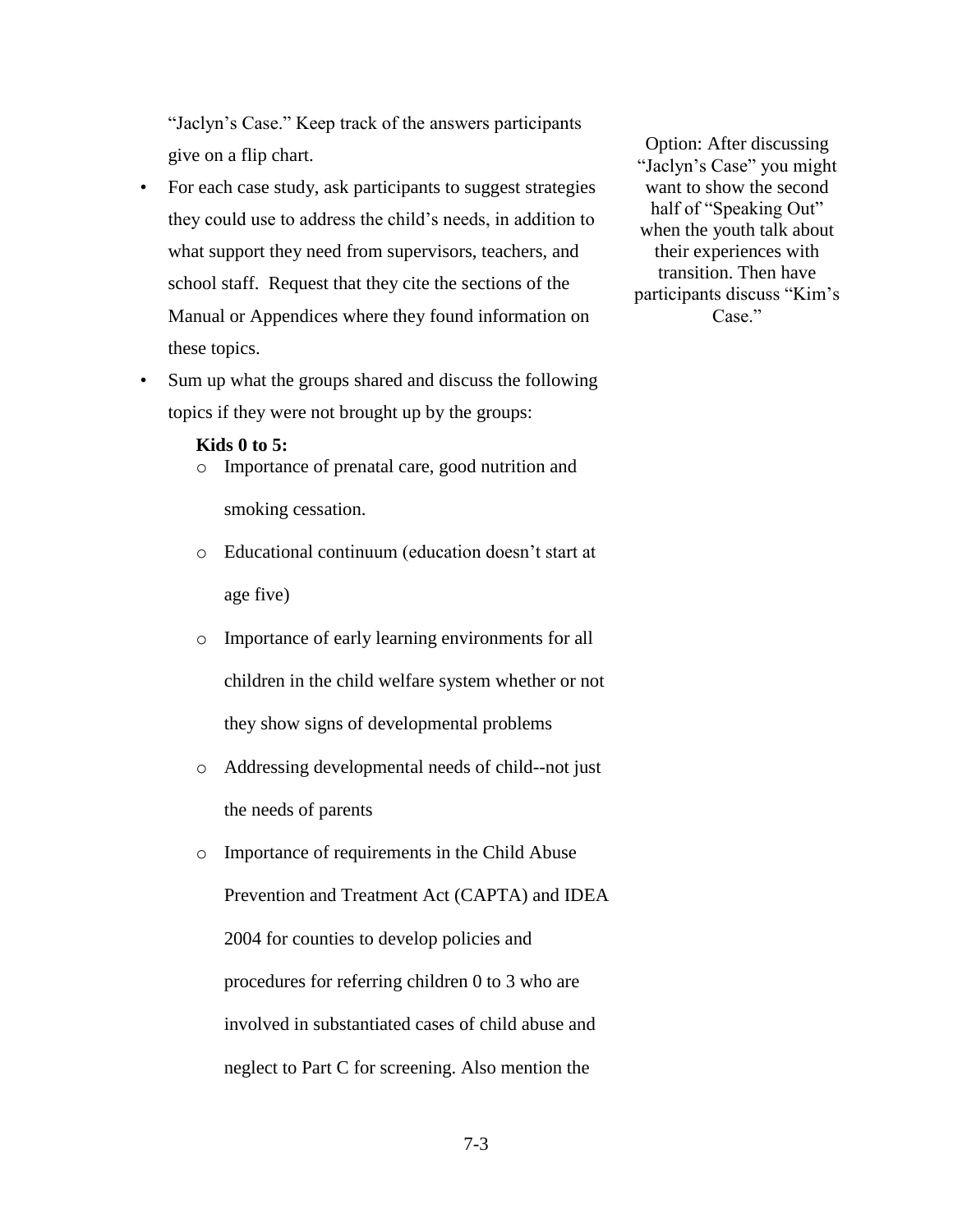new Colorado law, 26-5-108 C.R.S., that expanded that requirement to include children 0 to 5. Refer them to Appendix BB for the Agency Letter implementing this state law.

- o Importance of early care and education settings as well as early intervention/preschool special education in promoting school readiness
- o What foster parents and kinship caregivers can do at home to enhance children's development.

#### **Older Kids:**

- o Credits/academic challenges
- o Chafee services
- o Provisions in IDEA 2004, *Fostering Connections* and 22-32-138 C.R.S. related to certification of coursework when youth change schools, transition planning and costs related to extracurricular activities
- o Mentoring, importance of/obstacles to participation in extracurricular activities
- o Planning for after graduation
- Begin to wrap up this module by asking for and responding to any questions, comments or concerns.
- Introduce the next module, *Wrap-up*.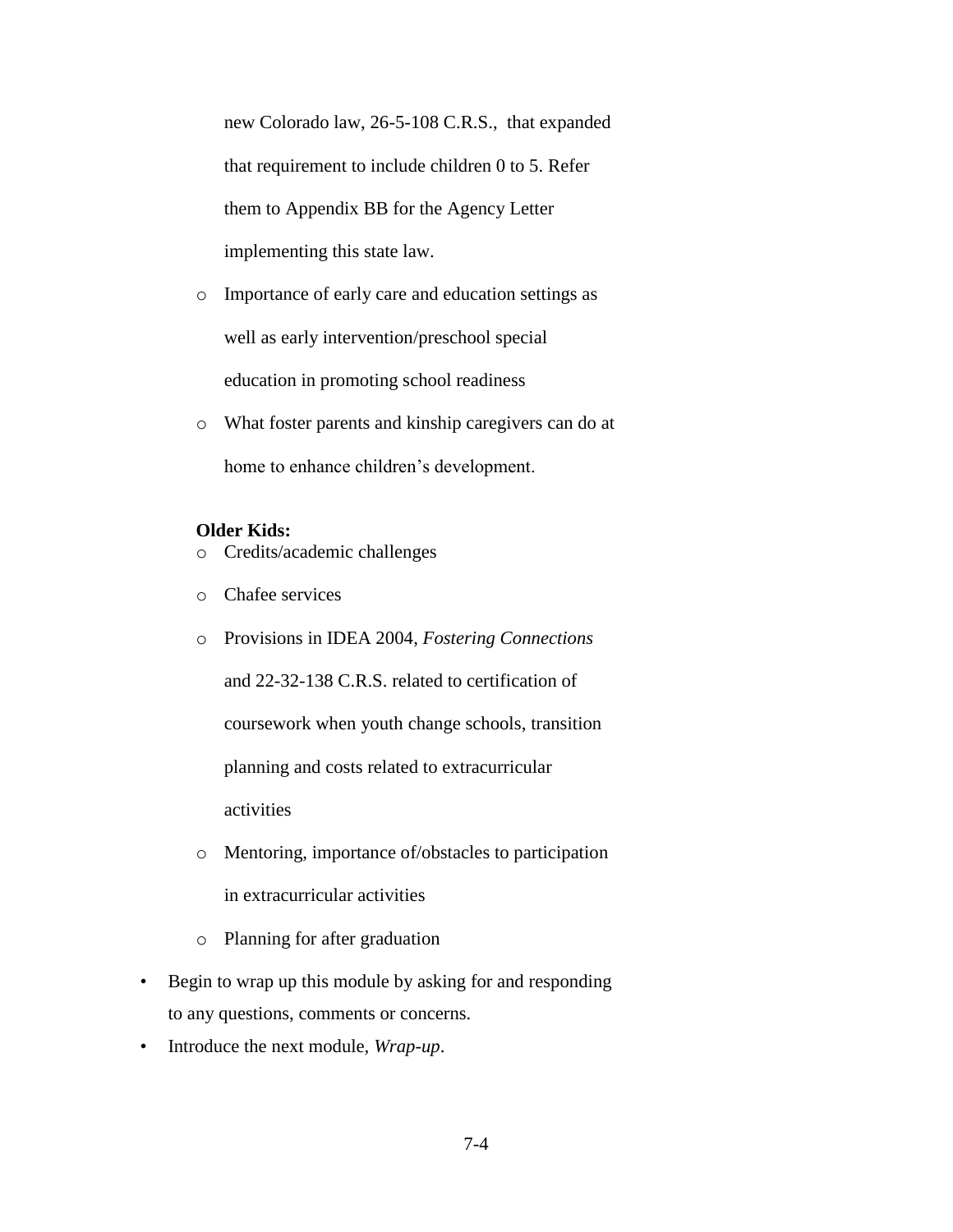## **Participants' copy Module 7**

## **Small Group Activity: Jaclyn's Case**

*(Children 0 to 5)*

Jaclyn is a three year old girl who has been placed in foster care after being removed from her home for child abuse and neglect. She has recently had a check up at an outpatient clinic and according to the health records, no real concerns were discovered.

Jaclyn has been in her foster home for a little over two months. You have just visited to see how Jaclyn has adjusted. The foster mother tells you that Jaclyn is quite withdrawn and spends most of her time holding a teddy bear she brought with her and sucking her thumb. The foster mother has also noticed that Jaclyn has trouble understanding anything beyond very simple one step directions and that she seems reluctant to express what she needs to her foster mother. The foster mother tells you that when she took Jaclyn to the clinic for a checkup, the doctor told her that it was likely that Jaclyn was just by nature a shy child and that she will probably outgrow her language problems and her withdrawal in the foster mother's good care. He advised her to just wait and see.

The foster mother has two other young children in her care and because Jaclyn is so quiet, she finds her very easy to care for compared to the other, more boisterous children in the home. You try to talk to Jaclyn but find it very difficult to draw her out. You also know that in Jaclyn's biological home, Jaclyn had little opportunity to leave the house and be with other children.

- 1. What should you make of the health report from the doctor?
- 2. What steps would you take to assess Jaclyn's needs?
- 3. What supports could you consider for Jaclyn? How would you go about accessing those supports? Who would you call? What potential barriers would you encounter and how could those be overcome?
- 4. What could you do to help the foster parent meet Jaclyn's needs?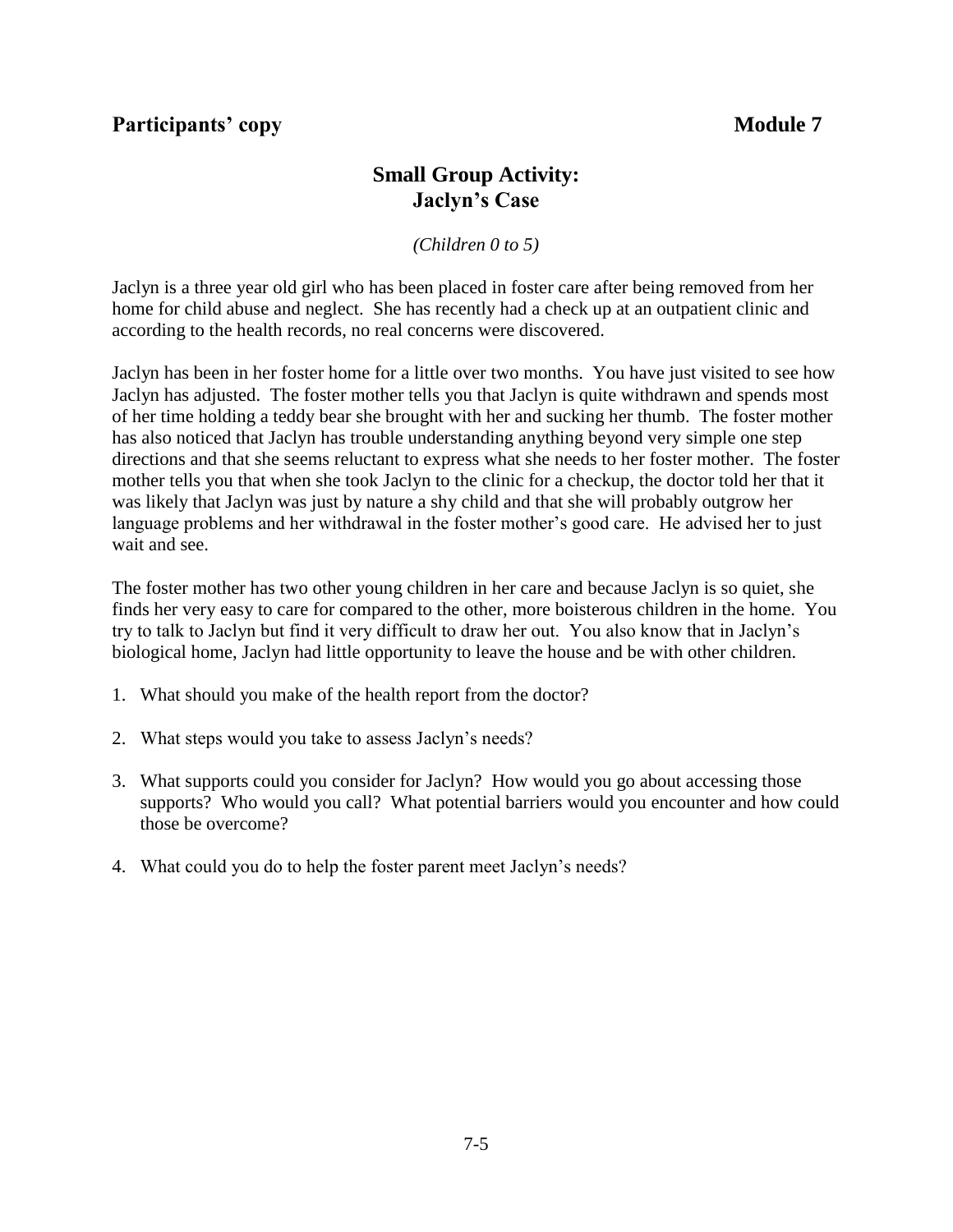## **Instructor's Copy Module 7**

## **Small Group Activity: Jaclyn's Case**

*(Children 0 to 5)*

Jaclyn is a three year old girl who has been placed in foster care after being removed from her home for child abuse and neglect. She has recently had a check up at an outpatient clinic and according to the health records, no real concerns were discovered.

Jaclyn has been in her foster home for a little over two months. You have just visited to see how Jaclyn has adjusted. The foster mother tells you that Jaclyn is quite withdrawn and spends most of her time holding a teddy bear she brought with her and sucking her thumb. The foster mother has also noticed that Jaclyn has trouble understanding anything beyond very simple one step directions and that she seems reluctant to express what she needs to the foster mother. The foster mother tells you that when she took Jaclyn to the clinic for a checkup, the doctor told her that it was likely that Jaclyn was just by nature a shy child and that she will probably outgrow her language problems and her withdrawal in the foster mother's good care. He advised her to just wait and see.

The foster mother has two other young children in her care and because Jaclyn is so quiet, she finds her very easy to care for compared to the other more boisterous children in the home. You try to talk to Jaclyn but find it very difficult to draw her out. You also know that in Jaclyn's biological home, Jaclyn had little opportunity to leave the house and be with other children.

## **For the Report-Back:**

- 1. What should you make of the health report from the doctor?
	- Children in the child welfare system often lack continuity of health care. Because  $\bullet$ of changes in placement, they often see a different medical provider and sometimes their health records aren't available to the new doctor. In this fact situation, the doctor has never seen the child before. Therefore, he or she may be more conservative in making recommendations.
	- Doctors sometimes attribute any developmental problems entirely to the  $\bullet$ adjustment the child is making to being removed from her home which may or may not be the case. Given the importance of early intervention, caseworkers and foster parents may need to be cautious about following a "wait and see" recommendation and pursue a referral if they are really concerned about the child.
- 2. What steps would you take to assess Jaclyn's needs?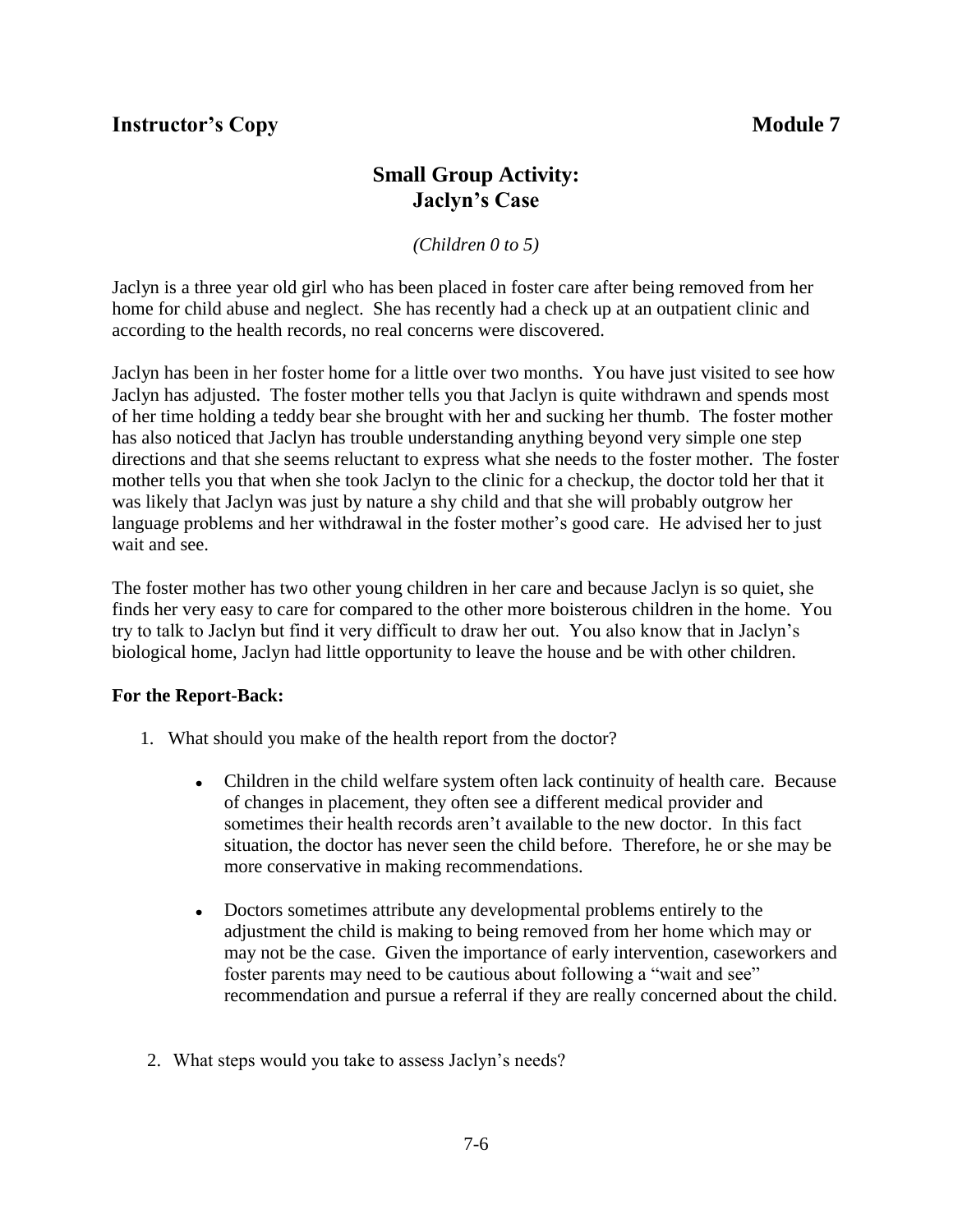- Make sure they talk about how they assess that there is enough of a concern to warrant a referral using the materials on developmental milestones in the Appendices to do an initial assessment of where Jaclyn is developmentally.
- 3. What supports could you consider for Jaclyn? How would you go about accessing those supports? Who would you call? What potential barriers would you encounter and how could those be overcome?
	- Jaclyn may need a referral to obtain a developmental assessment. Look in  $\bullet$ Appendix Y for a listing of those offices.
	- Mention the requirements under CAPTA and IDEA 2004 for counties to develop policies and procedures for referring to Part C, Early Interventions, Colorado, children ages 0 to 3 and how that is being implemented at the local level. Tell them that a new state law has now expanded that requirement to children ages 0 to 5. According to Agency Letter CW-09-05-1 (included as Appendix BB), counties can refer all children ages 0 through 2 directly to the local Community Centered Board which can be contacted through Early Intervention Colorado. Children 3 to 5 can be referred directly to Child Find through their local school district or a Medicaid provider for a screening under the Early and Periodic Screening Diagnosis and Treatment Program. Counties can also choose to train staff in using a standard developmental screening tool such as the Ages and Stages Questionnaire to meet the screening requirement. All children must be referred within 60 days of the date on which the charge of abuse or neglect was substantiated. Tell caseworkers to check with their supervisor about what process is used in their county. Remind them also that children need *ongoing* monitoring of their development even if they receive that initial assessment because some developmental problems don't become evident until later.
	- The caseworker can provide the foster parent with information about how to  $\bullet$ address the child's needs such as reading to her and talking to her as often as possible. Direct them to Appendix Y for a list of resources for more information.
	- $\bullet$ Jaclyn had very little opportunity for socialization in her biological home. Given how withdrawn she is and in light of her language delays the caseworker may want to try to get her into a preschool or Head Start Program.
	- Discuss potential funding/transportation barriers to enrollment. Be sure to discuss  $\bullet$  . the possibility of waiting lists at a preschool or Head Start Program and what to do in that case. Head Start programs in Colorado place children in foster care at the top of their waiting lists – the caseworker or foster parent just needs to ask!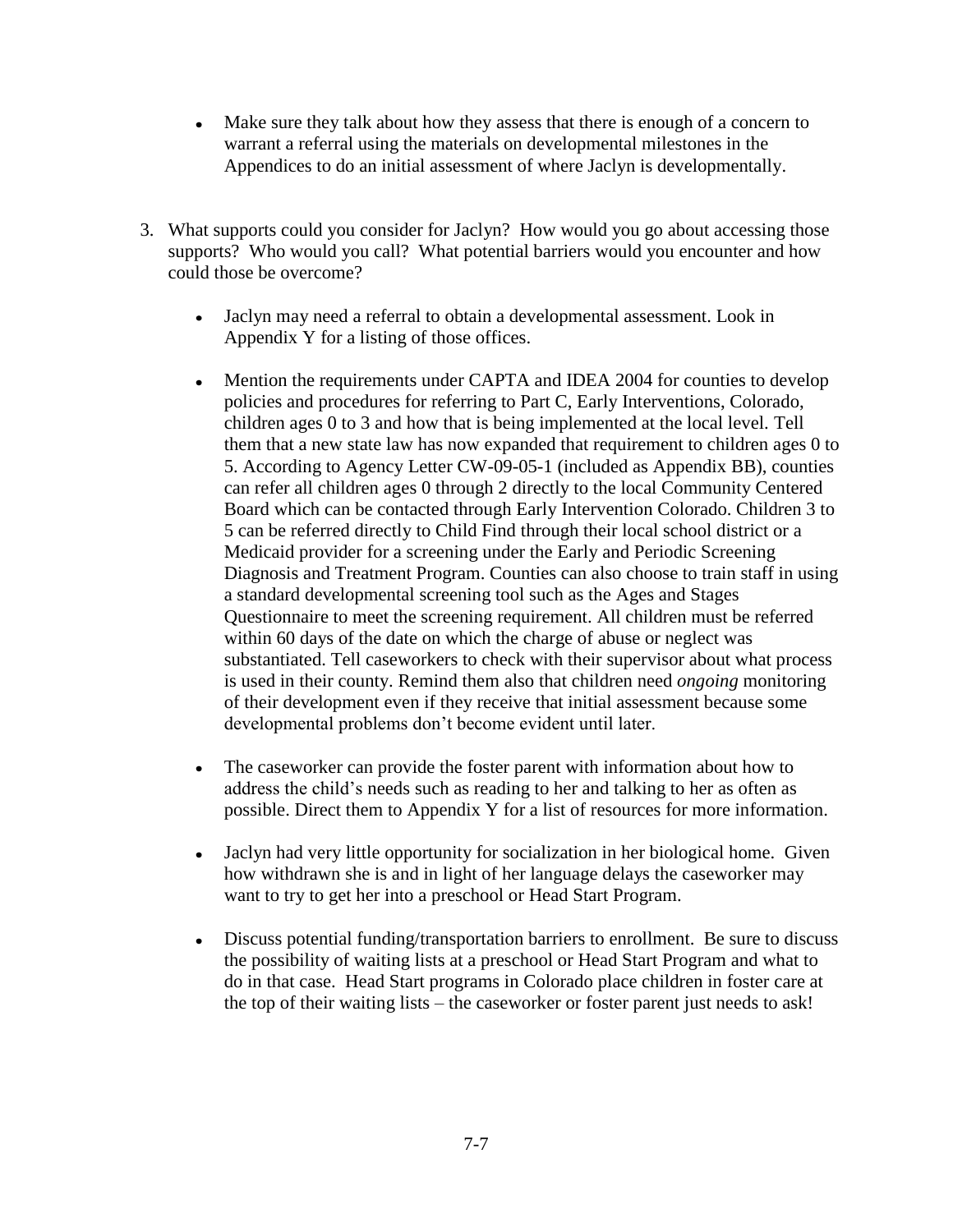**Participants' copy Module 7** 

## **Small Group Activity: Kim's Case**

*(Transitioning Out)*

Kim is a sixteen year girl who has been in the foster care system for five years and has recently mentioned that some of her friends are planning for life after high school. She is in her Sophomore year, is well-liked by her peers and teachers and was a valued member of her soccer team. However, due to multiple appointments causing her to miss practices and games, and her low grade point average, she has lost her membership on the team. In your discussion with her, Kim scoffed at the fact that she was removed from the team by stating that it really didn't matter if she was on the team or not because nobody in the stands was ever there to see her play.

Although her grade point average is not high, her teachers consistently praise Kim's participation in class and her creative thinking. She is clearly an intelligent young woman, but her grades don't necessarily reflect that; Kim is underperforming. No one in Kim's family has attended college. Further, Kim is concerned that she will not be able to afford college or gain acceptance into a good post-secondary program because of her low G.P.A and lack of funds.

Kim is not completely sure what she should do after high school and needs some advice and guidance. Using the Manual and within your group, please answer the following questions:

1. What might be behind Kim's underperforming and what suggestions could you give Kim about her post-secondary future?

2. Come up with a brief plan to help Kim with her remaining high school life and her postsecondary preparations. Be sure to include the key people you would need to involve to help Kim.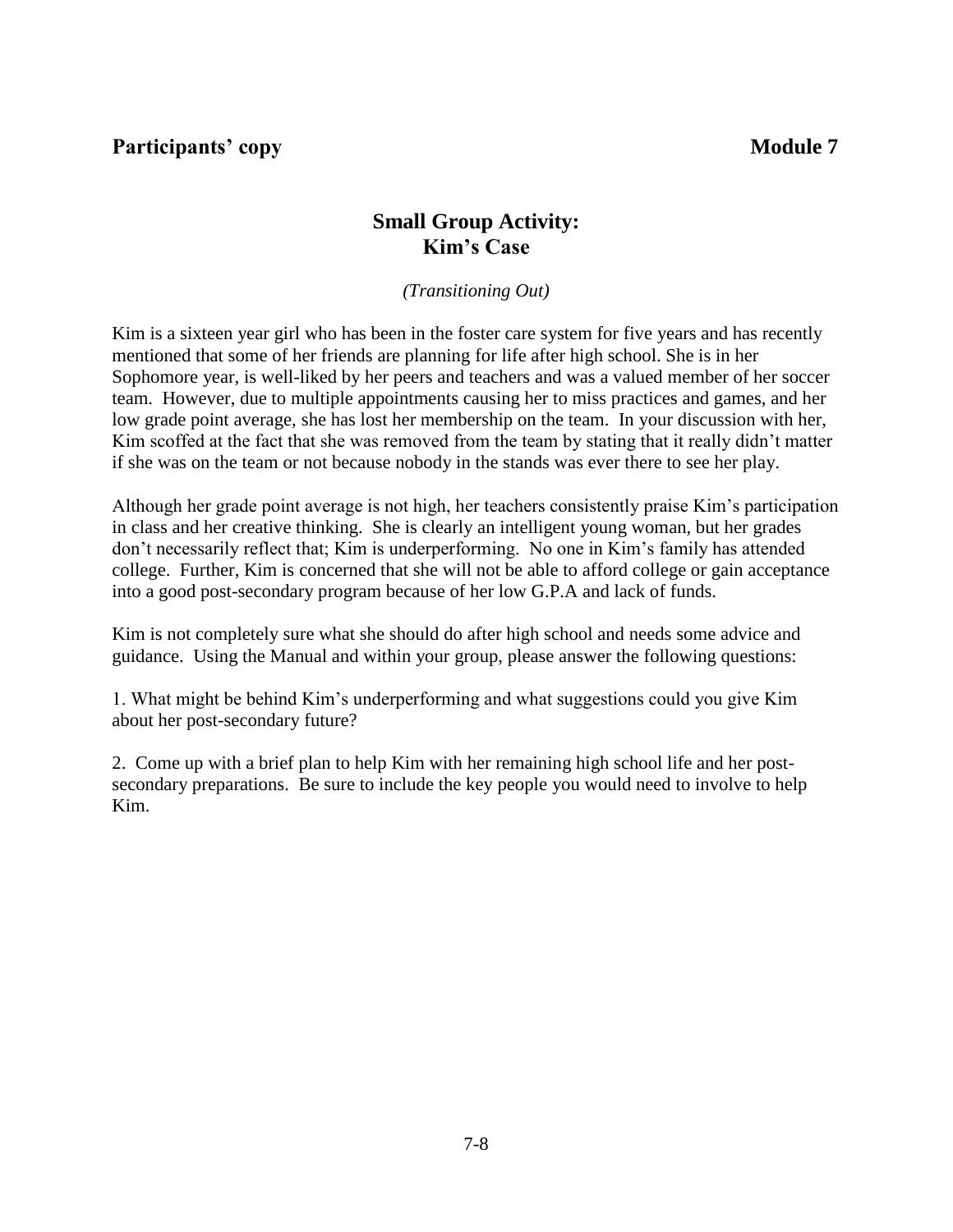**Instructor's Copy Module 7** 

## **Small Group Activity: Kim's Case**

*(Transitioning Out)*

Kim is a sixteen year girl who has been in the foster care system for five years and has recently mentioned that some of her friends are planning for life after high school. She is in her Sophomore year, is well-liked by her peers and teachers and was a valued member of her soccer team. However, due to multiple appointments causing her to miss practices and games, and her low grade point average, she has lost her membership on the team. In your discussion with her, Kim scoffed at the fact that she was removed from the team by stating that it really didn't matter if she was on the team or not because nobody in the stands was ever there to see her play.

Although her grade point average is not high, her teachers consistently praise Kim's participation in class and her creative thinking. She is clearly an intelligent young woman, but her grades don't necessarily reflect that; Kim is underperforming. No one in Kim's family has attended college. Further, Kim is concerned that she will not be able to afford college or gain acceptance into a good post-secondary program because of her low G.P.A.

Kim is not completely sure what she should do after high school and needs some advice and guidance. Using the Manual and within your group, please answer the following questions:

## **For the Report-Back:**

1. What might be behind Kim's underperforming and what suggestions could you give Kim about her post-secondary future?

- $\bullet$ Kim may be eligible for some tutoring under the No Child Left Behind Act or the Chafee Act. You might also ask her teachers if they can provide her with some extra help or some classroom modifications that might help Kim bring her GPA up. High school teachers have many students but if they know there is someone looking out for that child, they are more likely to make her needs a priority.
- There may be some mental health issues that are getting in the way of Kim  $\bullet$ performing to her potential. Or there may be a learning problem; Kim may have been able to use her intelligence to compensate for this but may now be having trouble as the work becomes more difficult. Ask what help can be given her through the school system's RtI process before referring her for an evaluation for special education.
- It's also possible that because Kim is so bright, she is bored by the classes she is in. Because of stereotyping about foster children and a tendency toward low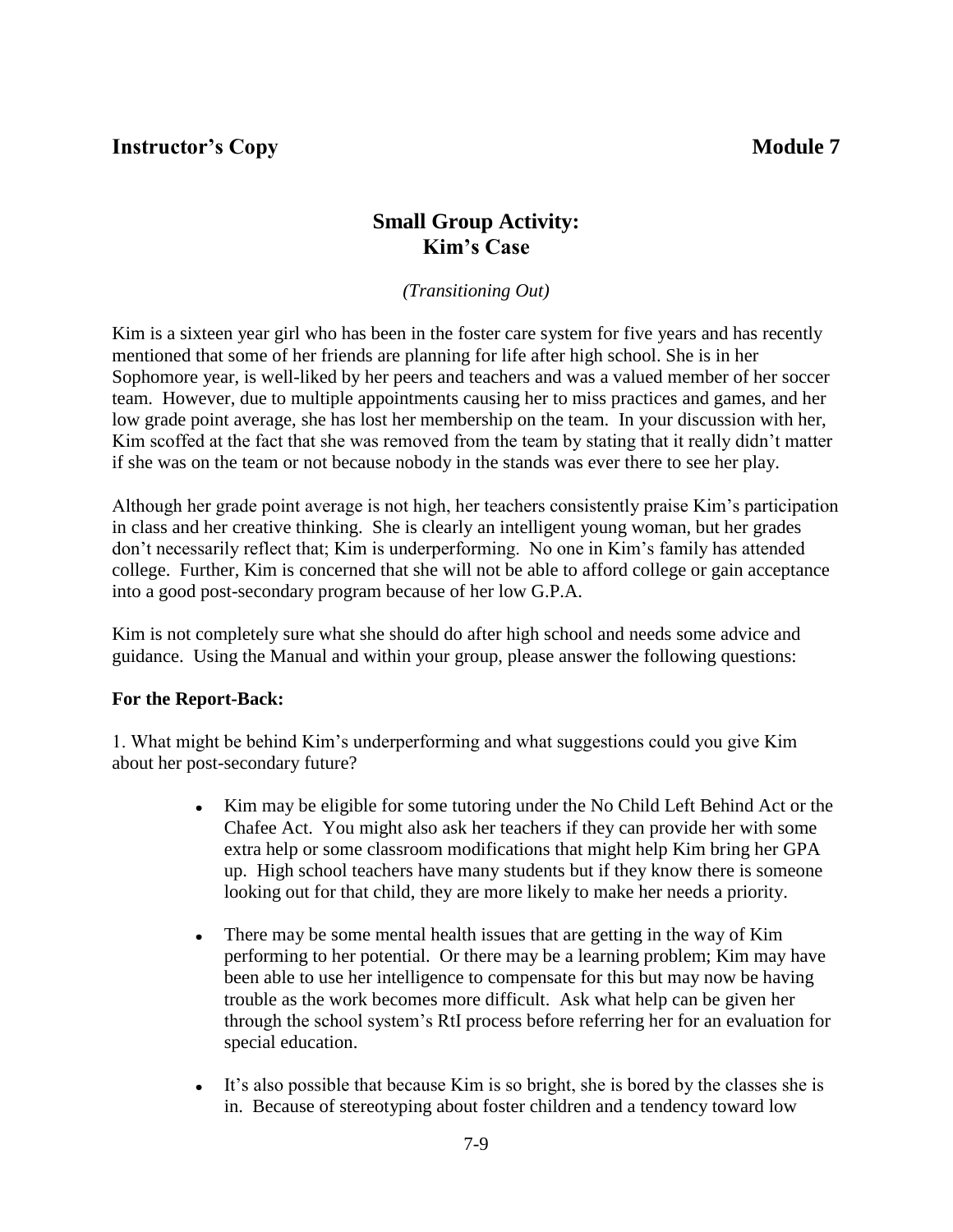expectations, no one may have considered her for honors or AP classes and the additional challenges of those classes may be just what she needs to become more motivated.

- $\bullet$ Perhaps opportunities to job shadow would provide Kim with more of a sense of connection between her education and her future in the workplace and this might in turn motivate her more.
- Kim needs to be encouraged to pursue post secondary education and informed that there are special resources to help pay for that through the Chafee Act. Explain too that while it's important for her to try to improve her GPA, even if she is not able to boost her grades, the requirements for admission to community colleges are less rigorous.
- $\bullet$ Kim may need a mentor from a mentoring program to provide her with some oneon-one encouragement. Direct them to sources for mentoring in the Resource list in Appendix Y.
- Perhaps a volunteer opportunity might help boost Kim's self esteem and generate interest in a particular field.
- Organize visits to campuses of colleges/post secondary schools.

2. Come up with a brief plan to help Kim with her remaining high school life and her postsecondary preparations. Be sure to include the key people you would need to involve to help Kim.

- Use the suggestions above as guidance.
- People/agencies to involve include:
	- $\checkmark$  High school guidance counselor
	- $\checkmark$  Chafee worker
	- $\checkmark$  Foster parent
	- $\checkmark$  Social worker
	- $\checkmark$  Classroom teachers
	- $\checkmark$  Orphan Foundation of America
	- $\checkmark$  Mentoring program
	- $\checkmark$  Mental Health agency
	- $\checkmark$  Child welfare liaison (School districts must designate someone to fill this role under 22-32-138 C.R.S.)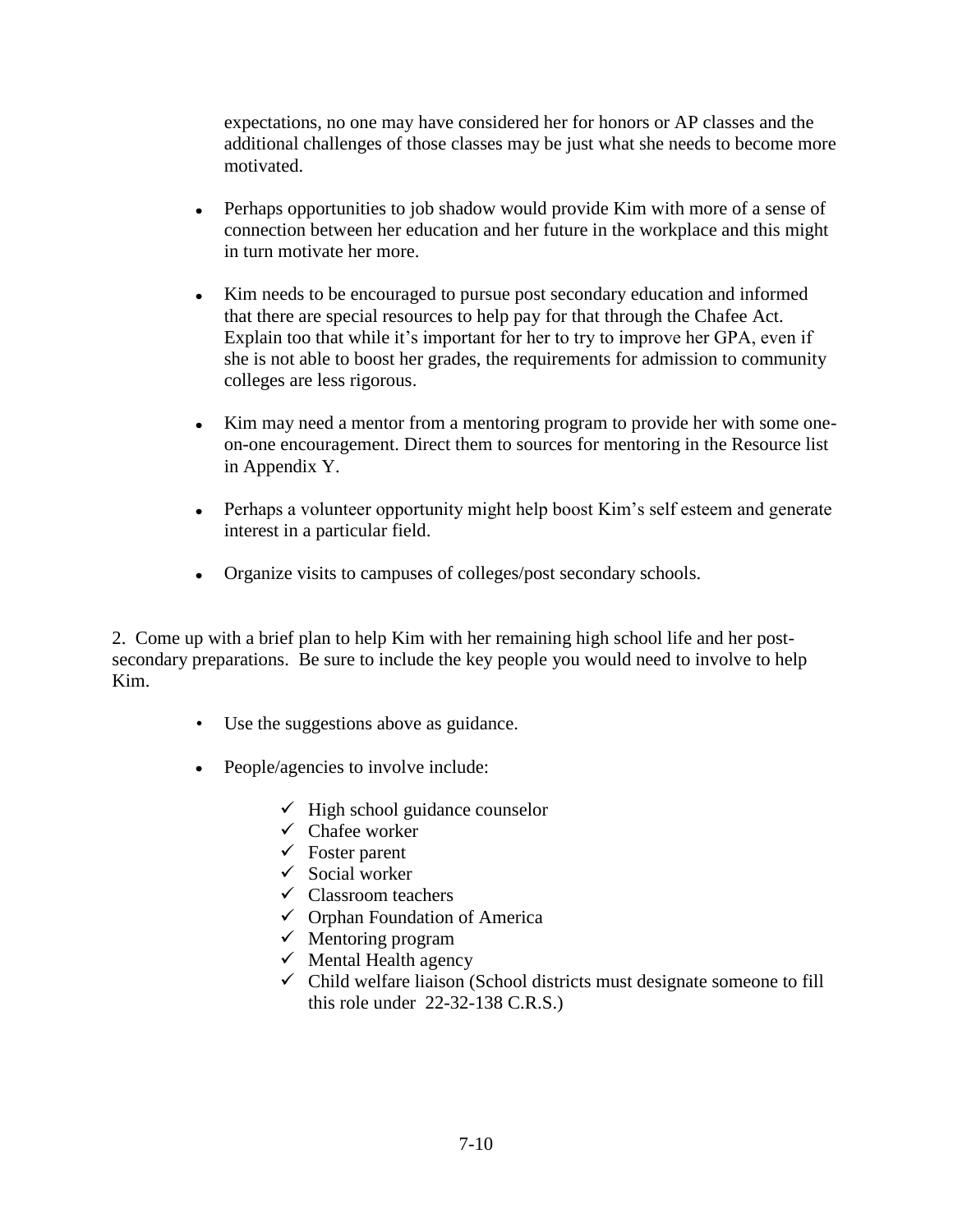## **Module 8: Summary**

| <b>Time</b>                                                  | <b>Content</b>                                                                                                       | <b>Activities</b>     | $Chapter(s)$ in<br><b>Manual</b> |
|--------------------------------------------------------------|----------------------------------------------------------------------------------------------------------------------|-----------------------|----------------------------------|
| <b>Total:</b><br>20 min.<br>Wrap-up<br>discussion<br>20 min. | Module 8: Wrap-up<br>Review of the es of the training<br>Plans for applying what's learned to<br>caseworker practice | Wrap-up<br>discussion | <b>NA</b>                        |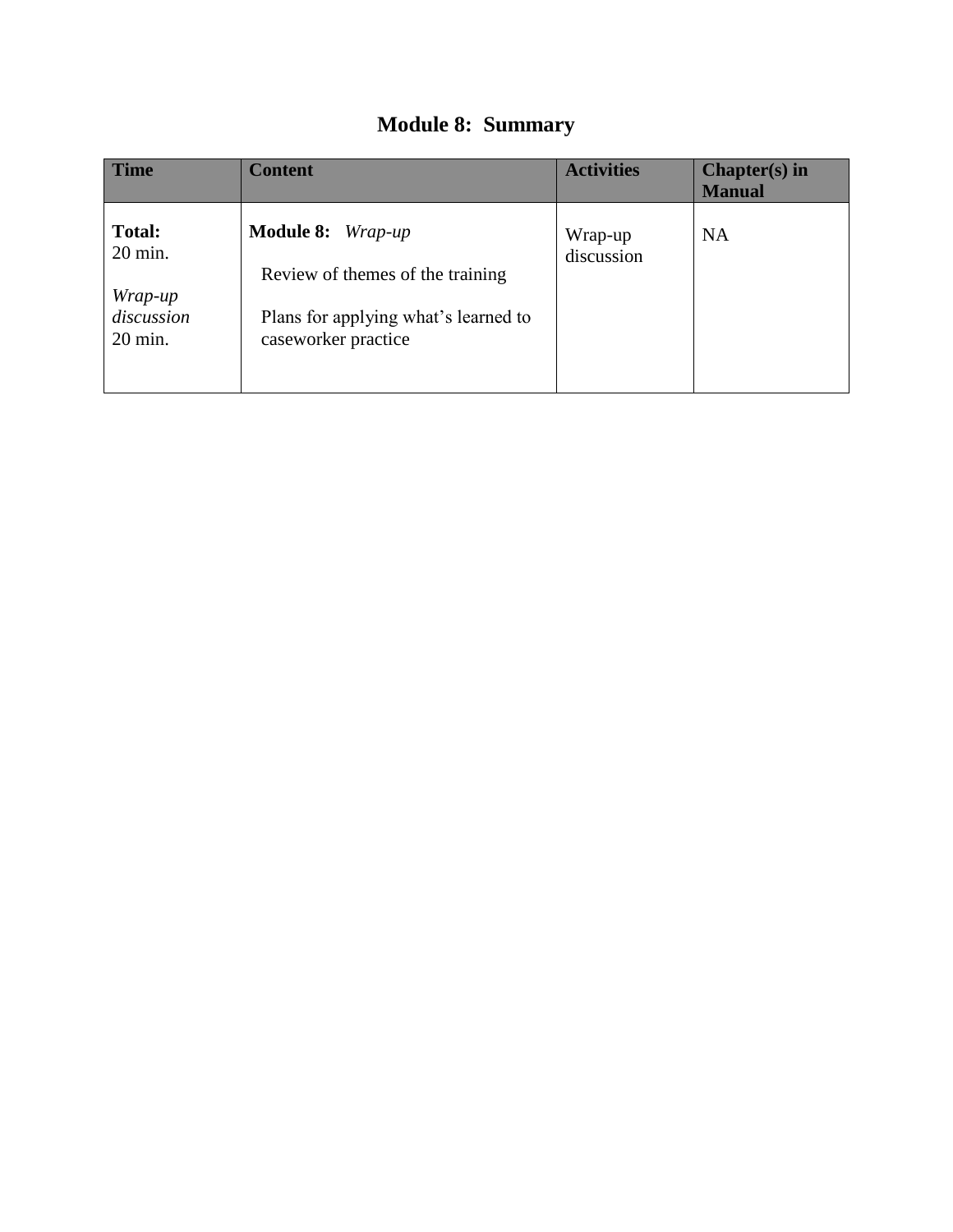## **Module 8: Wrap-up**

## **Time** Approximately 20 minutes

## **Rationale**

Participants need time to conclude any unfinished business and reflect on what they have learned over the course of the training.

## **Learning Objectives**

When this module is complete, participants should be able to:

- Discuss the key themes learned throughout the training
- Identify some next steps and ways to apply what was discussed in the training

## **Activities**

- Large group discussion of key themes
- Large group discussion of how participants plan to apply what they learned in the training

## **Materials Needed**

 $\checkmark$  Flipchart and markers

## **Advanced Preparation**

• Set up a flipchart for the large group discussion.

## **Trainer's Instructions**

- Begin by thanking participants for their participation and hard work throughout the training.
- Ask the group what key points they learned during the training, and record those points on the flipchart for all to see.
- Ask for volunteers to discuss any points they feel will be